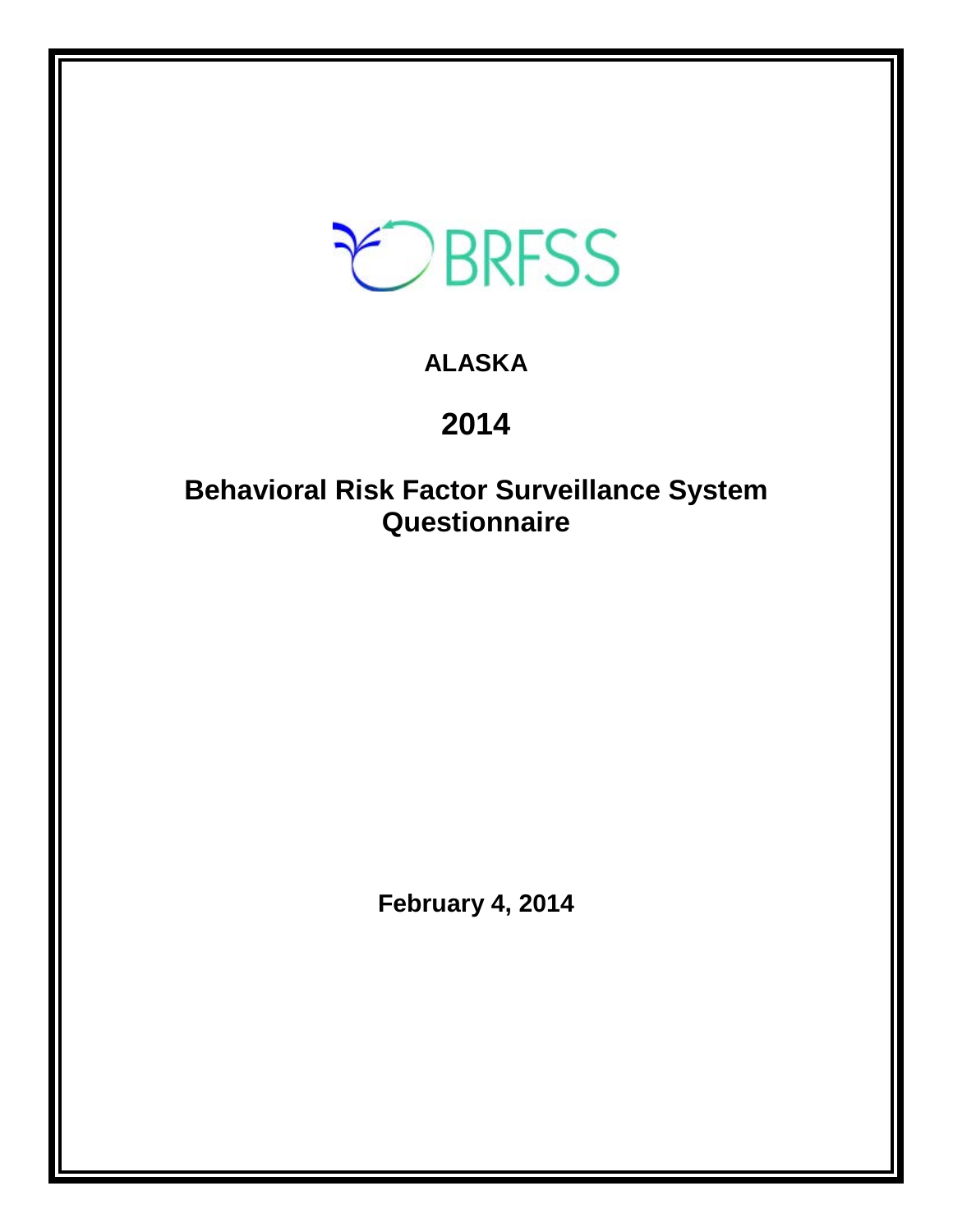

# **Behavioral Risk Factor Surveillance System** 2014 Questionnaire

# <span id="page-1-0"></span>**Table of Contents**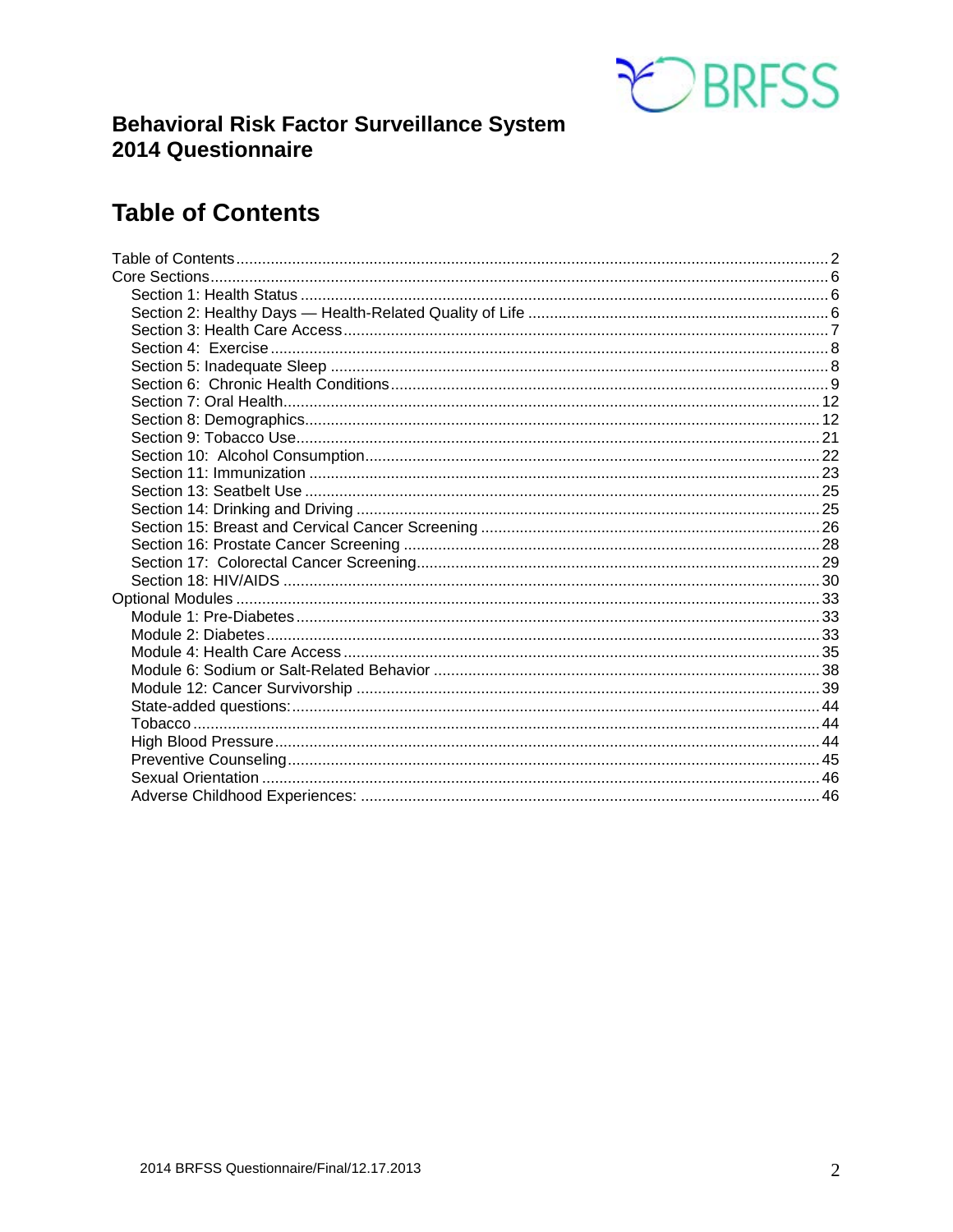

# **Interviewer's Script**

HELLO, I am calling for the **(health department)** My name is **(name)** Ne are gathering information about the health of **(state)** residents. This project is conducted by the health department with assistance from the Centers for Disease Control and Prevention. Your telephone number has been chosen randomly, and I would like to ask some questions about health and health practices.

#### Is this **(phone number)** ?

**If "No"** 

Thank you very much, but I seem to have dialed the wrong number. It's possible that your number may be called at a later time. **STOP**

#### **Is this a private residence?**

**READ ONLY IF NECESSARY: "By private residence, we mean someplace like a house or apartment."**

| Yes | [Go to state of residence] |
|-----|----------------------------|
| Nο  | [Go to college housing]    |

 **No, business phone only**

#### **If "No, business phone only".**

**Thank you very much but we are only interviewing persons on residential phones lines at this time.**

**STOP**

#### **College Housing**

**Do you live in college housing?** 

**READ ONLY IF NECESSARY: "By college housing we mean dormitory, graduate student or visiting faculty housing, or other housing arrangement provided by a college or university."**

> **Yes [Go to state of residence] No**

**If "No",**

**Thank you very much, but we are only interviewing persons who live in a private residence or college housing at this time. STOP**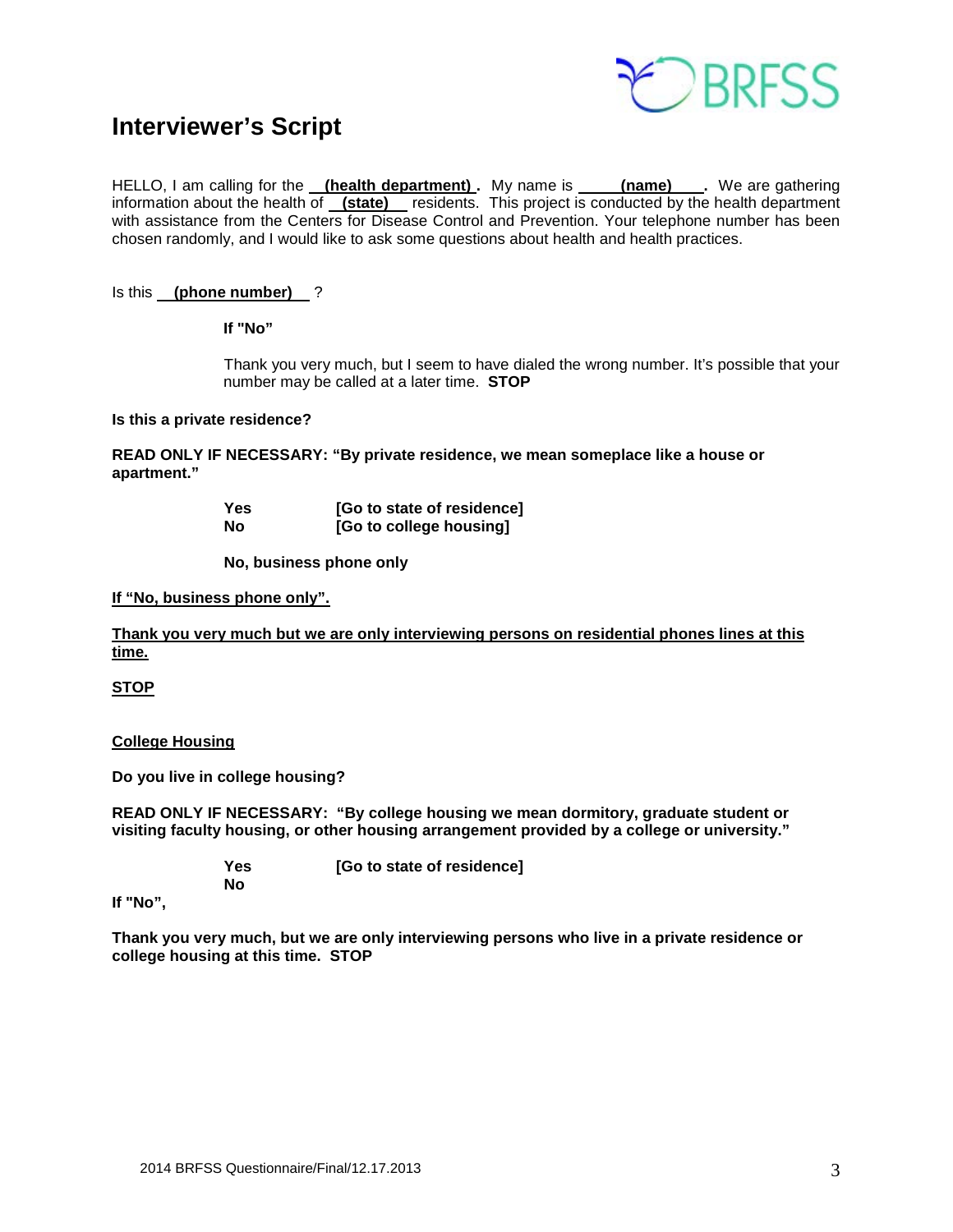

**State of Residence**

**Do you reside in \_\_\_\_(state)\_\_\_\_?** 

 **No** 

 **Yes [Go to Cellular Phone]** 

### **If "No"**

Thank you very much, but we are only interviewing persons who live in the state of at this **time**. **STOP**

#### **Cellular Phone**

Is this a cellular telephone?

**Interviewer Note: Telephone service over the internet counts as landline service (includes Vonage, Magic Jack and other home-based phone services).**

**Read only if necessary: "By cellular (or cell) telephone we mean a telephone that is mobile and usable outside of your neighborhood."** 

#### **If "Yes"**

Thank you very much, but we are only interviewing by land line telephones and for private residences or college housing. **STOP**

**No**

### **CATI NOTE: IF (College Housing = Yes) continue; otherwise go to Adult Random Selection Adult**

Are you 18 years of age or older?

| Yes, respondent is male   | [Go to Page 6] |
|---------------------------|----------------|
| Yes, respondent is female | [Go to Page 6] |
| <b>No</b>                 |                |
|                           |                |

**If "No",**

Thank you very much, but we are only interviewing persons aged 18 or older at this time. **STOP** 

#### **Adult Random Selection**

I need to randomly select one adult who lives in your household to be interviewed. How many members of your household, including yourself, are 18 years of age or older?

Number of adults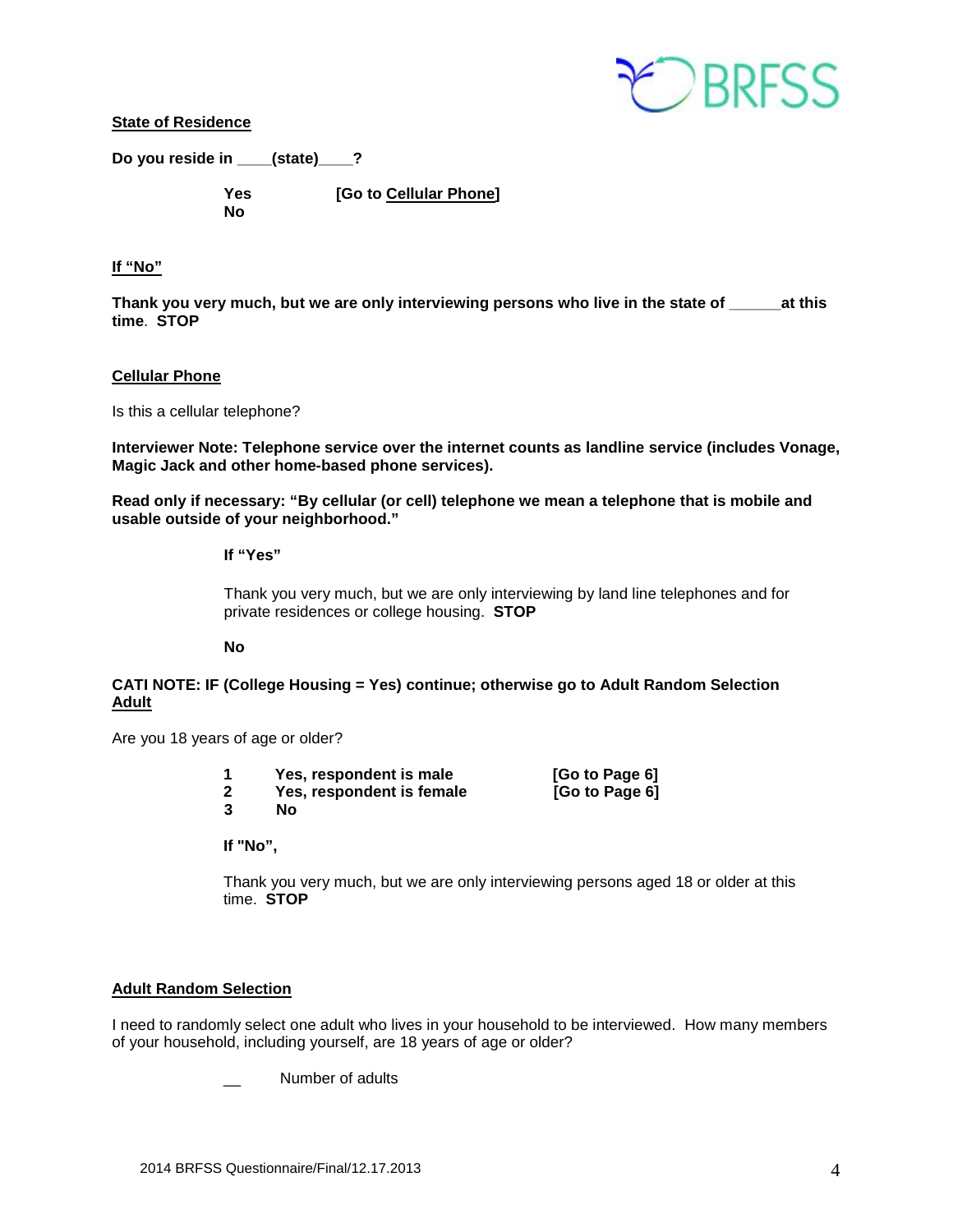

**If "1,"**  Are you the adult?

**If "yes,"** 

Then you are the person I need to speak with. Enter 1 man or 1 woman below (Ask gender if necessary). **Go to page 6.**

**If "no,"** 

Is the adult a man or a woman? Enter 1 man or 1 woman below. May I speak with **[fill in (him/her) from previous question]**? **Go to "correct respondent" on the next page.**

How many of these adults are men and how many are women?

Number of men

\_\_ Number of women

The person in your household that I need to speak with is \_\_\_\_\_\_\_\_\_\_\_\_\_\_.

**If "you," go to page 6**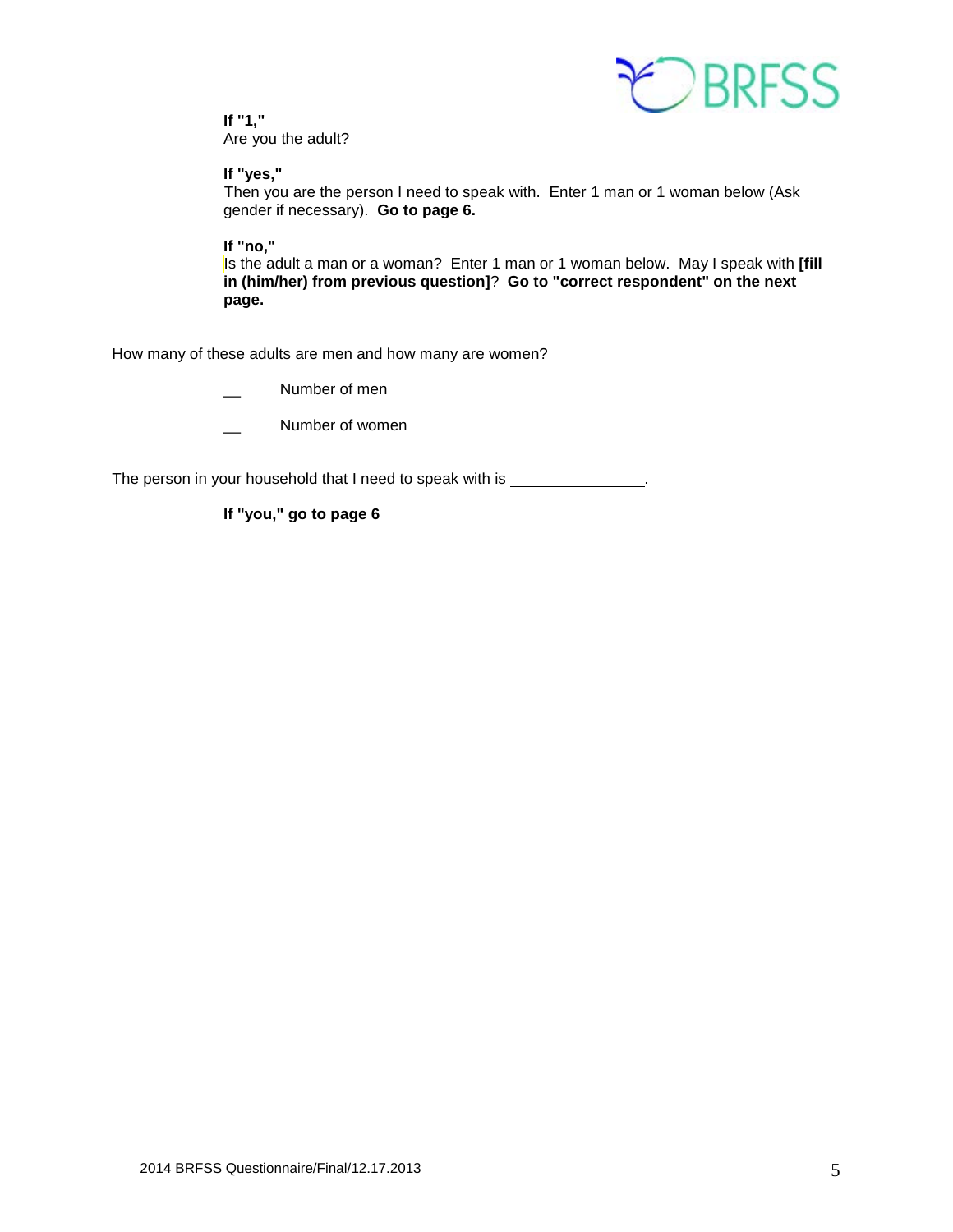

#### **To the correct respondent:**

HELLO, I am calling for the **(health department)** . My name is **(name)** . We are gathering information about the health of **(state)** residents. This project is conducted by the health department with assistance from the Centers for Disease Control and Prevention. Your telephone number has been chosen randomly, and I would like to ask some questions about health and health practices.

# <span id="page-5-0"></span>**Core Sections**

I will not ask for your last name, address, or other personal information that can identify you. You do not have to answer any question you do not want to, and you can end the interview at any time. Any information you give me will be confidential. If you have any questions about the survey, please call **(give appropriate state telephone number)**.

## <span id="page-5-1"></span>Section 1: Health Status

**1.1** Would you say that in general your health is  $-$ ?  $(80)$ 

## **Please read:**

- 
- 1 Excellent<br>2 Very good Very good
- 3 Good
- **Fair**

**Or**

5 Poor

**Do not read:**

- 7 Don't know / Not sure<br>9 Refused
- **Refused**

# <span id="page-5-2"></span>Section 2: Healthy Days — Health-Related Quality of Life

**2.1** Now thinking about your physical health, which includes physical illness and injury, for how many days during the past 30 days was your physical health not good?

 $(81-82)$ 

- $\frac{1}{8}$   $\frac{1}{8}$  Number of days
- 8 8 None<br>7 7 Don't
- Don't know / Not sure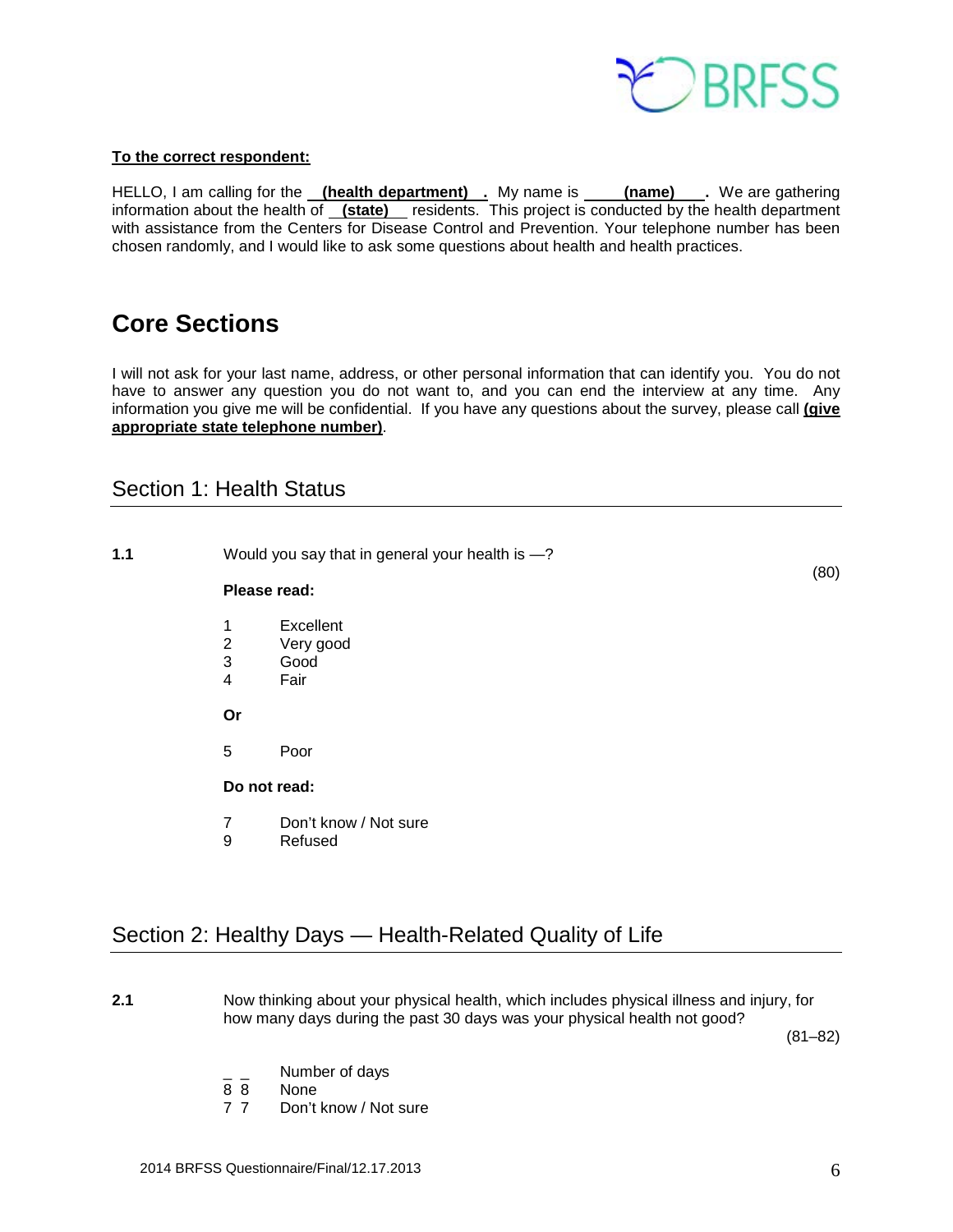

- 9 9 Refused
- **2.2** Now thinking about your mental health, which includes stress, depression, and problems with emotions, for how many days during the past 30 days was your mental health not good?

 $(83-84)$ 

- $\frac{1}{8}$   $\frac{1}{8}$  Number of days
	- 8 8 None **[If Q2.1 and Q2.2 = 88 (None), go to next section]**
- 7 7 Don't know / Not sure
- 9 9 Refused
- **2.3** During the past 30 days, for about how many days did poor physical or mental health keep you from doing your usual activities, such as self-care, work, or recreation?

 $(85-86)$ 

- $\frac{1}{8}$   $\frac{1}{8}$  Number of days
- 8 8 None<br>7 7 Don't
- 7 7 Don't know / Not sure<br>9 9 Refused
- **Refused**

## <span id="page-6-0"></span>Section 3: Health Care Access

**3.1** Do you have any kind of health care coverage, including health insurance, prepaid plans such as HMOs, government plans such as Medicare, Native Health Service, or Indian Health Service?

1 Yes **[If PPHF state go to Module 4, Question 1, else continue]**

(87)

- 2 No<br>7 Doi
- 7 Don't know / Not sure<br>9 Refused
- **Refused**

**3.2** Do you have one person you think of as your personal doctor or health care provider?

**If "No," ask: "Is there more than one, or is there no person who you think of as your personal doctor or health care provider?"**

(88)

- 1 Yes, only one<br>2 More than one
- More than one
- 3 No
- 7 Don't know / Not sure<br>9 Refused
- **Refused**
- **3.3** Was there a time in the past 12 months when you needed to see a doctor but could not because of cost?

 $(89)$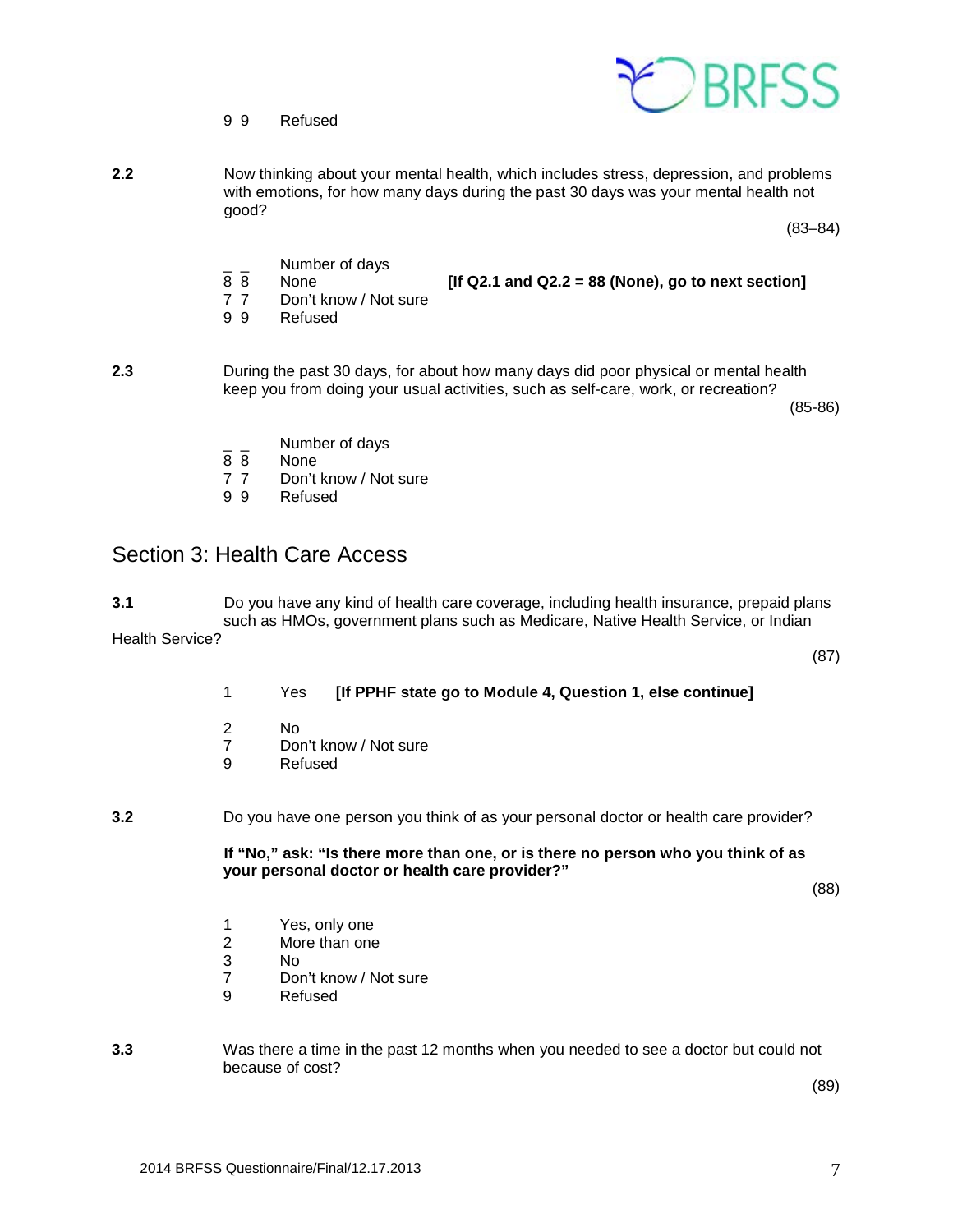

- 1 Yes<br>2 No
- 2 No
- 7 Don't know / Not sure<br>9 Refused
- **Refused**

#### **CATI Note: If PPHF State go to Module 4, Question 3, else continue**

**3.4** About how long has it been since you last visited a doctor for a routine checkup? A routine checkup is a general physical exam, not an exam for a specific injury, illness, or condition.

 $(90)$ 

- 1 Within the past year (anytime less than 12 months ago)
- 2 Within the past 2 years (1 year but less than 2 years ago)
- 3 Within the past 5 years (2 years but less than 5 years ago)
- 4 5 or more years ago<br>7 Don't know / Not sure
- 7 Don't know / Not sure<br>8 Never
- 8 Never<br>9 Refuse
- **Refused**

#### **CATI Note: If PPHF State and Q3.1 = 1 go to Module 4, Question 4a or if PPHF State and Q3.1 = 2, 7, or 9 go to Module 4, Question 4b, or if not a PPHF State go to next section.**

## <span id="page-7-0"></span>Section 4: Exercise

**4.1** During the past month, other than your regular job, did you participate in any physical activities or exercises such as running, calisthenics, golf, gardening, or walking for exercise?

(91)

- 1 Yes<br>2 No
- No.
- 7 Don't know / Not sure
- 9 Refused

## <span id="page-7-1"></span>Section 5: Inadequate Sleep

I would like to ask you about your sleep pattern.

**5.1** On average, how many hours of sleep do you get in a 24-hour period?

#### **INTERVIEWER NOTE: Enter hours of sleep in whole numbers, rounding 30 minutes (1/2 hour) or more up to the next whole hour and dropping 29 or fewer minutes.**

(92-93)

- Number of hours [01-24]<br>77 Don't know / Not sure
- 77 Don't know / Not sure<br>9.9 Refused
- **Refused**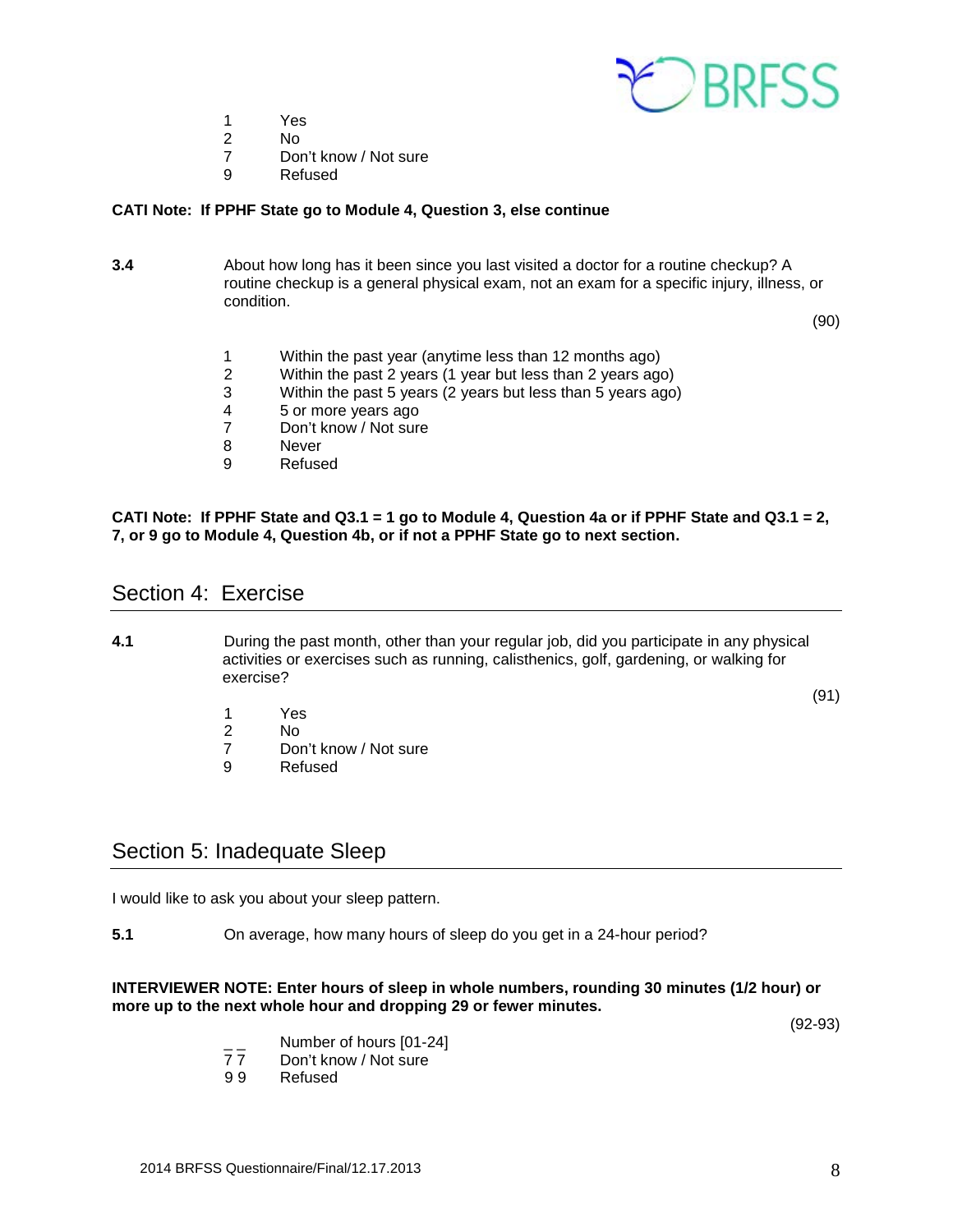

# <span id="page-8-0"></span>Section 6: Chronic Health Conditions

Now I would like to ask you some questions about general health conditions.

Has a doctor, nurse, or other health professional EVER told you that you had any of the following? For each, tell me "Yes," "No," or you're "Not sure."

| 6.1 | (Ever told) you that you had a heart attack also called a myocardial infarction?                                                                           |      |
|-----|------------------------------------------------------------------------------------------------------------------------------------------------------------|------|
|     | Yes<br>1<br>$\overline{2}$<br><b>No</b><br>$\boldsymbol{7}$<br>Don't know / Not sure<br>9<br>Refused                                                       | (94) |
| 6.2 | (Ever told) you had angina or coronary heart disease?                                                                                                      |      |
|     | Yes<br>1<br>$\overline{2}$<br>No<br>$\overline{7}$<br>Don't know / Not sure<br>9<br>Refused                                                                | (95) |
| 6.3 | (Ever told) you had a stroke?                                                                                                                              | (96) |
|     | Yes<br>1<br>$\overline{2}$<br><b>No</b><br>$\boldsymbol{7}$<br>Don't know / Not sure<br>9<br>Refused                                                       |      |
| 6.4 | (Ever told) you had asthma?                                                                                                                                | (97) |
|     | Yes<br>1<br>$\overline{2}$<br>[Go to Q6.6]<br>No<br>$\overline{7}$<br>[Go to Q6.6]<br>Don't know / Not sure<br>$\boldsymbol{9}$<br>[Go to Q6.6]<br>Refused |      |
| 6.5 | Do you still have asthma?                                                                                                                                  | (98) |
|     | Yes<br>1<br>$\overline{\mathbf{c}}$<br>No<br>$\overline{7}$<br>Don't know / Not sure<br>9<br>Refused                                                       |      |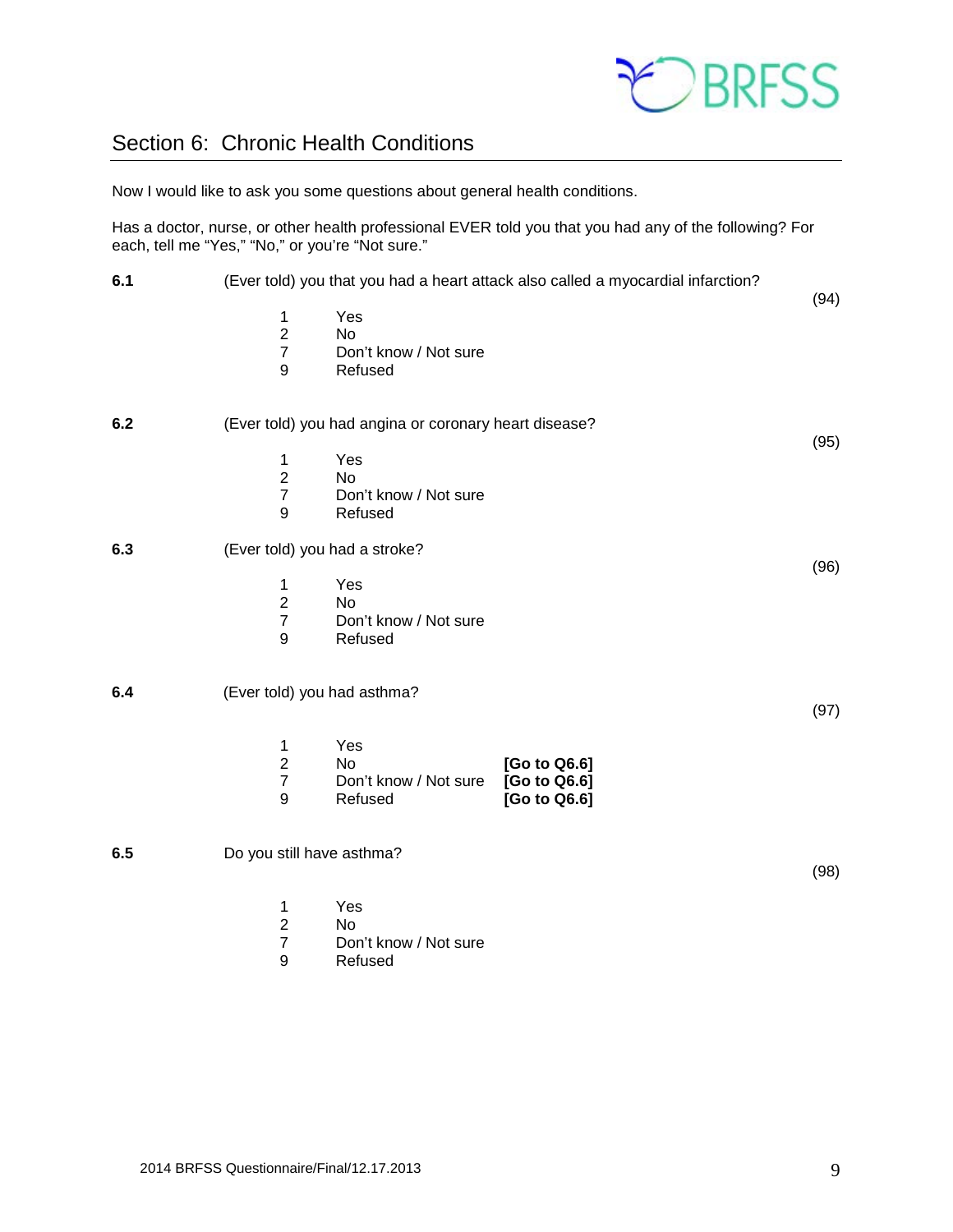

(99)

- 1 Yes
- 2 No
- 7 Don't know / Not sure<br>9 Refused
- **Refused**

## **6.7** (Ever told) you had any other types of cancer?

(100)

(102)

- 1 Yes
- 2 No<br>7 Dor
- Don't know / Not sure
- 9 Refused

#### **6.8** (Ever told) you have Chronic Obstructive Pulmonary Disease or COPD, emphysema or chronic bronchitis? (101)

- 1 Yes
- 2 No<br>7 Dor
- Don't know / Not sure
- 9 Refused

**6.9** (Ever told) you have some form of arthritis, rheumatoid arthritis, gout, lupus, or fibromyalgia?

- 1 Yes<br>2 No
- 2 No<br>7 Dor
- 7 Don't know / Not sure<br>9 Refused
- **Refused**

#### **INTERVIEWER NOTE:** Arthritis diagnoses include:

- rheumatism, polymyalgia rheumatica
- osteoarthritis (not osteoporosis)
- tendonitis, bursitis, bunion, tennis elbow
- carpal tunnel syndrome, tarsal tunnel syndrome
- joint infection, Reiter's syndrome
- ankylosing spondylitis; spondylosis
- rotator cuff syndrome
- connective tissue disease, scleroderma, polymyositis, Raynaud's syndrome
- vasculitis (giant cell arteritis, Henoch-Schonlein purpura, Wegener's granulomatosis, polyarteritis nodosa)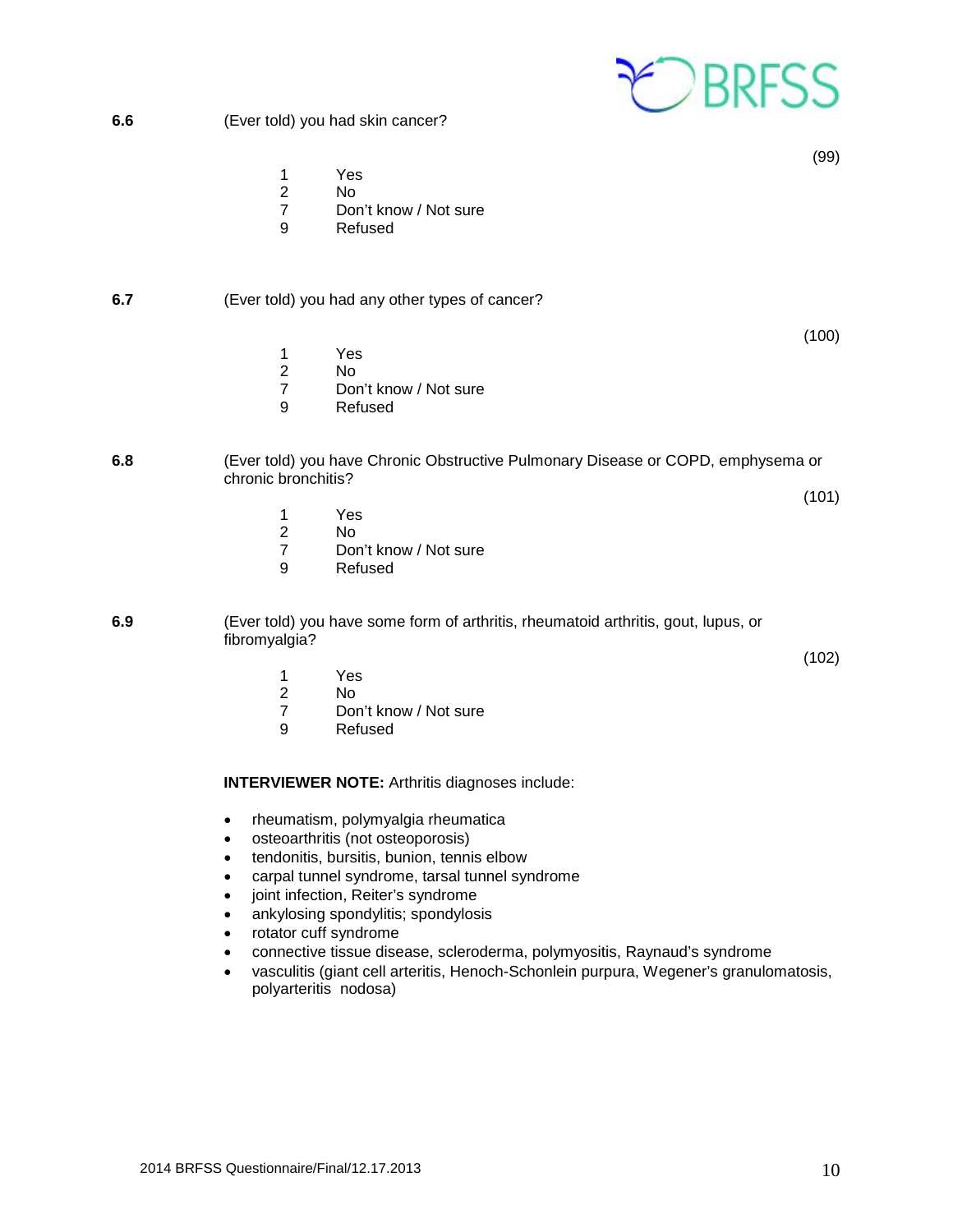

**6.10** (Ever told) you have a depressive disorder, including depression, major depression, dysthymia, or minor depression?

(103)

- 1 Yes<br>2 No
- $N<sub>0</sub>$
- 7 Don't know / Not sure
- 9 Refused
- **6.11** (Ever told) you have kidney disease? Do NOT include kidney stones, bladder infection or incontinence.

**INTERVIEWER NOTE:** Incontinence is not being able to control urine flow.

(104)

- 1 Yes
- 2 No<br>7 Dor
- 7 Don't know / Not sure<br>9 Refused
- **Refused**

#### **6.12** (Ever told) you have diabetes? (105)

If "Yes" and respondent is female, ask: "Was this only when you were pregnant?"

If respondent says pre-diabetes or borderline diabetes, use response code 4.

- 1 Yes<br>2 Yes.
- 2 Yes, but female told only during pregnancy
- 3 No
- 4 No, pre-diabetes or borderline diabetes<br>7 Don't know / Not sure
- Don't know / Not sure
- 9 Refused

#### **CATI NOTE: If Q6.12 = 1 (Yes), go to next question. If any other response to Q6.12, go to Pre-Diabetes Optional Module (if used). Otherwise, go to next section.**

**6.13** How old were you when you were told you have diabetes?

(106-107)

- \_ \_ Code age in years **[97 = 97 and older]**
- Don't know / Not sure
- 9 9 Refused

#### **CATI NOTE: Go to Diabetes Optional Module (if used). Otherwise, go to next section.**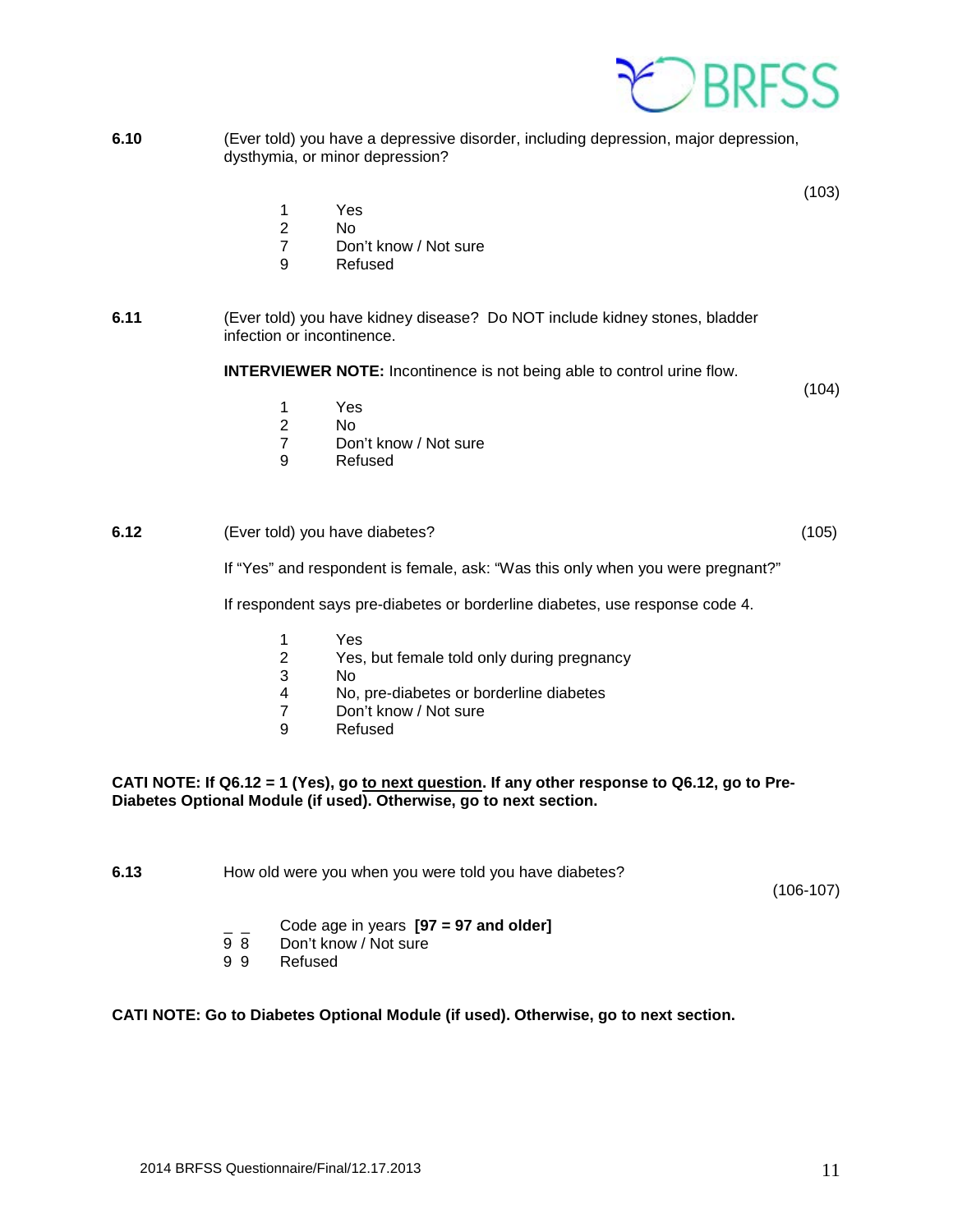

## <span id="page-11-0"></span>Section 7: Oral Health

#### **7.1** How long has it been since you last visited a dentist or a dental clinic for any reason? Include visits to dental specialists, such as orthodontists.

(108)

#### **Read only if necessary:**

- 1 Within the past year (anytime less than 12 months ago)<br>2 Within the past 2 years (1 year but less than 2 years ago
- 2 Within the past 2 years (1 year but less than 2 years ago)
- 3 Within the past 5 years (2 years but less than 5 years ago)
- 4 5 or more years ago

#### **Do not read:**

- 7 Don't know / Not sure
- 8 Never<br>9 Refuse
	- **Refused**
- **7.2** How many of your permanent teeth have been removed because of tooth decay or gum disease? Include teeth lost to infection, but do not include teeth lost for other reasons, such as injury or orthodontics.

#### **NOTE: If wisdom teeth are removed because of tooth decay or gum disease, they should be included in the count for lost teeth.**

(109)

- 1 1 to 5<br>2 6 or m
- 2 6 or more but not all
- 3 All
- 8 None<br>7 Don't
- 7 Don't know / Not sure<br>9 Refused
- **Refused**

## <span id="page-11-1"></span>Section 8: Demographics

**8.1** What is your age?

(110-111)

- $\frac{1}{2}$  Code age in years<br>0 7 Don't know / Not su
- 0 7 Don't know / Not sure<br>0 9 Refused
- **Refused**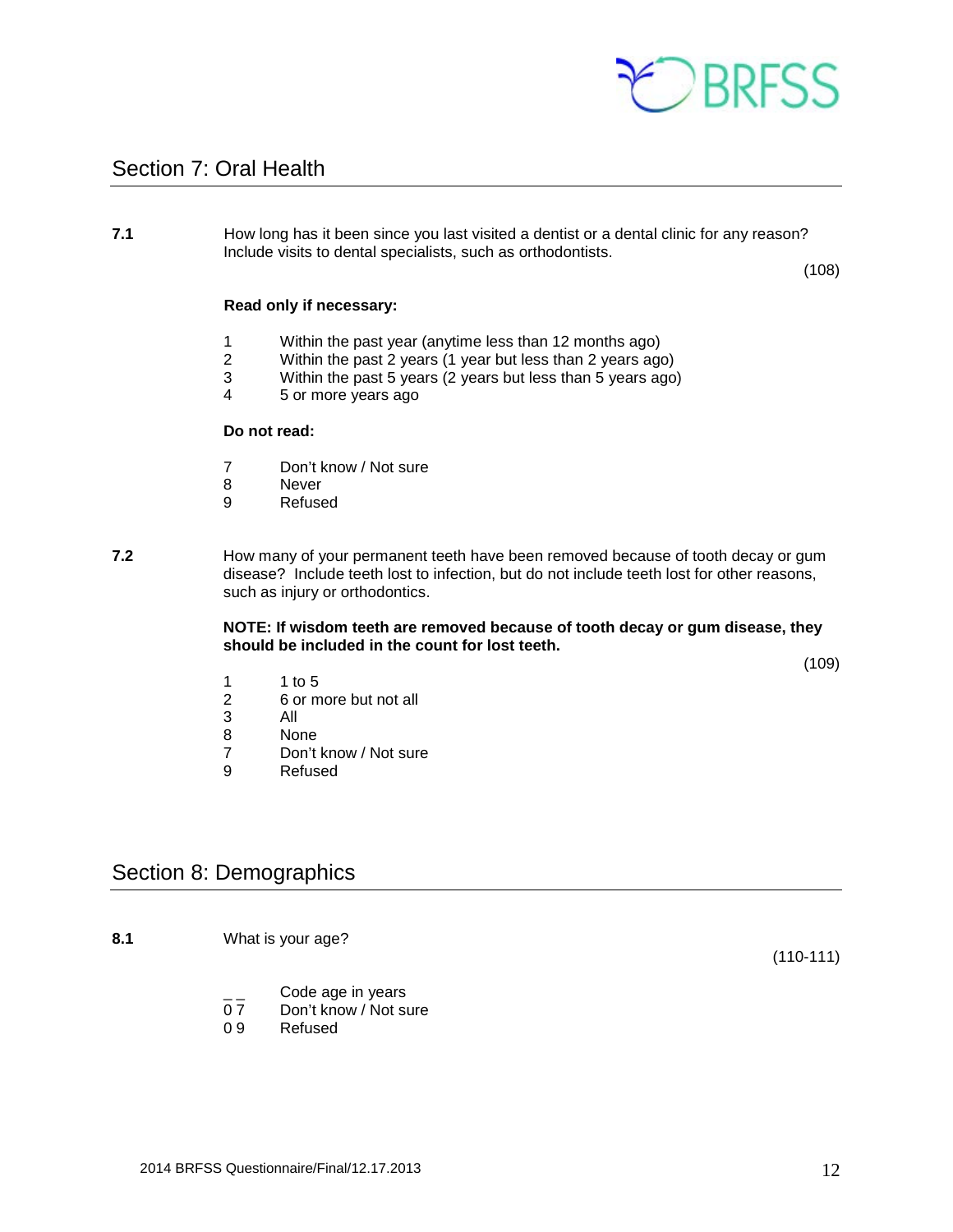

#### **If yes, ask: Are you…**

#### **Interviewer Note:** *One or more categories may be selected.*

- 1 Mexican, Mexican American, Chicano/a
- Puerto Rican
- 3 Cuban<br>4 Anothe
- 4 Another Hispanic, Latino/a, or Spanish origin

#### **Do not read:**

- 5 No
- 7 Don't know / Not sure
- 9 Refused

**8.3** Which one or more of the following would you say is your race?

(116-143)

#### **Interviewer Note: Select all that apply.**

**Interviewer Note: 40 (Asian) or 50 (Pacific Islander) is selected read and code subcategories underneath major heading.**

#### **Please read:**

- **10 White**
- **20 Black or African American**
- **30 American Indian or Alaska Native**
- **40 Asian**
	- 41 Asian Indian
	- 42 Chinese<br>43 Filipino
	- Filipino
	- 44 Japanese
	- 45 Korean<br>46 Vietnam
	- **Vietnamese**
	- 47 Other Asian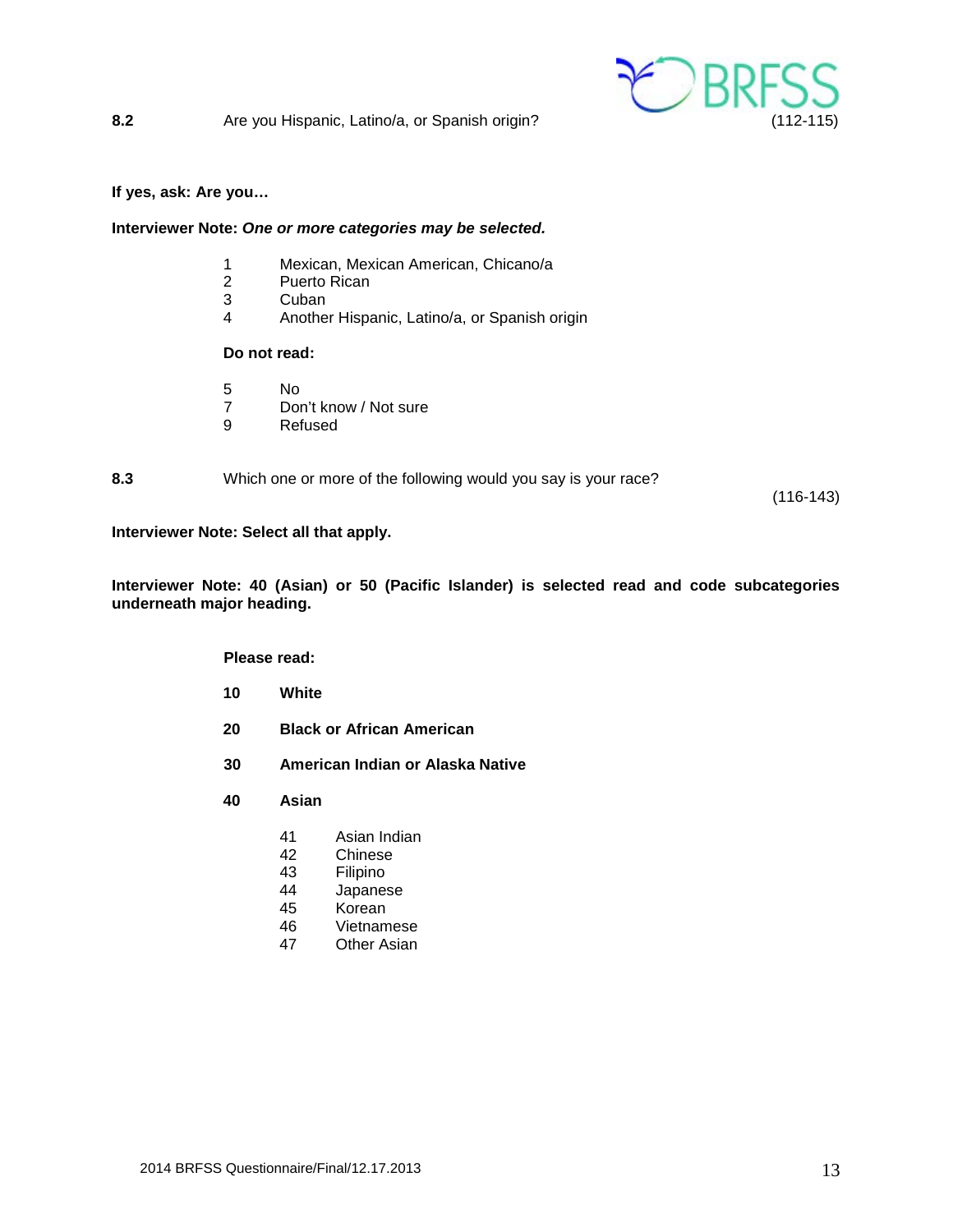

### **50 Pacific Islander**

- 51 Native Hawaiian<br>52 Guamanian or C
- 52 Guamanian or Chamorro
- 53 Samoan
- 54 Other Pacific Islander

#### **Do not read:**

- 60 Other
- 88 No additional choices
- 77 Don't know / Not sure<br>99 Refused
- Refused

## **CATI note: If more than one response to Q8.3; continue. Otherwise, go to Q8.5.**

**8.4** Which one of these groups would you say best represents your race?

#### **Interviewer Note: If 40 (Asian) or 50 (Pacific Islander) is selected read and code subcategory underneath major heading.**

(144-145)

- **10 White**
- **20 Black or African American**
- **30 American Indian or Alaska Native**
- **40 Asian**
	- 41 Asian Indian<br>42 Chinese
	- 42 Chinese<br>43 Filipino
	- 43 Filipino<br>44 Japanes
	- **Japanese**
	- 45 Korean
	- 46 Vietnamese<br>47 Other Asian
	- Other Asian

#### **50 Pacific Islander**

- 51 Native Hawaiian
- 52 Guamanian or Chamorro<br>53 Samoan
- 53 Samoan
- 54 Other Pacific Islander

#### **Do not read:**

- 60 Other<br>88 No ad
- No additional choices
- 77 Don't know / Not sure<br>99 Refused
- **Refused**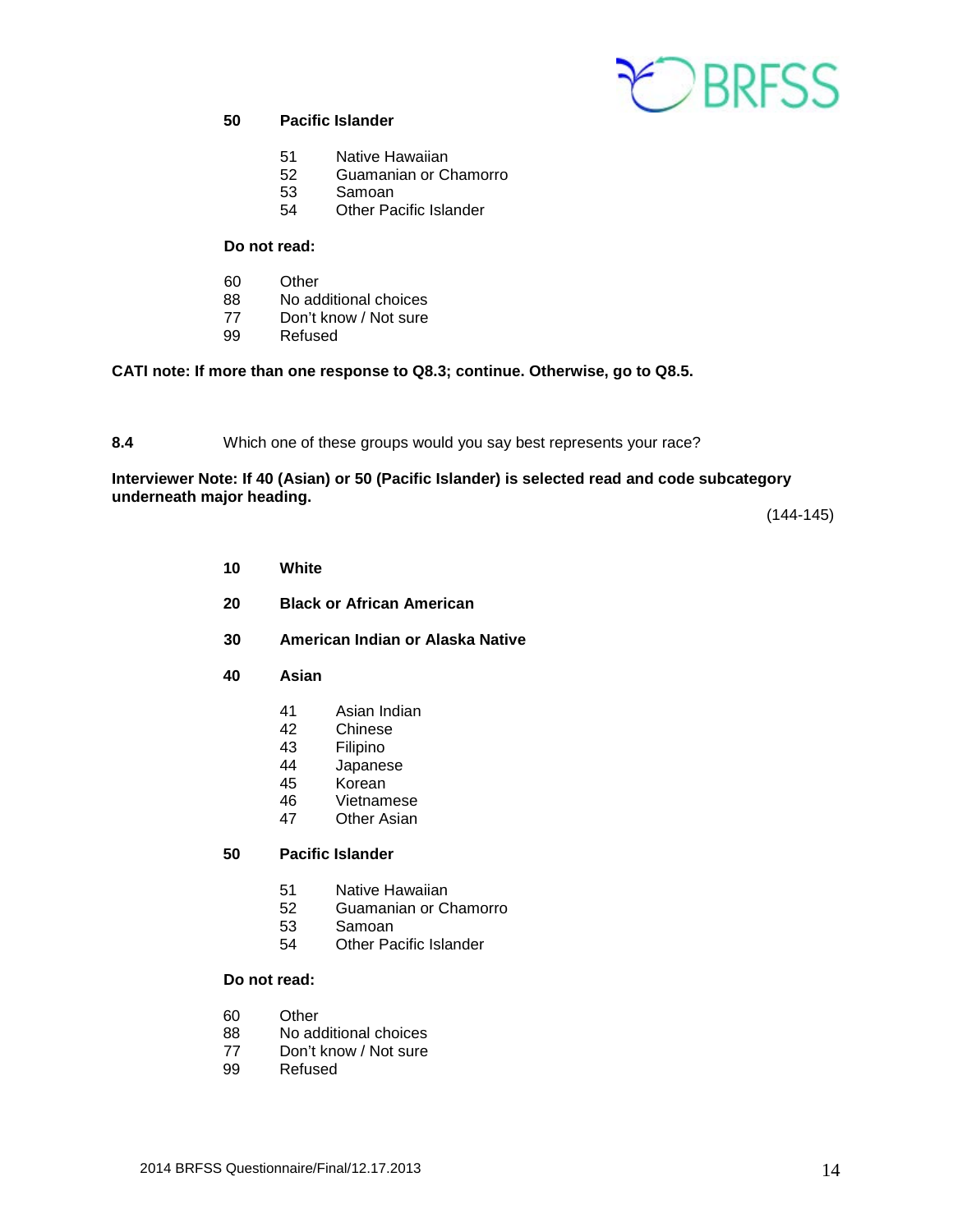

**8.5** Have you ever served on active duty in the United States Armed Forces, either in the regular military or in a National Guard or military reserve unit?

#### **INTERVIEWER NOTE: Active duty does not include training for the Reserves or National Guard, but DOES include activation, for example, for the Persian Gulf War**. (146)

1 Yes

2 No

#### **Do not read:**

- 7 Don't know / Not sure
- 9 Refused

**8.6** Are you…?

**Please read:**

- 
- 1 Married<br>2 Divorce
- 2 Divorced<br>3 Widowed Widowed
- 
- 4 Separated<br>5 Never mari Never married

**Or**

6 A member of an unmarried couple

#### **Do not read:**

9 Refused

#### **8.7** How many children less than 18 years of age live in your household? (148-149)

- $\frac{1}{2}$  Number of children<br>8 8 None
- 8 8 None<br>9 9 Refus
- **Refused**

#### **8.8** What is the highest grade or year of school you completed?

(150)

(147)

#### **Read only if necessary:**

- 1 Never attended school or only attended kindergarten<br>2 Grades 1 through 8 (Elementary)
- 2 Grades 1 through 8 (Elementary)
- 3 Grades 9 through 11 (Some high school)
- 4 Grade 12 or GED (High school graduate)<br>5 College 1 year to 3 years (Some college of
- 5 College 1 year to 3 years (Some college or technical school)<br>6 College 4 years or more (College graduate)
- 6 College 4 years or more (College graduate)
- 7 GED (High School equivalency diploma<br>8 Home-schooled with diploma or correspo
- Home-schooled with diploma or correspondence school diploma

#### **Do not read:**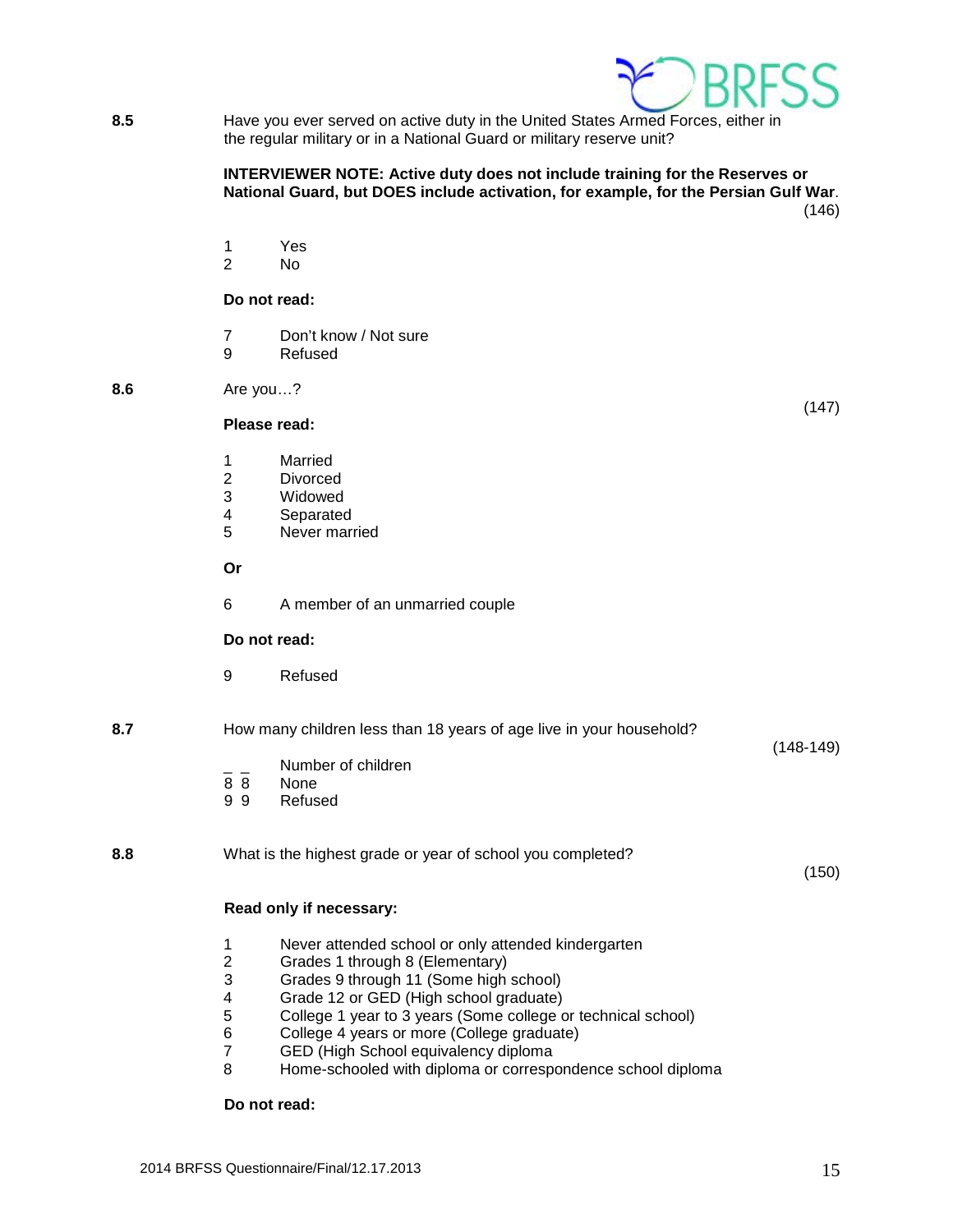

9 Refused

**Read if necessary, probe if answer was = 4 ("Grade 12"), or respondent did not select other answer: Interviewer probe: If respondent says "12th grade": When you say that you completed the 12th grade, does that mean you graduated with a diploma from your high school or a correspondence school or home-school, or did you receive a GED?**

**8.9** Are you currently…? (151) **Please read:** 1 Employed for wages<br>2 Self-employed Self-employed 3 Out of work for 1 year or more<br>4 Out of work for less than 1 year 4 Out of work for less than 1 year<br>5 A Homemaker 5 A Homemaker 6 A Student 7 Retired **Or** 8 Unable to work **Do not read:** 9 Refused **8.10** Is your annual household income from all sources— (152-153) **If respondent refuses at ANY income level, code '99' (Refused) Read only if necessary:** 0 4 Less than \$25,000 **If "no," ask 05; if "yes," ask 03** (\$20,000 to less than \$25,000) 0 3 Less than \$20,000 **If "no," code 04; if "yes," ask 02** (\$15,000 to less than \$20,000) 0 2 Less than \$15,000 **If "no," code 03; if "yes," ask 01** (\$10,000 to less than \$15,000) 0 1 Less than \$10,000 **If "no," code 02** 0 5 Less than \$35,000 **If "no," ask 06** (\$25,000 to less than \$35,000) 0 6 Less than \$50,000 **If "no," ask 07** (\$35,000 to less than \$50,000) 0 7 Less than \$75,000 **If "no," code 08**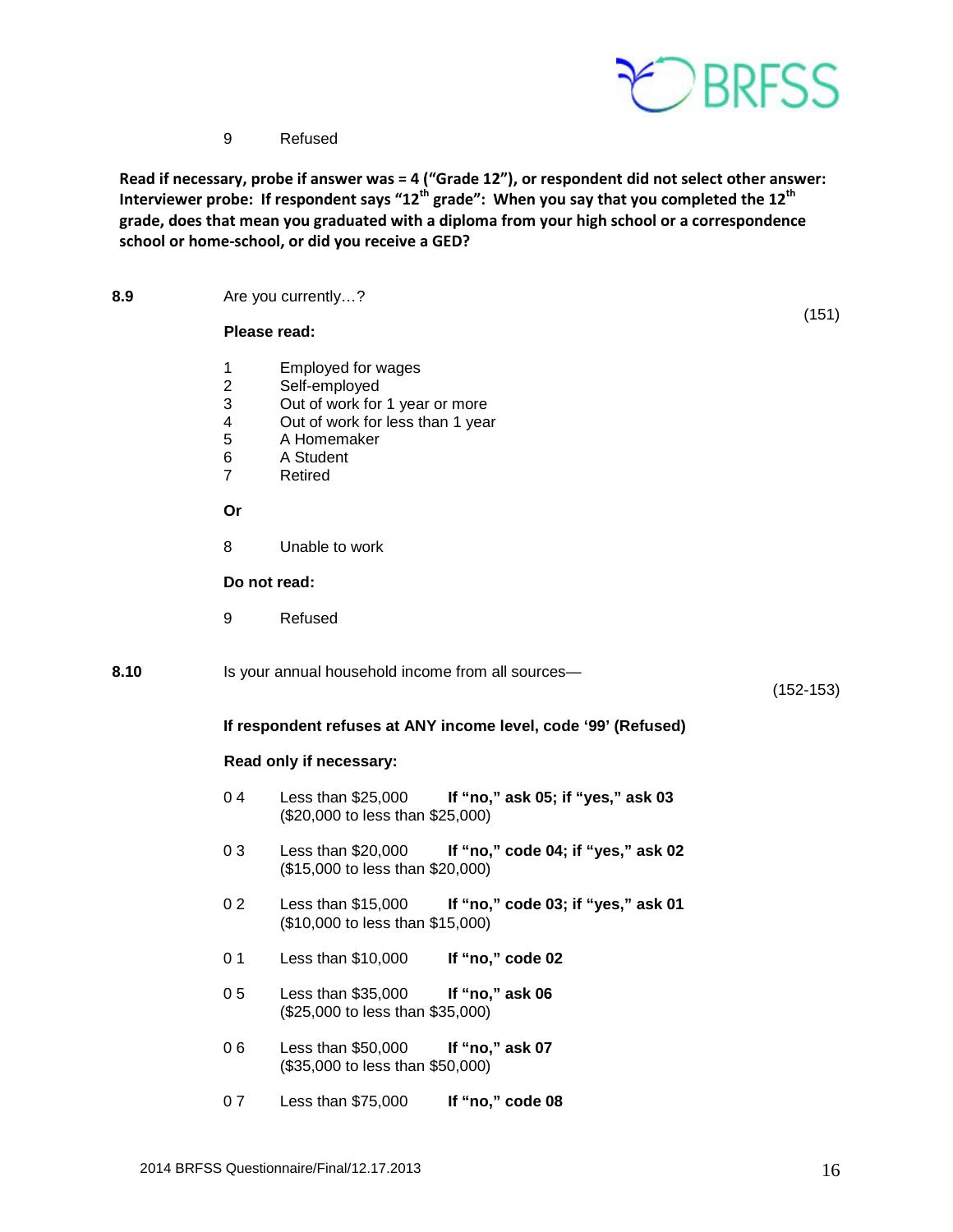

(\$50,000 to less than \$75,000)

0 8 \$75,000 or more

## **Do not read:**

- 77 Don't know / Not sure<br>99 Refused
- **Refused**

| 8.11 | About how much do you weigh without shoes?                                                     | $(154-157)$ |  |  |
|------|------------------------------------------------------------------------------------------------|-------------|--|--|
|      | NOTE: If respondent answers in metrics, put "9" in column 154.                                 |             |  |  |
|      | <b>Round fractions up</b>                                                                      |             |  |  |
|      | Weight<br>(pounds/kilograms)<br>7 7 7 7 Don't know / Not sure<br>9999 Refused                  |             |  |  |
| 8.12 | About how tall are you without shoes?                                                          | $(158-161)$ |  |  |
|      | NOTE: If respondent answers in metrics, put "9" in column 158.                                 |             |  |  |
|      | <b>Round fractions down</b>                                                                    |             |  |  |
|      | (f t / inches/meters/centimeters)<br>77/77 Don't know / Not sure<br>99/99<br>Refused           |             |  |  |
| 8.13 | What county do you live in?                                                                    | $(162-164)$ |  |  |
|      | - - ANSI County Code (formerly FIPS county code)<br>7 7 7 Don't know / Not sure<br>999 Refused |             |  |  |
| 8.14 | What is the ZIP Code where you live?                                                           | $(165-169)$ |  |  |
|      | ZIP Code<br>77777<br>Don't know / Not sure<br>99999<br>Refused                                 |             |  |  |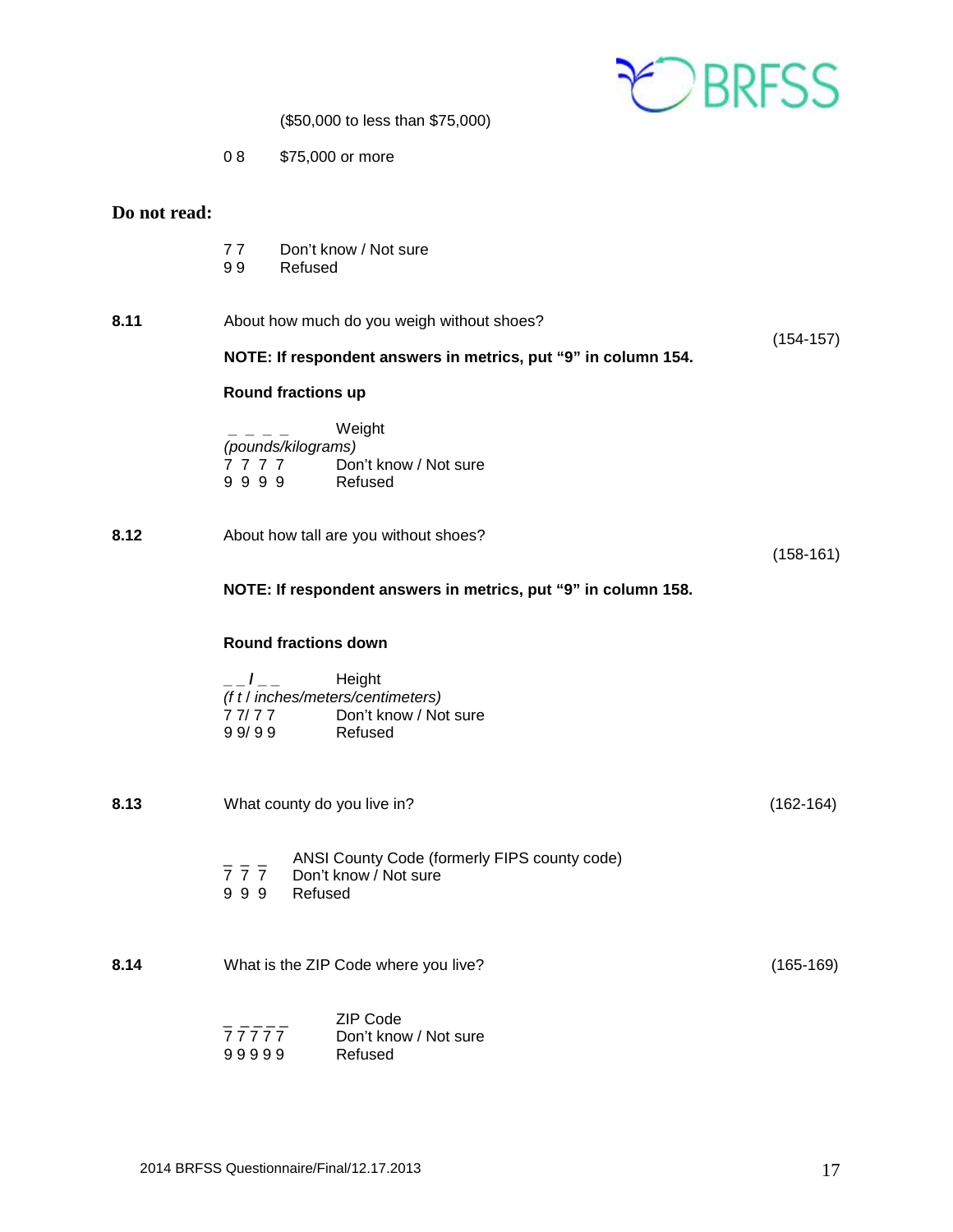

| 8.15 | Do you have more than one telephone number in your household? Do not include |       |
|------|------------------------------------------------------------------------------|-------|
|      | cell phones or numbers that are only used by a computer or fax machine.      | (170) |

| 1 | Yes |
|---|-----|
| 2 | No  |

| 2 | No.                   | [Go to Q8.17] |
|---|-----------------------|---------------|
| 7 | Don't know / Not sure | [Go to Q8.17] |
| 9 | Refused               | [Go to Q8.17] |

8.16 How many of these telephone numbers are residential numbers?

(171)

- \_ Residential telephone numbers **[6 = 6 or more]**
- 7 Don't know / Not sure<br>9 Refused
- **Refused**

### **8.17** Do you have a cell phone for personal use? Please include cell phones used for both business and personal use.

(172)

| -1            | Yes                   | [Go to Q8.19]  |
|---------------|-----------------------|----------------|
| $\mathcal{P}$ | No.                   | [Go to Q8.19]  |
| -7            | Don't know / Not sure | $[Go$ to Q8.19 |
| 9             | Refused               | [Go to Q8.19]  |

**8.18** Thinking about all the phone calls that you receive on your landline and cell phone, what percent, between 0 and 100, are received on your cell phone?

(173-175)

- Enter percent (1 to 100)
- 8 8 8 Zero<br>7 7 7 Don't
- 777 Don't know / Not sure<br>999 Refused
- **Refused**

**8.19** Have you used the internet in the past 30 days? (176)

- 1 Yes<br>2 No
- 2 No<br>7 Dor
- 7 Don't know/Not sure<br>9 Refused
- **Refused**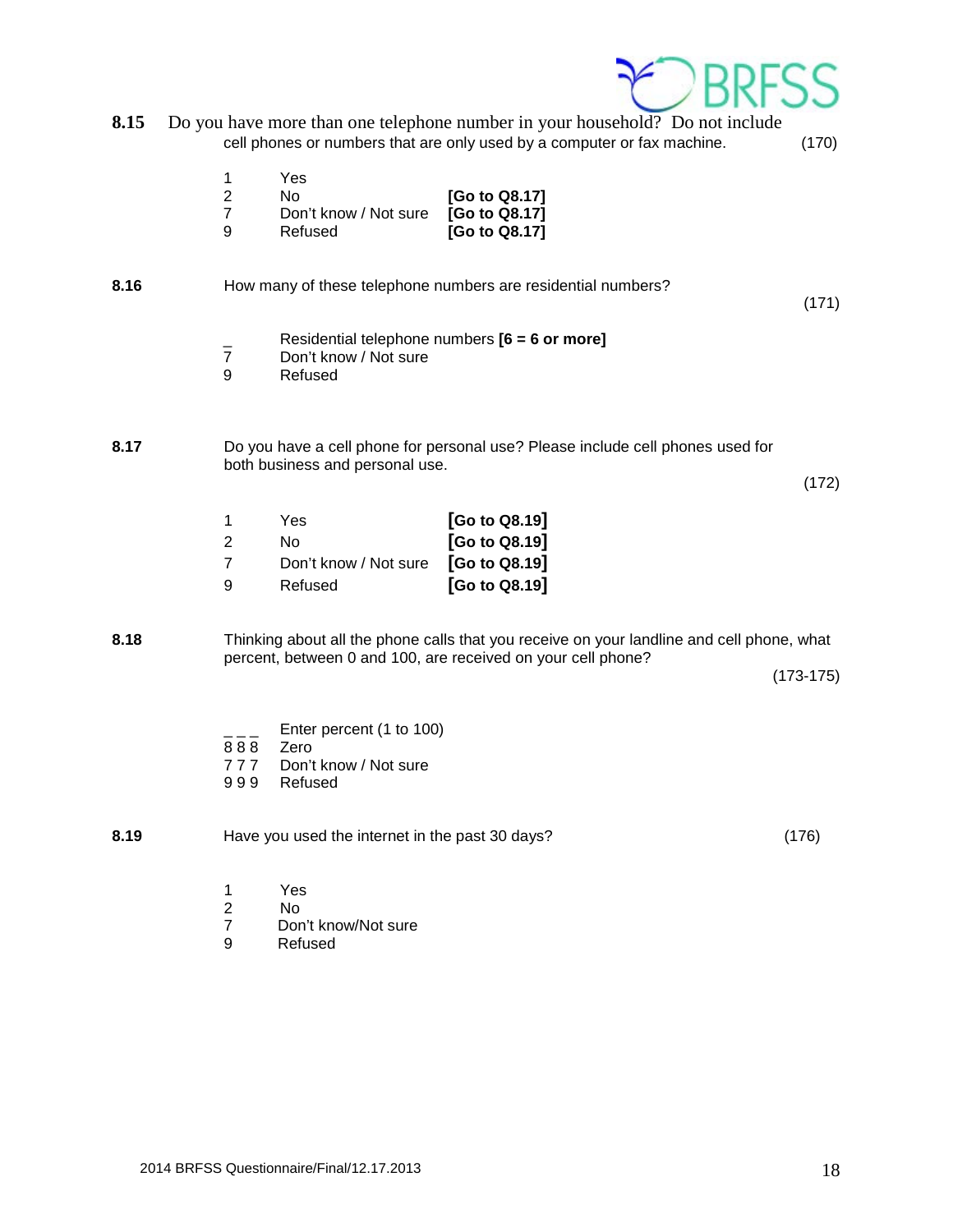

**8.20** Do you own or rent your home?

(177)

- 1 Own
- 2 Rent
- 3 Other arrangement<br>7 Don't know / Not sui
- Don't know / Not sure
- 9 Refused

**INTERVIEWER NOTE: "Other arrangement" may include group home, staying with friends or family without paying rent.**

**NOTE: Home is defined as the place where you live most of the time/the majority of the year.** 

**INTERVIEWER NOTE: We ask this question in order to compare health indicators among people with different housing situations.**

- **8.21** Indicate sex of respondent. **Ask only if necessary.** (178)
	- 1 Male **[Go to Q8.23]**<br>2 Female **IIf respondent** 2 Female **[If respondent is 45 years old or older, go to Q8.23]**
- **8.22** To your knowledge, are you now pregnant?

(179)

- 1 Yes
- 2 No
- 7 Don't know / Not sure<br>9 Refused
- **Refused**

The following questions are about health problems or impairments you may have.

- **8.23** Are you limited in any way in any activities because of physical, mental, or emotional problems? (180)
	-
	- 1 Yes<br>2 No N<sub>o</sub>
	- 7 Don't know / Not Sure
	- 9 Refused

## **8.24** Do you now have any health problem that requires you to use special equipment, such as a cane, a wheelchair, a special bed, or a special telephone?

#### **NOTE: Include occasional use or use in certain circumstances.**

- 1 Yes
- N<sub>o</sub>
- 7 Don't know / Not Sure
- 9 Refused

(181)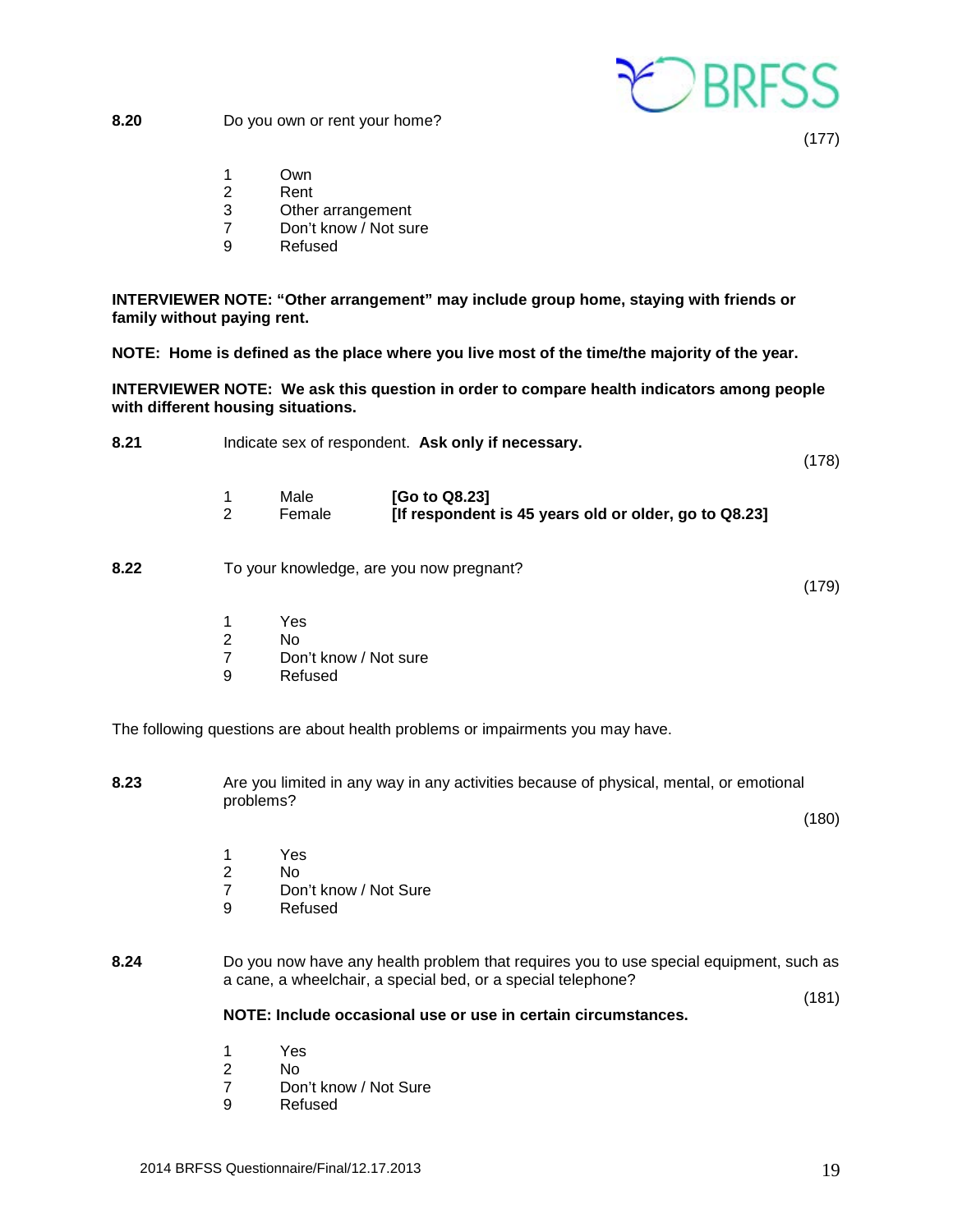

| 8.25 |                                              | Are you blind or do you have serious difficulty seeing, even when wearing glasses? (182)                                                             |       |
|------|----------------------------------------------|------------------------------------------------------------------------------------------------------------------------------------------------------|-------|
|      | 1<br>$\boldsymbol{2}$<br>$\overline{7}$<br>9 | Yes<br><b>No</b><br>Don't know / Not Sure<br>Refused                                                                                                 |       |
| 8.26 |                                              | Because of a physical, mental, or emotional condition, do you have serious difficulty<br>concentrating, remembering, or making decisions?            | (183) |
|      | 1<br>$\overline{2}$<br>$\overline{7}$<br>9   | Yes<br><b>No</b><br>Don't know / Not sure<br>Refused                                                                                                 |       |
| 8.27 | 1<br>$\overline{2}$                          | Do you have serious difficulty walking or climbing stairs?<br>Yes<br><b>No</b>                                                                       | (184) |
|      | $\boldsymbol{7}$<br>9                        | Don't know / Not sure<br>Refused                                                                                                                     |       |
| 8.28 |                                              | Do you have difficulty dressing or bathing?                                                                                                          | (185) |
|      | 1<br>$\mathbf 2$<br>$\overline{7}$<br>9      | Yes<br><b>No</b><br>Don't know / Not sure<br>Refused                                                                                                 |       |
| 8.29 |                                              | Because of a physical, mental, or emotional condition, do you have difficulty doing<br>errands alone such as visiting a doctor's office or shopping? | (186) |
|      | 1                                            | Yes                                                                                                                                                  |       |

- 
- 2 No<br>7 Dor<br>9 Ref Don't know / Not sure
- **Refused**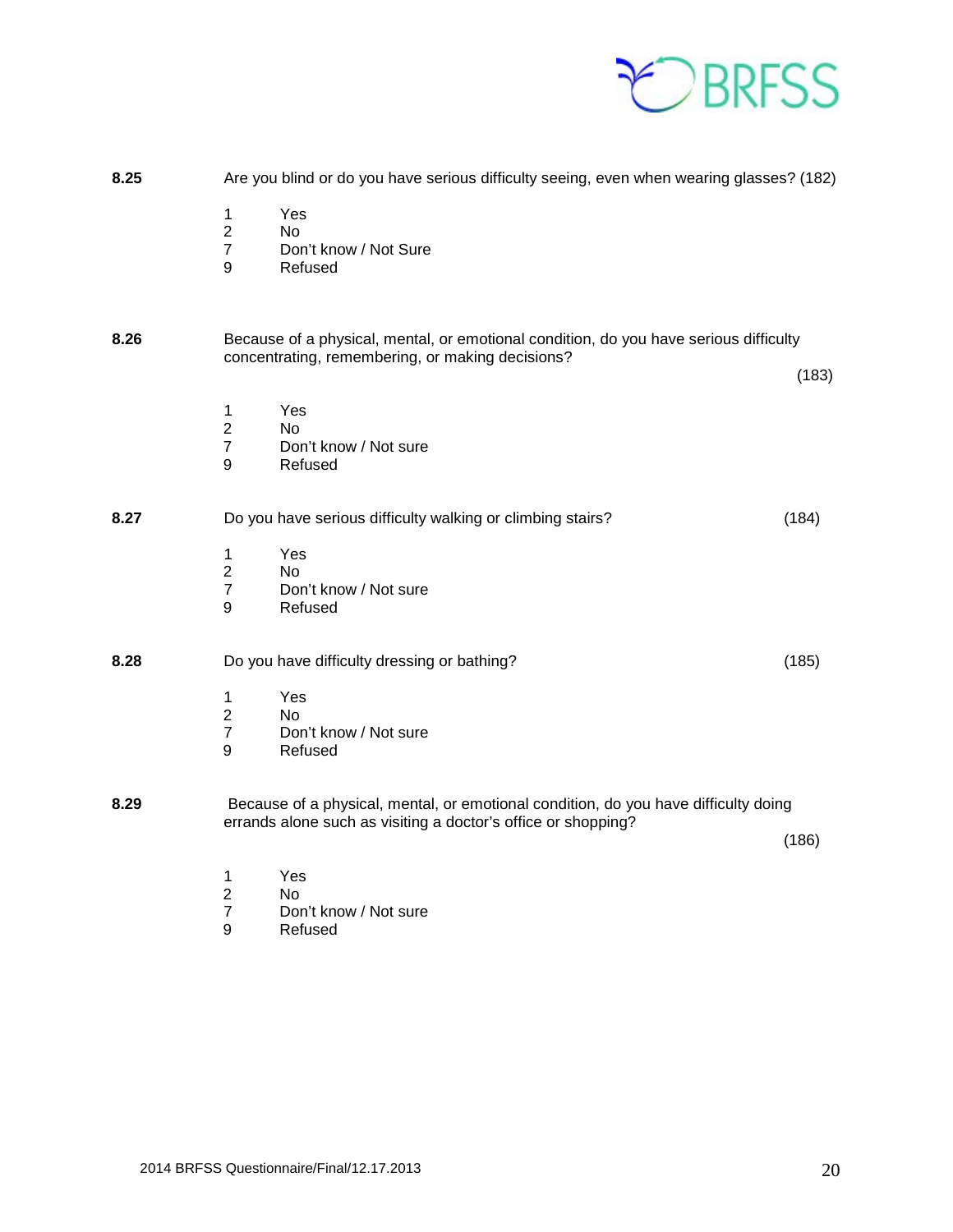

# <span id="page-20-0"></span>Section 9: Tobacco Use

**9.1** Have you smoked at least 100 cigarettes in your entire life?

#### **NOTE: 5 packs = 100 cigarettes**

|    | Yes.                  |              |
|----|-----------------------|--------------|
| -2 | No.                   | [Go to Q9.5] |
|    | Don't know / Not sure | [Go to Q9.5] |
| -9 | Refused               | [Go to Q9.5] |

**INTERVIEWER NOTE: "For cigarettes, do not include: electronic cigarettes (e-cigarettes, NJOY, Bluetip), herbal cigarettes, cigars, cigarillos, little cigars, pipes, bidis, kreteks, water pipes (hookahs), or marijuana."**

**9.2** Do you now smoke cigarettes every day, some days, or not at all?

(188)

(187)

| 1 | Every day             |              |
|---|-----------------------|--------------|
| 2 | Some days             |              |
| 3 | Not at all            | [Go to Q9.4] |
| 7 | Don't know / Not sure | [Go to Q9.5] |
| 9 | Refused               | [Go to Q9.5] |
|   |                       |              |

**9.3** During the past 12 months, have you stopped smoking for one day or longer because you were trying to quit smoking?

 $(189)$ 

|    | Yes                   | [Go to Q9.5] |
|----|-----------------------|--------------|
| 2  | N٥                    | [Go to Q9.5] |
|    | Don't know / Not sure | [Go to Q9.5] |
| ്യ | Refused               | [Go to Q9.5] |

**9.4** How long has it been since you last smoked a cigarette, even one or two puffs? (190-191)

- 0 1 Within the past month (less than 1 month ago)<br>0 2 Within the past 3 months (1 month but less tha
- 0 2 Within the past 3 months (1 month but less than 3 months ago)<br>0 3 Within the past 6 months (3 months but less than 6 months ago
- 0 3 Within the past 6 months (3 months but less than 6 months ago)  $0.4$  Within the past year (6 months but less than 1 year ago)
- Within the past year (6 months but less than 1 year ago)
- 0 5 Within the past 5 years (1 year but less than 5 years ago)
- 0 6 Within the past 10 years (5 years but less than 10 years ago)
- 0 7 10 years or more<br>7 7 Don't know / Not
- 77 Don't know / Not sure<br>99 Refused
- **Refused**

**9.5** Do you currently use chewing tobacco, snuff, or snus or Iq'mik every day, some days, or not at all?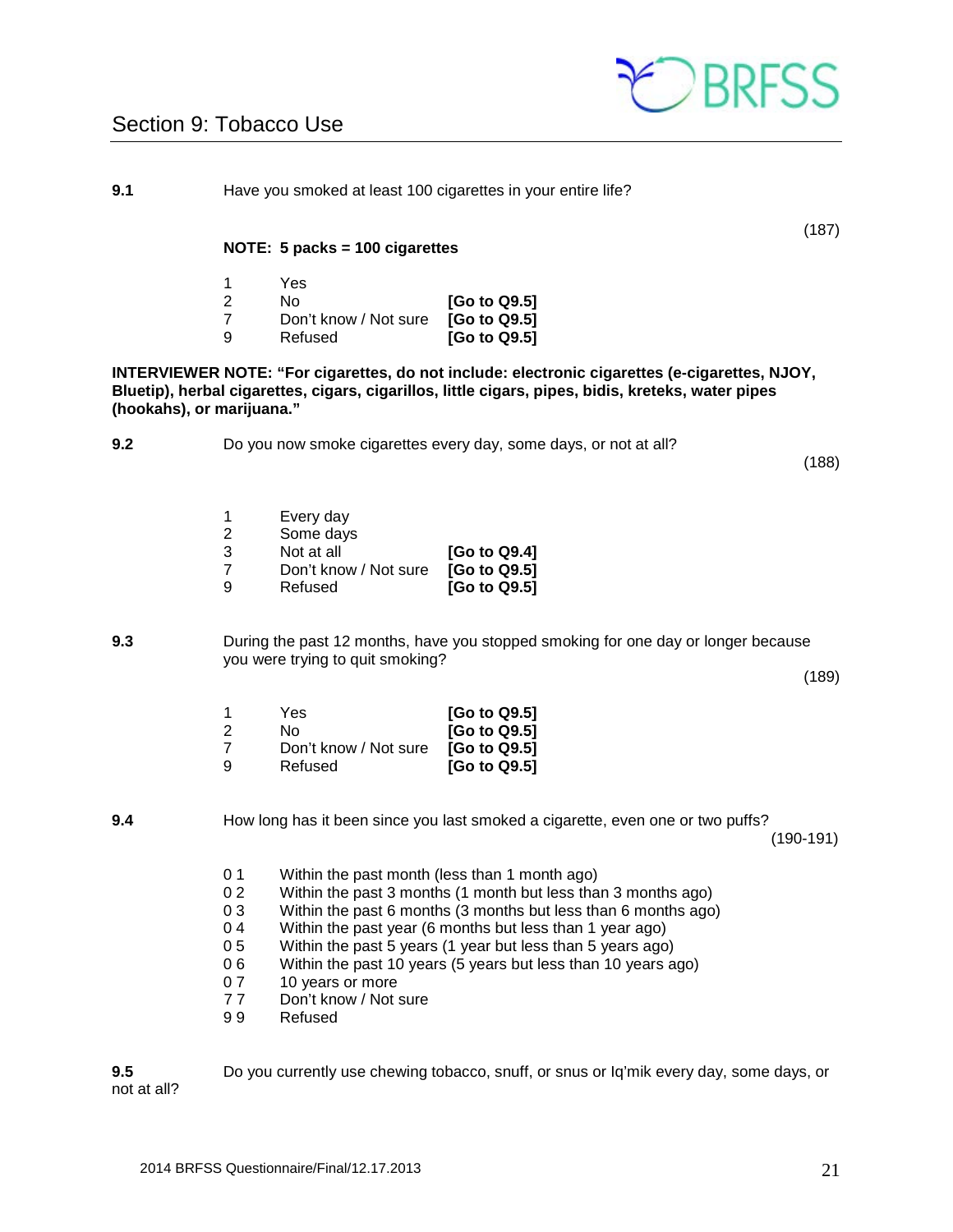

**Snus (rhymes with 'goose')**

**NOTE: Snus (Swedish for snuff) is a moist smokeless tobacco, usually sold in small pouches that are placed under the lip against the gum.** 

**Iq'mik (also known as Blackbull) is a form of smokeless tobacco that is chewed. It is made by mixing fire-cured tobacco leaves and "punk ash", which is the ash generated by burning a fungus that grows on birch trees.**

(192)

- 1 Every day<br>2 Some days
- Some days
- 3 Not at all

**Do not read:**

- 7 Don't know / Not sure<br>9 Refused
- **Refused**

# <span id="page-21-0"></span>Section 10: Alcohol Consumption

- **10.1** During the past 30 days, how many days per week or per month did you have at least one drink of any alcoholic beverage such as beer, wine, a malt beverage, or liquor? (193-195)  $1\_\_$  Days per week  $2<sub>-</sub>$  Days in past 30 days<br>888 No drinks in past 30 d 8 8 8 No drinks in past 30 days **[Go to next section]**<br>17 7 Don't know / Not sure **[Go to next section]** 7 7 7 Don't know / Not sure **[Go to next section]** [Go to next section] **10.2** One drink is equivalent to a 12-ounce beer, a 5-ounce glass of wine, or a drink with one shot of liquor. During the past 30 days, on the days when you drank, about how many drinks did you drink on the average? (196-197) **NOTE: A 40 ounce beer would count as 3 drinks, or a cocktail drink with 2 shots would count as 2 drinks.**  $\frac{1}{7}$  Number of drinks<br>77 Don't know / Not s 77 Don't know / Not sure<br>99 Refused **Refused 10.3** Considering all types of alcoholic beverages, how many times during the past 30 days did you have **X [CATI X = 5 for men, X = 4 for women]** or more drinks on an occasion? (198-199) Number of times 88 None 77 Don't know / Not sure<br>99 Refused
	- **Refused**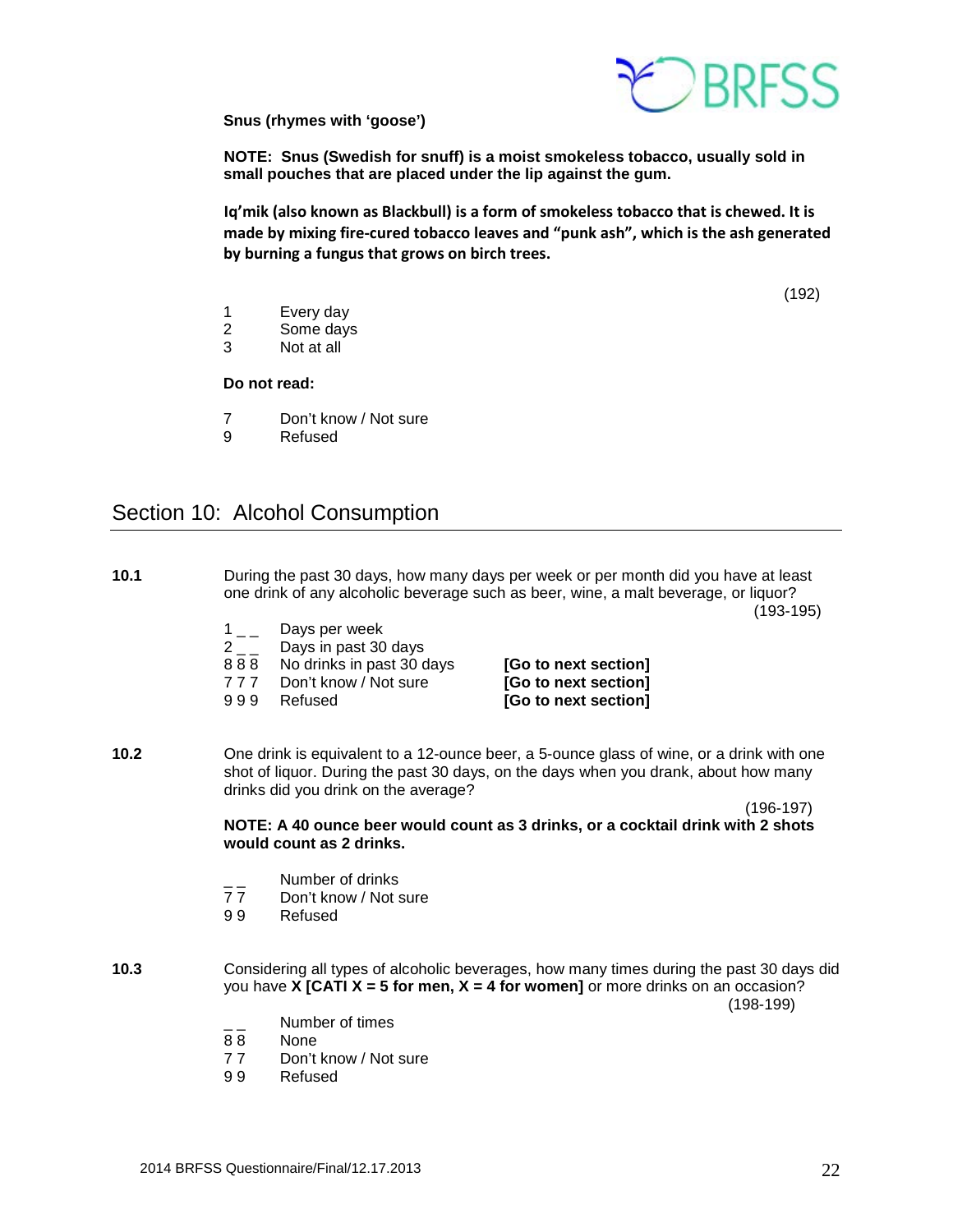

**10.4** During the past 30 days, what is the largest number of drinks you had on any occasion?

(200-201)

- $\frac{1}{7}$  Number of drinks<br>77 Don't know / Not s
- Don't know / Not sure
- 9 9 Refused

# <span id="page-22-0"></span>Section 11: Immunization

Now I will ask you questions about the flu vaccine. There are two ways to get the flu vaccine, one is a shot in the arm and the other is a spray, mist, or drop in the nose called FluMist™.

**11.1** During the past 12 months, have you had either a flu shot or a flu vaccine that was sprayed in your nose?

(202)

## **READ IF NECESSARY:**

A new flu shot came out in 2011 that injects vaccine into the skin with a very small needle. It is called Fluzone Intradermal vaccine. This is also considered a flu shot.

|    | Yes                   |               |
|----|-----------------------|---------------|
| -2 | N٥                    | [Go to Q11.3] |
|    | Don't know / Not sure | [Go to Q11.3] |
| -9 | Refused               | [Go to Q11.3] |

**11.2** During what month and year did you receive your most recent flu shot injected into your arm or flu vaccine that was sprayed in your nose?

(203-208)

| $\overline{1}$ | Month / Year          |
|----------------|-----------------------|
| 77/7777        | Don't know / Not sure |
| 99/9999        | Refused               |

**11.3** A pneumonia shot or pneumococcal vaccine is usually given only once or twice in a person's lifetime and is different from the flu shot. Have you ever had a pneumonia shot?  $(209)$ 

- 1 Yes<br>2 No
- 
- 2 No 7 Don't know / Not sure<br>9 Refused
- **Refused**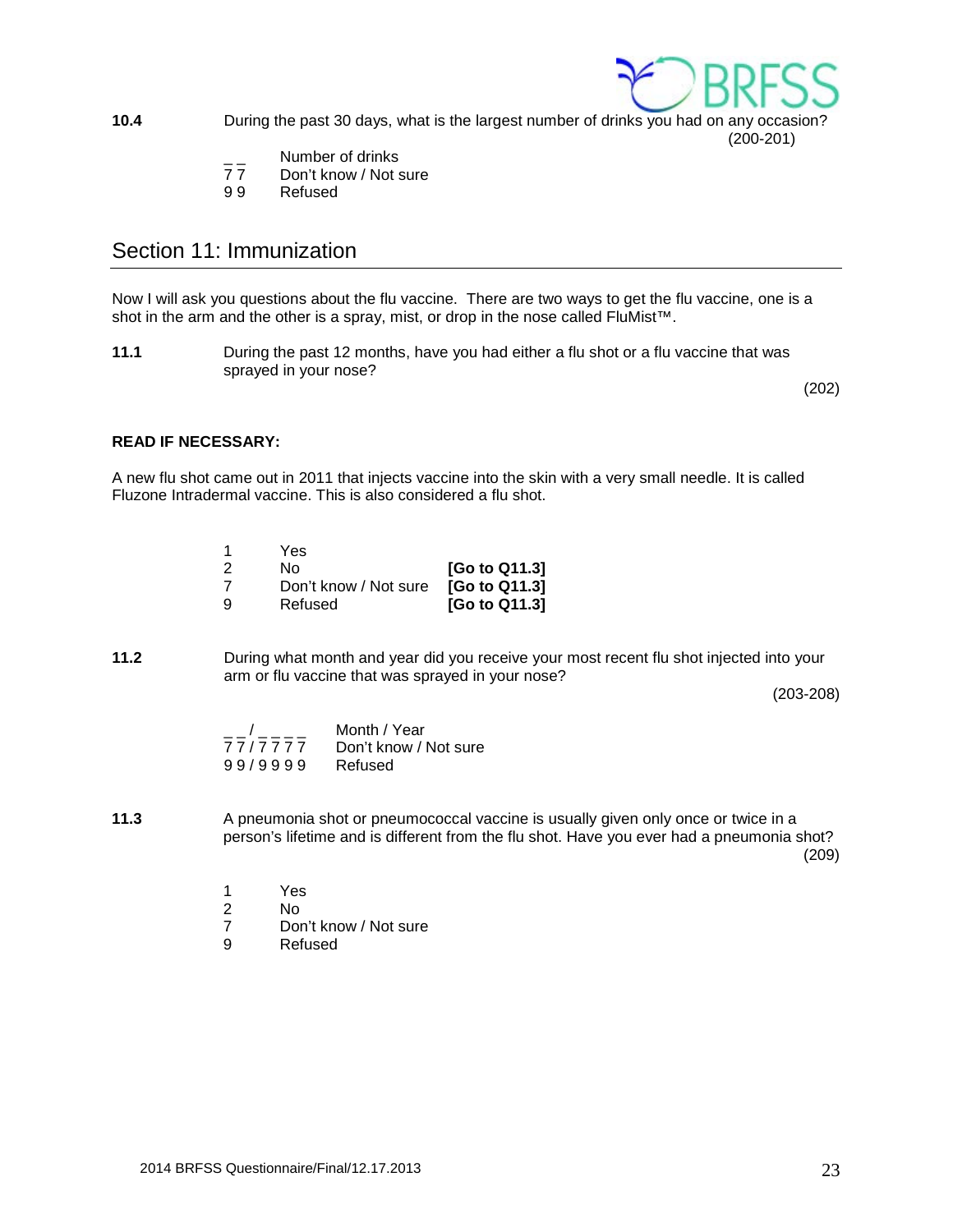

#### **CATI NOTE: If respondent is < 49 years of age, go to next section.**

The next question is about the Shingles vaccine.

**11.4** Have you ever had the shingles or zoster vaccine?

(210)

- 1 Yes<br>2 No
- 2 No
	- 7 Don't know / Not sure
	- 9 Refused

INTERVIEWER NOTE (Read if necessary): Shingles is caused by the chicken pox virus. It is an outbreak of rash or blisters on the skin that may be associated with severe pain. A vaccine for shingles has been available since May 2006; it is called Zostavax $^{\circledast}$ , the zoster vaccine, or the shingles vaccine.

## Section 12: Falls

### **CATI NOTE: If respondent is 45 years or older continue, otherwise go to next section.**

Next, I will ask about recent falls. By a fall, we mean when a person unintentionally comes to rest on the ground or another lower level.

**12.1** In the past 12 months, how many times have you fallen?

(211-212)

|    | Number of times       | $[76 = 76$ or more]  |
|----|-----------------------|----------------------|
| 88 | None                  | [Go to next section] |
| 77 | Don't know / Not sure | [Go to next section] |
| 99 | Refused               | [Go to next section] |

#### **12.2 [Fill in "Did this fall (from Q12.1) cause an injury?"]. If only one fall from Q12.1 and response is "Yes" (caused an injury); code 01. If response is "No," code 88.**

How many of these falls caused an injury? By an injury, we mean the fall caused you to limit your regular activities for at least a day or to go see a doctor.

(213-214)

|    | Number of falls | $[76 = 76$ or more] |
|----|-----------------|---------------------|
| 88 | None            |                     |

- 
- 7 7 Don't know / Not sure<br>9 9 Refused
- **Refused**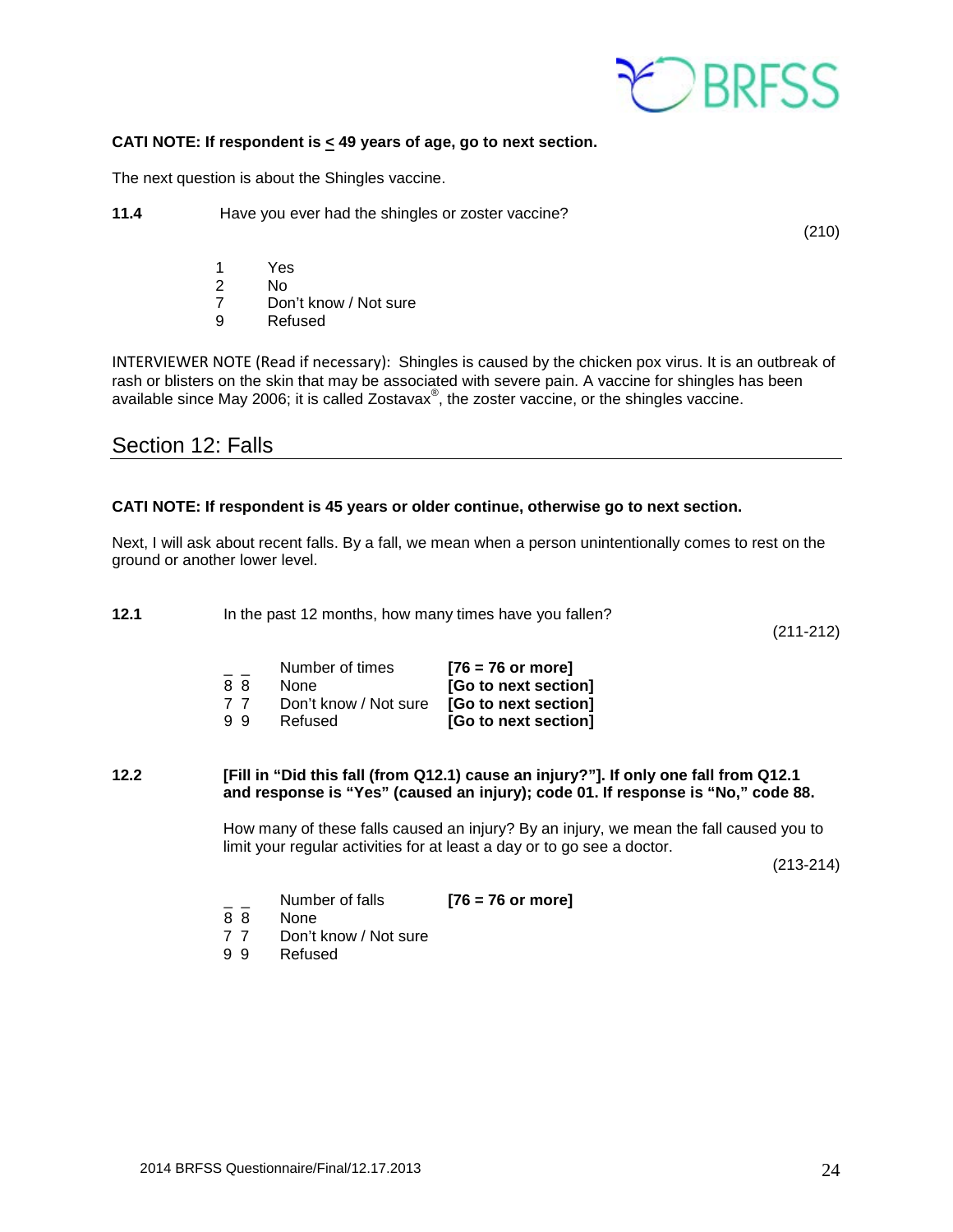

# <span id="page-24-0"></span>Section 13: Seatbelt Use

**13.1** How often do you use seat belts when you drive or ride in a car? Would you say—

(215)

#### **Please read:**

- 1 Always<br>2 Nearly a
- 2 Nearly always<br>3 Sometimes
- 3 Sometimes
- 4 Seldom<br>5 Never
- **Never**

## **Do not read:**

- 7 Don't know / Not sure
- 8 Never drive or ride in a car<br>9 Refused
- **Refused**

### **CATI note: If Q13.1 = 8 (Never drive or ride in a car), go to Section 15; otherwise continue.**

# <span id="page-24-1"></span>Section 14: Drinking and Driving

#### **CATI note: If Q10.1 = 888 (No drinks in the past 30 days); go to next section.**

The next question is about drinking and driving.

**14.1** During the past 30 days, how many times have you driven when you've had perhaps too much to drink?

(216-217)

- $\frac{1}{8}$   $\frac{1}{8}$  Number of times
- 8 8 None<br>7 7 Don't
- Don't know / Not sure
- 9 9 Refused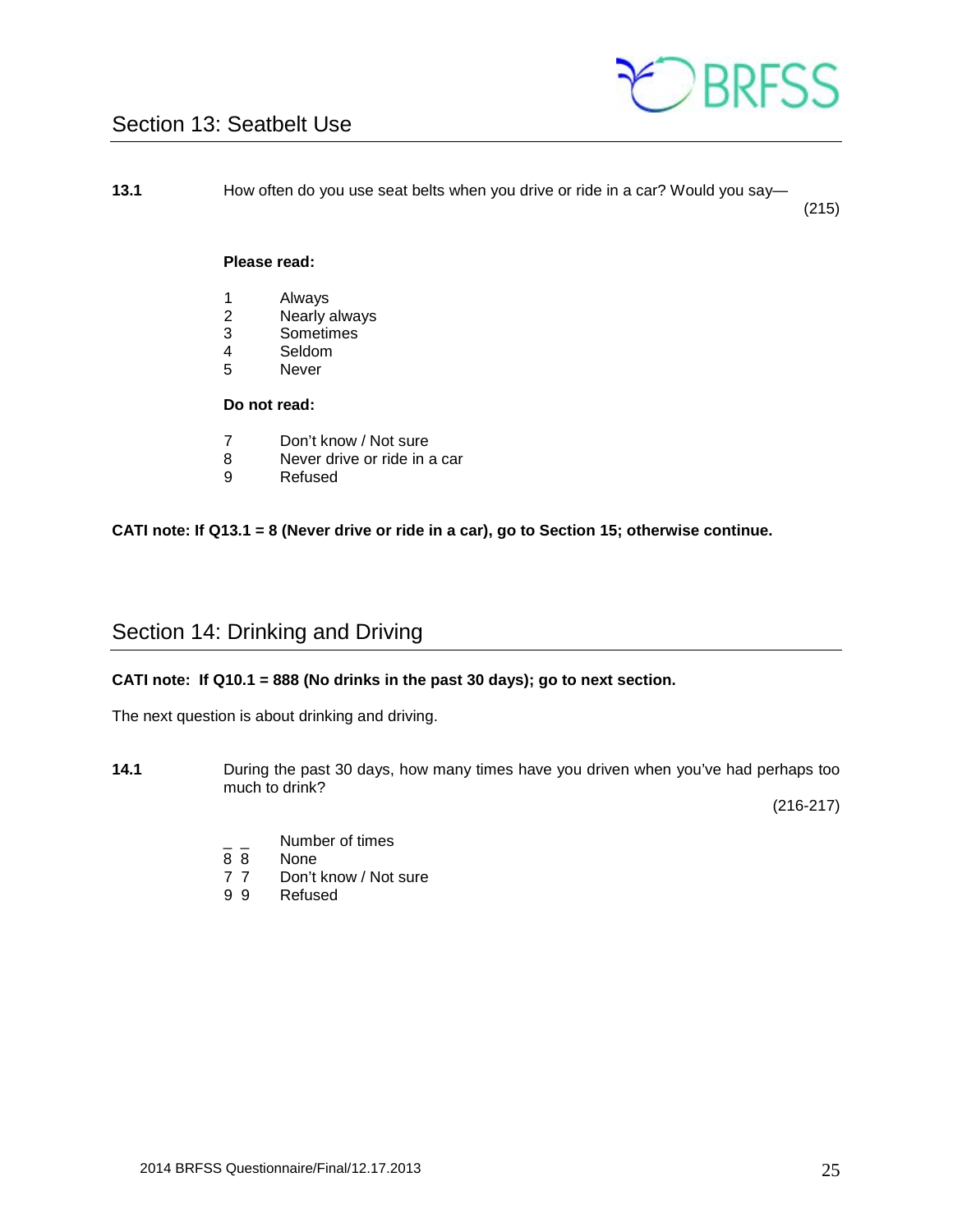

<span id="page-25-0"></span>Section 15: Breast and Cervical Cancer Screening

#### **CATI note: If respondent is male, go to the next section.**

The next questions are about breast and cervical cancer.

**15.1** A mammogram is an x-ray of each breast to look for breast cancer. Have you ever had a mammogram?

(218)

|    | Yes.                  |               |
|----|-----------------------|---------------|
| -2 | N٥                    | [Go to Q15.3] |
|    | Don't know / Not sure | [Go to Q15.3] |
| ്യ | Refused               | [Go to Q15.3] |

**15.2** How long has it been since you had your last mammogram?

(219)

#### **Read only if necessary:**

- 1 Within the past year (anytime less than 12 months ago)
- 2 Within the past 2 years (1 year but less than 2 years ago)<br>3 Within the past 3 years (2 years but less than 3 years ago
- 3 Within the past 3 years (2 years but less than 3 years ago)<br>4 Within the past 5 years (3 years but less than 5 years ago)
- 4 Within the past 5 years (3 years but less than 5 years ago)<br>5 5 or more vears ago
- 5 5 or more years ago

## **Do not read:**

- 7 Don't know / Not sure
- 9 Refused
- **15.3** A clinical breast exam is when a doctor, nurse, or other health professional feels the breasts for lumps. Have you ever had a clinical breast exam?

(220)

|    | Yes                   |               |
|----|-----------------------|---------------|
| -2 | Nο                    | [Go to Q15.5] |
|    | Don't know / Not sure | [Go to Q15.5] |
| -9 | Refused               | [Go to Q15.5] |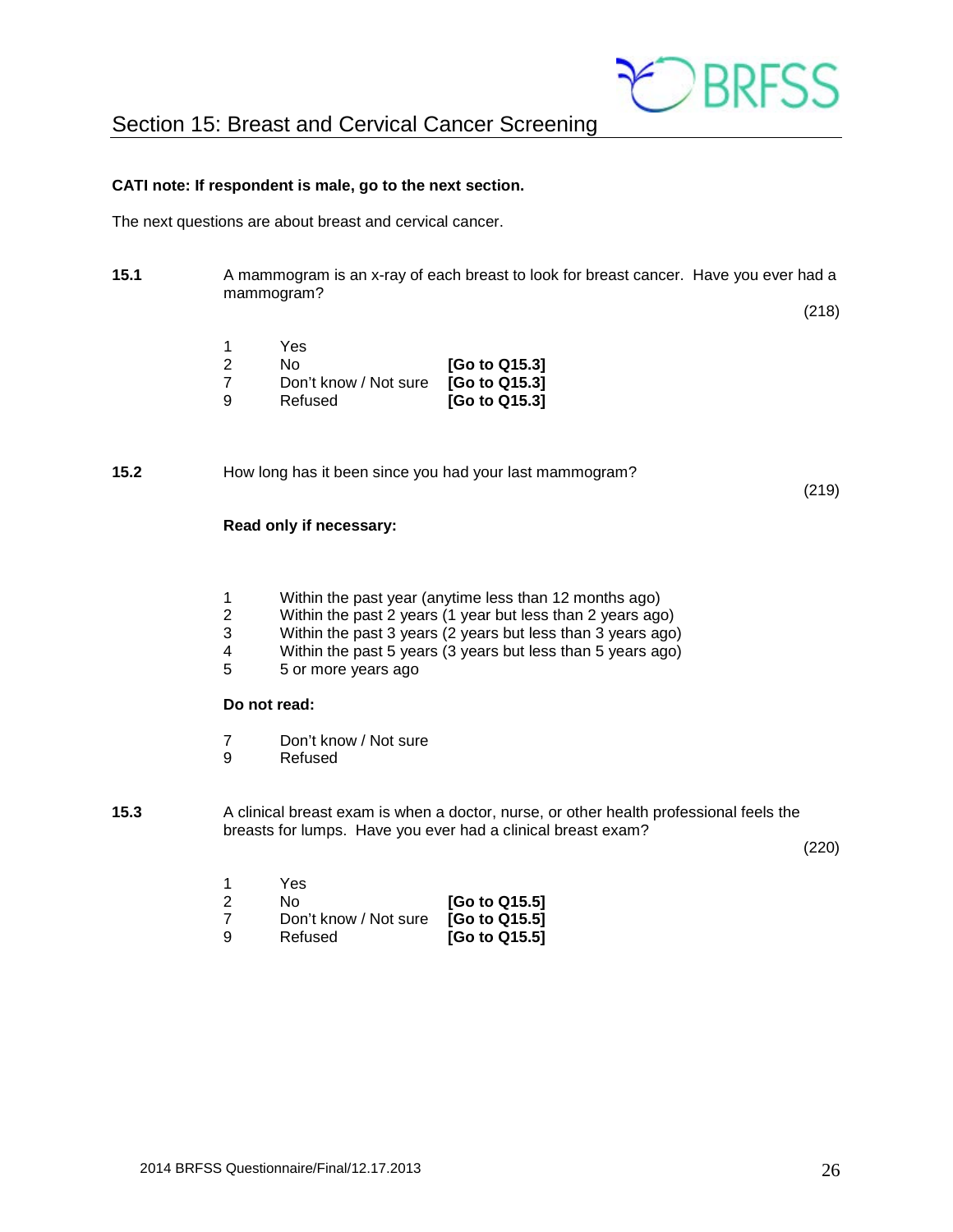

- 7 Don't know / Not sure
- 9 Refused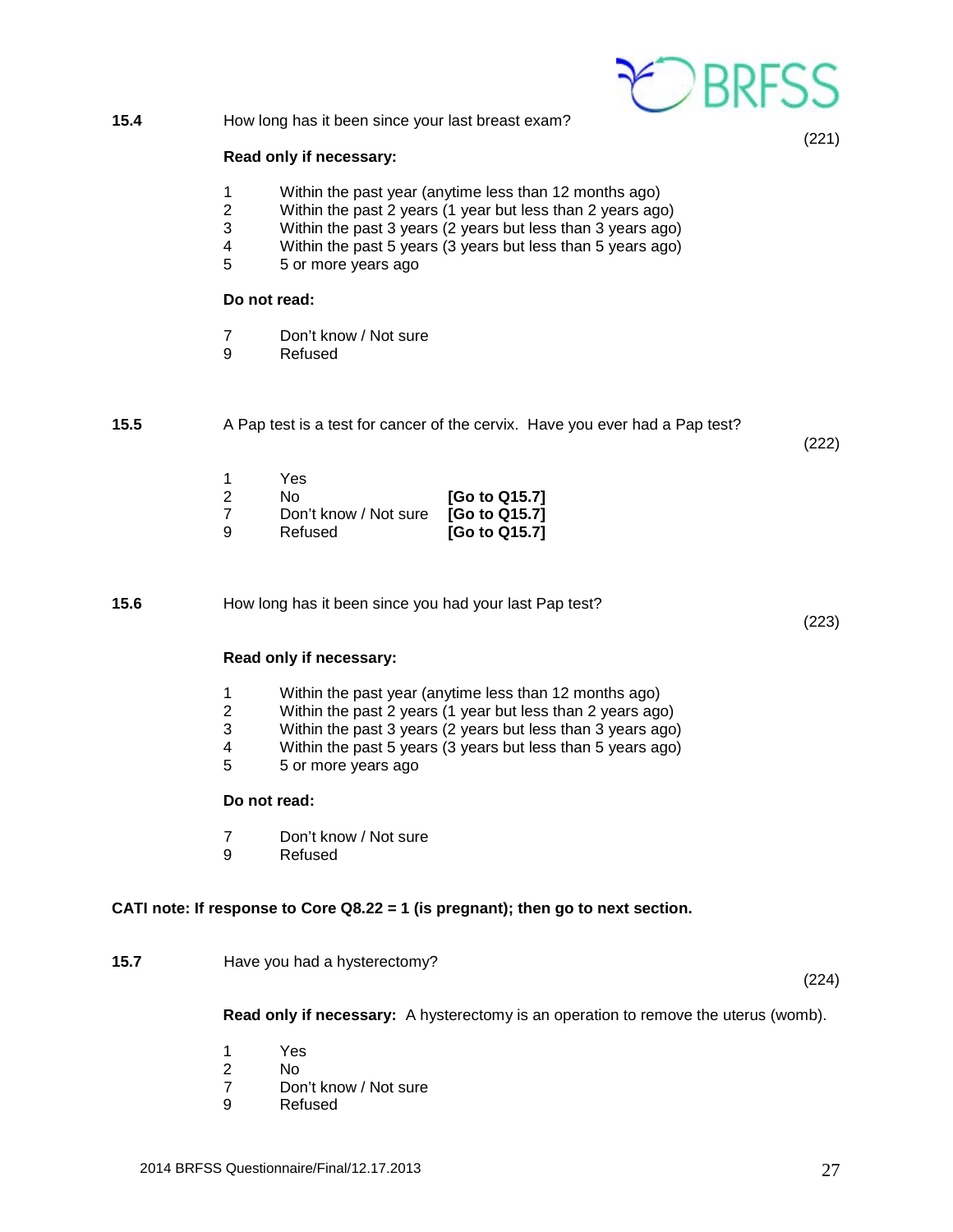

# <span id="page-27-0"></span>Section 16: Prostate Cancer Screening

#### **CATI note: If respondent is <39 years of age, or is female, go to next section.**

Now, I will ask you some questions about prostate cancer screening.

- **16.1** A Prostate-Specific Antigen test, also called a PSA test, is a blood test used to check men for prostate cancer. Has a doctor, nurse, or other health professional EVER talked with you about the advantages of the PSA test?
- $(225)$ 1 Yes<br>2 No 2 No 7 Don't Know / Not sure<br>9 Refused **Refused 16.2** Has a doctor, nurse, or other health professional EVER talked with you about the disadvantages of the PSA test? (226) 1 Yes<br>2 No  $N<sub>0</sub>$ 7 Don't Know / Not sure 9 Refused **16.3** Has a doctor, nurse, or other health professional EVER recommended that you have a PSA test? (227) 1 Yes<br>2 No  $N<sub>0</sub>$ 7 Don't Know / Not sure 9 Refused **16.4.** Have you EVER HAD a PSA test? (228) 1 Yes 2 No **[Go to next section]** 7 Don't Know / Not sure **[Go to next section]** 9 Refused **[Go to next section] 16.5.** How long has it been since you had your last PSA test? (229) **Read only if necessary:** 1 Within the past year (anytime less than 12 months ago)<br>2 Within the past 2 years (1 year but less than 2 years) 2 Within the past 2 years (1 year but less than 2 years)<br>3 Within the past 3 years (2 years but less than 3 years) Within the past 3 years (2 years but less than 3 years) 4 Within the past 5 years (3 years but less than 5 years)<br>5  $\overline{5}$  5 or more years ago 5 5 or more years ago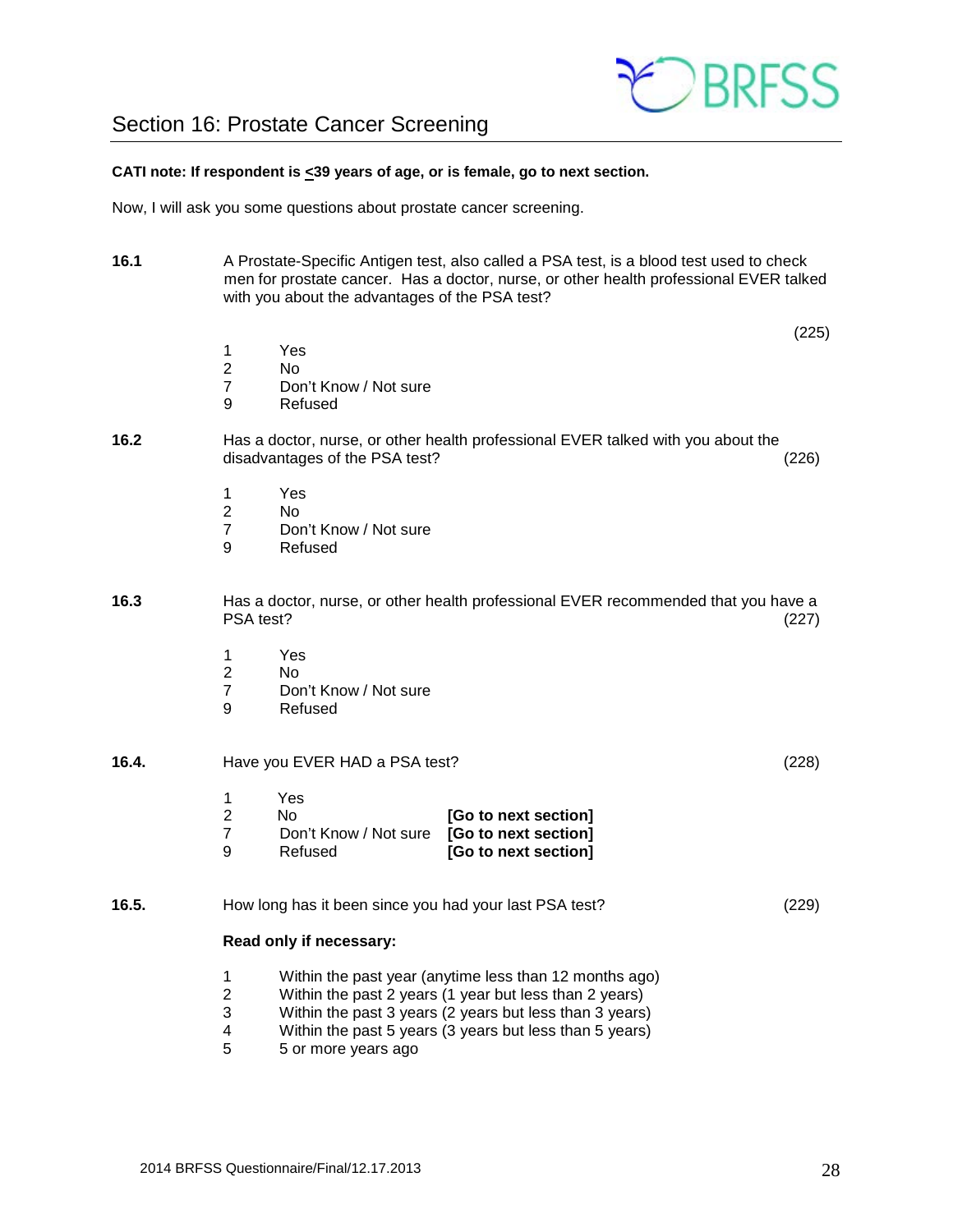

#### **Do not read:**

- 7 Don't know / Not sure
- 9 Refused
- **16.6.** What was the MAIN reason you had this PSA test was it ...?

#### $(230)$ **Please read:**

- 1 Part of a routine exam<br>2 Because of a prostate
- Because of a prostate problem
- 3 Because of a family history of prostate cancer
- 4 Because you were told you had prostate cancer<br>5 Some other reason
- 5 Some other reason

#### **Do not read:**

- 7 Don't know / Not sure<br>9 Refused
- **Refused**

# <span id="page-28-0"></span>Section 17: Colorectal Cancer Screening

#### **CATI note: If respondent is < 49 years of age, go to next section.**

The next questions are about colorectal cancer screening.

**17.1** A blood stool test is a test that may use a special kit at home to determine whether the stool contains blood. Have you ever had this test using a home kit?

(231)

| 1  | Yes.                  |               |
|----|-----------------------|---------------|
| -2 | N٥                    | [Go to Q17.3] |
| -7 | Don't know / Not sure | [Go to Q17.3] |
| 9  | Refused               | [Go to Q17.3] |

**17.2** How long has it been since you had your last blood stool test using a home kit?

(232)

#### **Read only if necessary:**

- 1 Within the past year (anytime less than 12 months ago)
- 2 Within the past 2 years (1 year but less than 2 years ago)
- 3 Within the past 3 years (2 years but less than 3 years ago)
- 4 Within the past 5 years (3 years but less than 5 years ago)
- 5 5 or more years ago

#### **Do not read:**

- 7 Don't know / Not sure<br>9 Refused
- **Refused**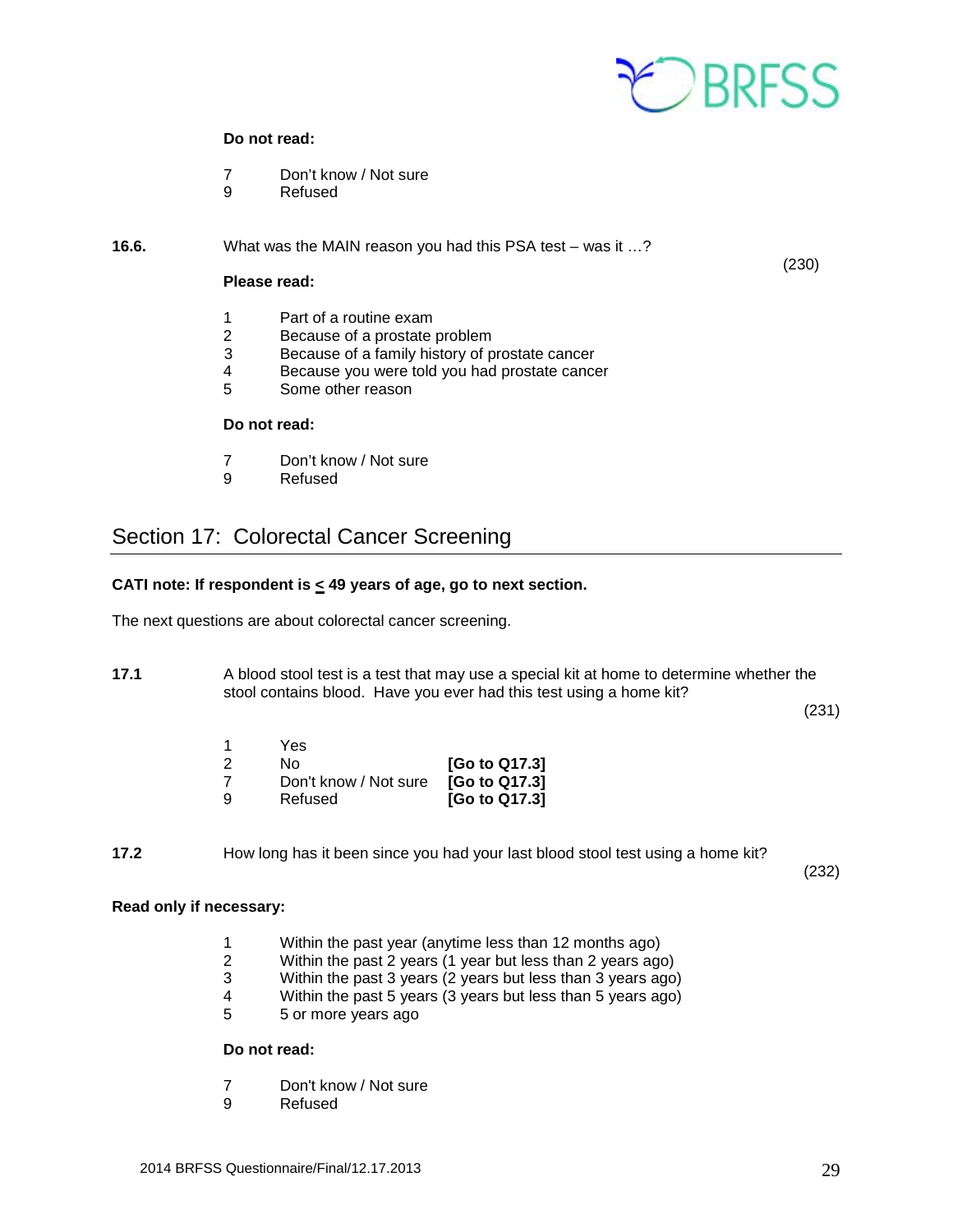

**17.3** Sigmoidoscopy and colonoscopy are exams in which a tube is inserted in the rectum to view the colon for signs of cancer or other health problems. Have you ever had either of these exams?

(233)

|     | Yes.                  |                      |
|-----|-----------------------|----------------------|
| - 2 | No.                   | [Go to next section] |
|     | Don't know / Not sure | [Go to next section] |
| -9  | Refused               | [Go to next section] |

**17.4** For a SIGMOIDOSCOPY, a flexible tube is inserted into the rectum to look for problems. A COLONOSCOPY is similar, but uses a longer tube, and you are usually given medication through a needle in your arm to make you sleepy and told to have someone else drive you home after the test. Was your MOST RECENT exam a sigmoidoscopy or a colonoscopy?

(234)

- 1 Sigmoidoscopy<br>2 Colonoscopy
- 2 Colonoscopy<br>7 Don't know / I
- 7 Don't know / Not sure<br>9 Refused
- **Refused**
- **17.5** How long has it been since you had your last sigmoidoscopy or colonoscopy?

(235)

#### **Read only if necessary:**

- 
- 1 Within the past year (anytime less than 12 months ago)<br>2 Within the past 2 years (1 year but less than 2 years ago 2 Within the past 2 years (1 year but less than 2 years ago)
- 3 Within the past 3 years (2 years but less than 3 years ago)
- 4 Within the past 5 years (3 years but less than 5 years ago)<br>5 Within the past 10 years (5 years but less than 10 years ago
- 5 Within the past 10 years (5 years but less than 10 years ago)<br>6 10 or more years ago
- 10 or more years ago

#### **Do not read:**

- 7 Don't know / Not sure<br>9 Refused
- **Refused**

## <span id="page-29-0"></span>Section 18: HIV/AIDS

The next few questions are about the national health problem of HIV, the virus that causes AIDS. Please remember that your answers are strictly confidential and that you don't have to answer every question if you do not want to. Although we will ask you about testing, we will not ask you about the results of any test you may have had.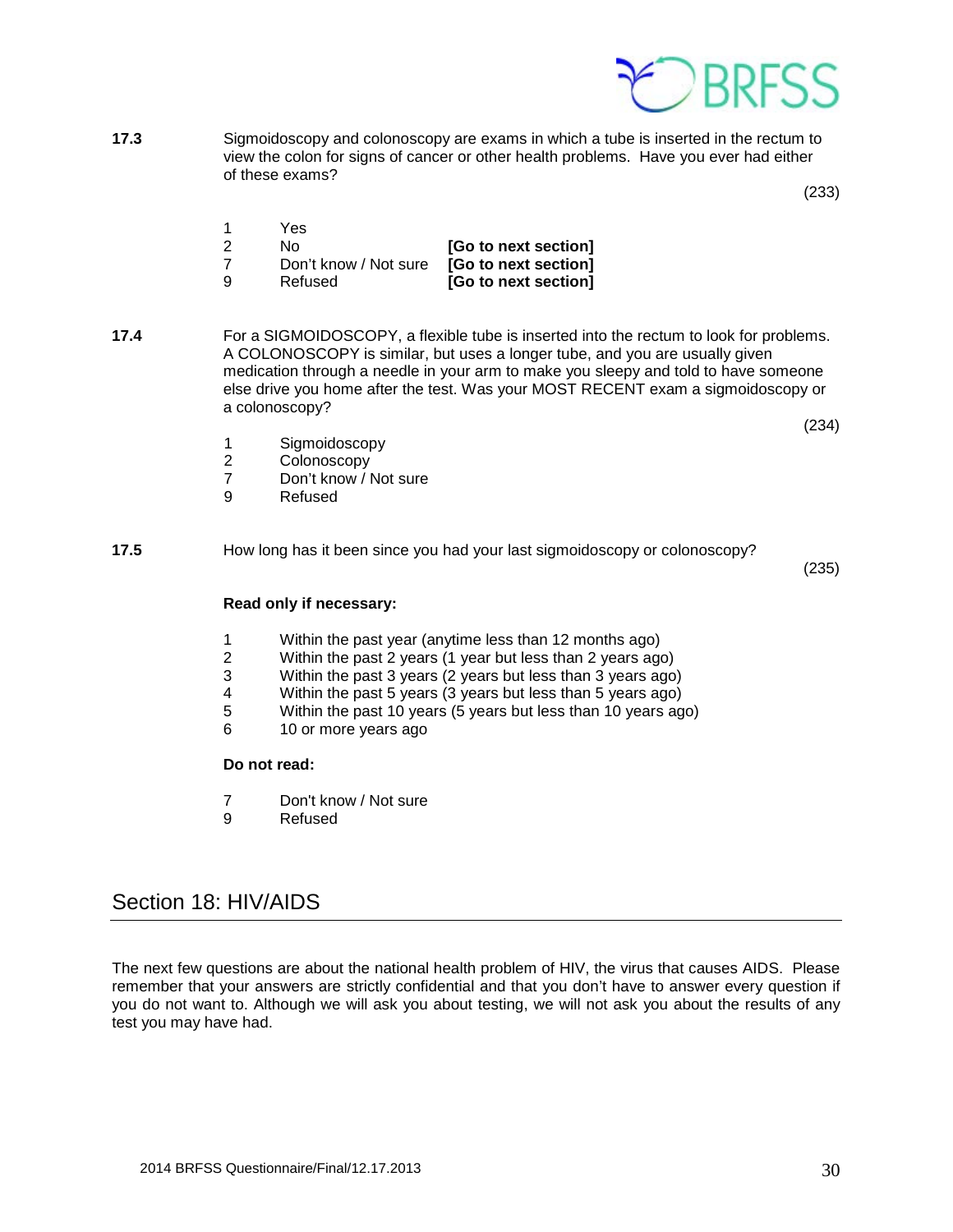

**18.1** Have you ever been tested for HIV? Do not count tests you may have had as part of a blood donation. Include testing fluid from your mouth.

(236)

- 1 Yes<br>2 No
- 2 No **[Go to optional module transition]**
- 7 Don't know / Not sure **[Go to optional module transition]**
- [Go to optional module transition]
- **18.2** Not including blood donations, in what month and year was your last HIV test?

(237-242)

**NOTE: If response is before January 1985, code "Don't know." CATI INSTRUCTION: If the respondent remembers the year but cannot remember the month, code the first two digits 77 and the last four digits for the year.** 

|         | Code month and year   |
|---------|-----------------------|
| 77/7777 | Don't know / Not sure |
| 99/9999 | Refused / Not sure    |

**18.3** Where did you have your last HIV test — at a private doctor or HMO office, at a counseling and testing site, at an emergency room, as an inpatient in a hospital, at a clinic, in a jail or prison, at a drug treatment facility, at home, or somewhere else?

(243-244)

- 0 1 Private doctor or HMO office<br>0 2 Counseling and testing site
- Counseling and testing site
- 0 9 Emergency room
- 0 3 Hospital inpatient
- 0 4 Clinic<br>0 5 Jail or
- 0 5 Jail or prison (or other correctional facility)<br>0 6 Drug treatment facility
- 0 6 Drug treatment facility<br>0 7 At home
- 0 7 At home<br>0 8 Somewh
- 0 8 Somewhere else<br>7 7 Don't know / Not
- Don't know / Not sure
- 9 9 Refused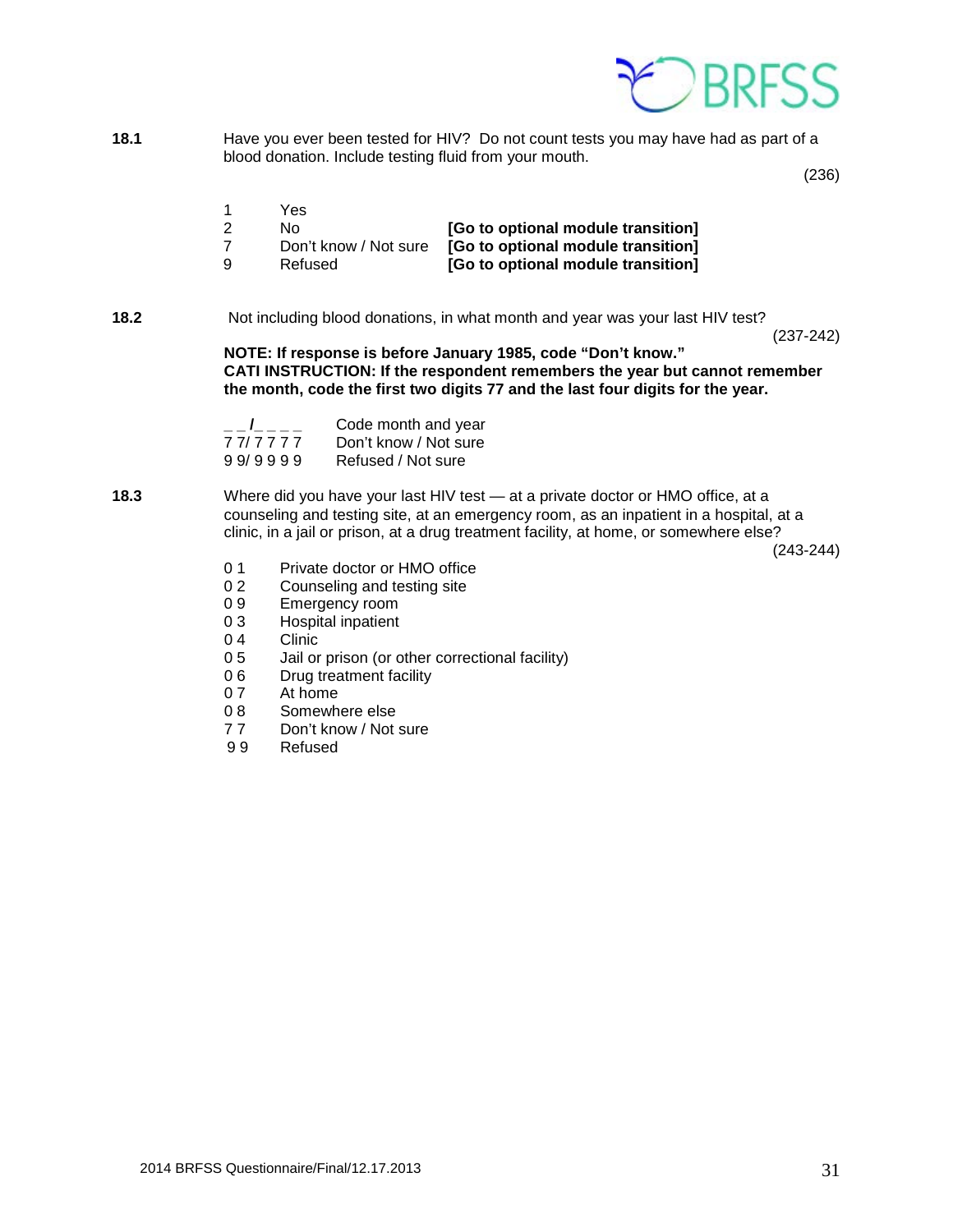

# Closing Statement or Transition to Modules and/or State-Added Questions

#### **Closing statement**

#### **Please read:**

That was my last question. Everyone's answers will be combined to help us provide information about the health practices of people in this state. Thank you very much for your time and cooperation.

### **Or**

### **Transition to modules and/or state-added questions**

#### **Please read:**

Finally, I have just a few questions left about some other health topics.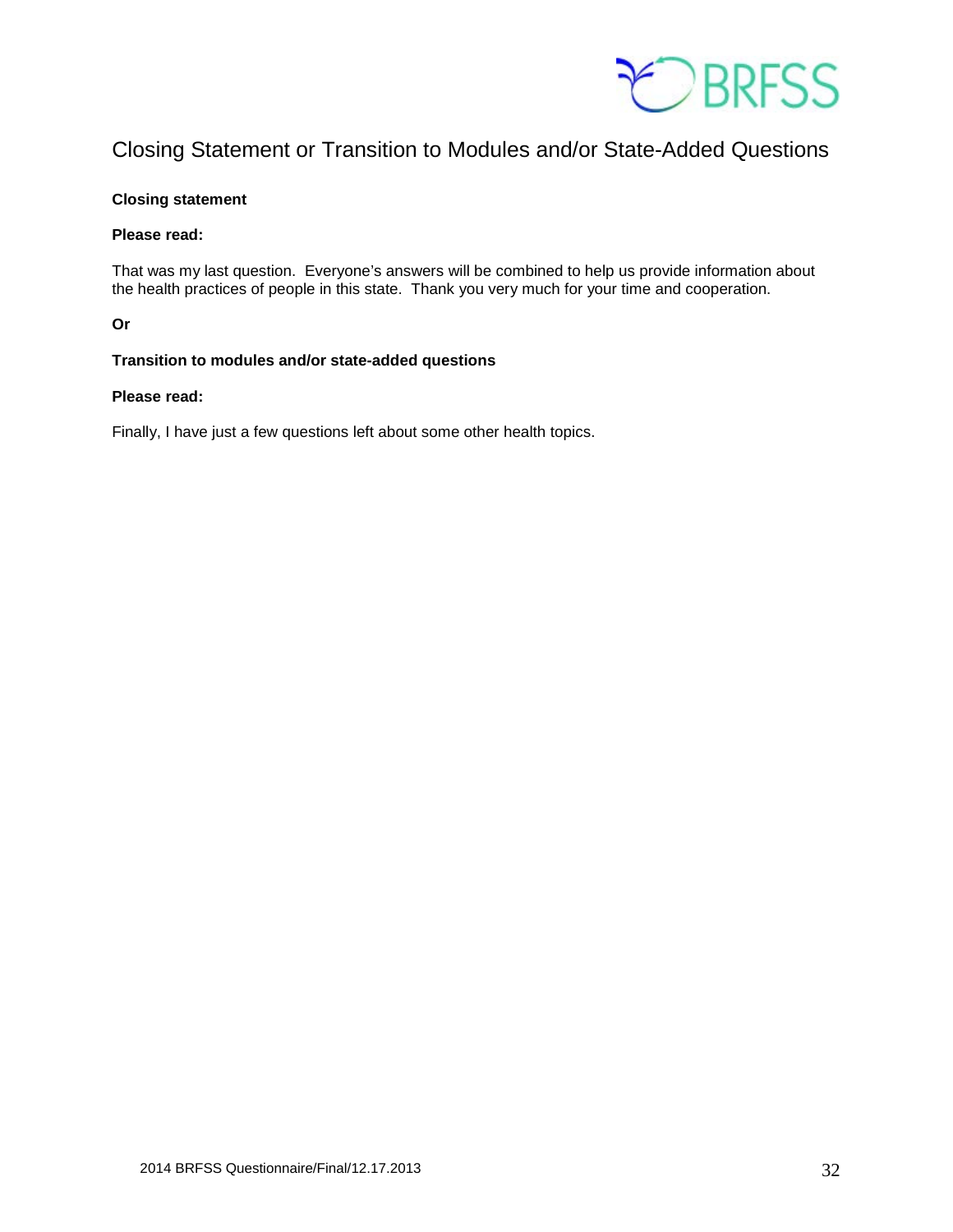

# <span id="page-32-0"></span>**Optional Modules**

## <span id="page-32-1"></span>Module 1: Pre-Diabetes

## **NOTE: Only asked of those not responding "Yes" (code = 1) to Core Q6.12 (Diabetes awareness question).**

**1.** Have you had a test for high blood sugar or diabetes within the past three years?

(255)

- 
- 1 Yes 2 No<br>7 Dor
- 7 Don't know / Not sure<br>9 Refused
- **Refused**

### **CATI note: If Core Q6.12 = 4 (No, pre-diabetes or borderline diabetes); answer Q2 "Yes" (code = 1).**

- **2** Have you ever been told by a doctor or other health professional that you have pre-diabetes or borderline diabetes?
	- **If "Yes" and respondent is female, ask: "Was this only when you were pregnant?"**

(256)

- 1 Yes
- 2 Yes, during pregnancy<br>3 No
- N<sub>o</sub>
- 7 Don't know / Not sure
- 9 Refused

# <span id="page-32-2"></span>Module 2: Diabetes

#### **CATI note: To be asked following Core Q6.13; if response to Q6.12 is "Yes" (code = 1)**

**1.** Are you now taking insulin?

(257)

- 1 Yes
- 2 No
- 9 Refused
- **2.** About how often do you check your blood for glucose or sugar? Include times when checked by a family member or friend, but do NOT include times when checked by a health professional.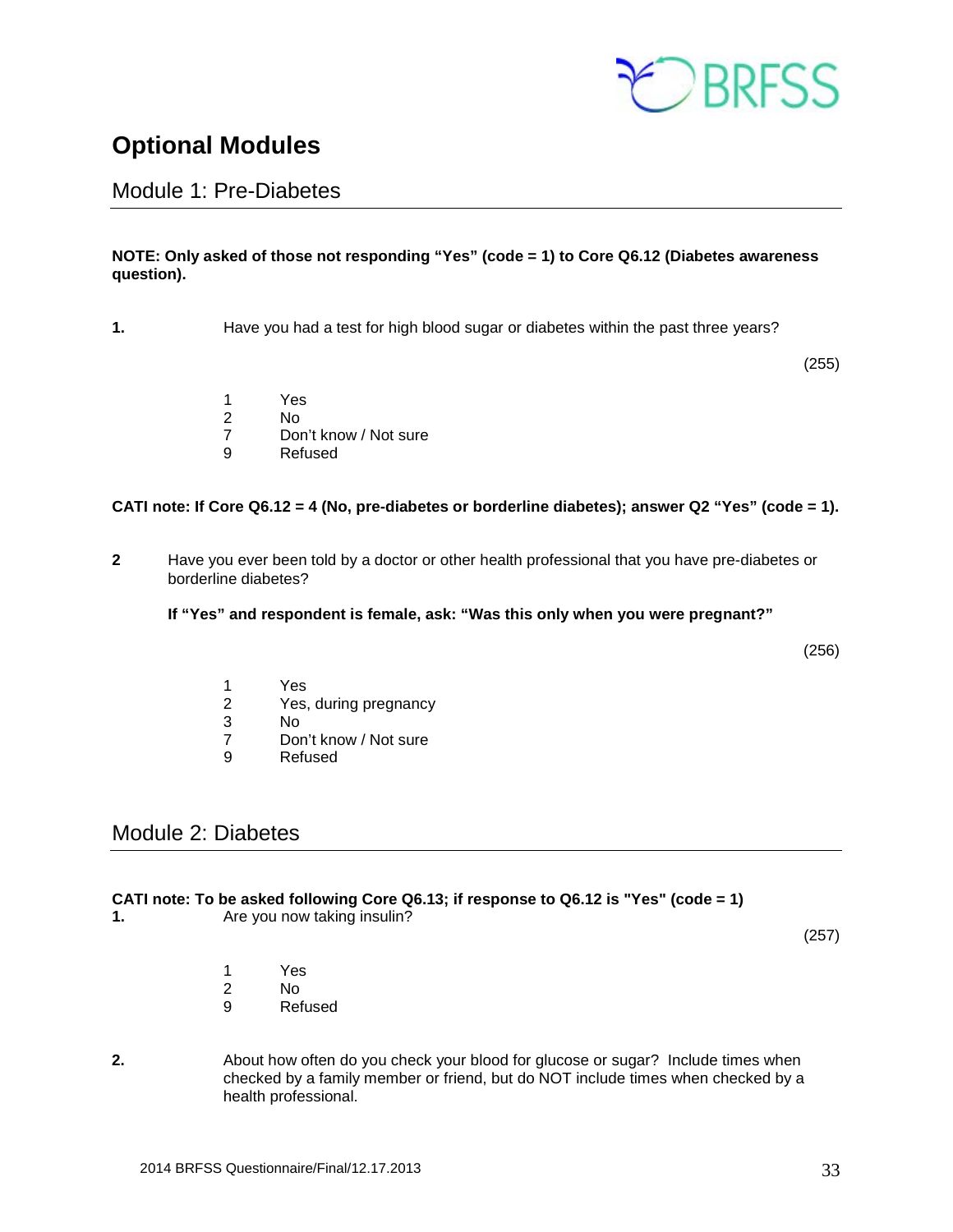

|     | Times per day         |
|-----|-----------------------|
|     | Times per week        |
|     | Times per month       |
|     | Times per year        |
| 888 | Never                 |
| 777 | Don't know / Not sure |
|     | Refused               |
|     |                       |

**Interviewer Note: If the respondent uses a continuous glucose monitoring system (a sensor inserted under the skin to check glucose levels continuously), fill in '98 times per day.'**

**3.** About how often do you check your feet for any sores or irritations? Include times when checked by a family member or friend, but do NOT include times when checked by a health professional.

(261-263)

|     | Times per day         |
|-----|-----------------------|
|     | Times per week        |
|     | Times per month       |
|     | Times per year        |
| 555 | No feet               |
| 888 | Never                 |
| 777 | Don't know / Not sure |
|     | Refused               |
|     |                       |

**4.** About how many times in the past 12 months have you seen a doctor, nurse, or other health professional for your diabetes?

(264-265)

- \_ \_ Number of times **[76 = 76 or more]**
- 8 8 None<br>7 7 Don't
- 7 7 Don't know / Not sure<br>9 9 Refused
- **Refused**

**5.** A test for "A one C" measures the average level of blood sugar over the past three months. About how many times in the past 12 months has a doctor, nurse, or other health professional checked you for "A one C"?

( 266-267)

- \_ \_ Number of times **[76 = 76 or more]**
- 8 8 None<br>9 8 Never
- 9 8 Never heard of "A one C" test<br>7 7 Don't know / Not sure
- 7 7 Don't know / Not sure<br>9 9 Refused
- **Refused**

## **CATI note: If Q3 = 555 (No feet), go to Q7.**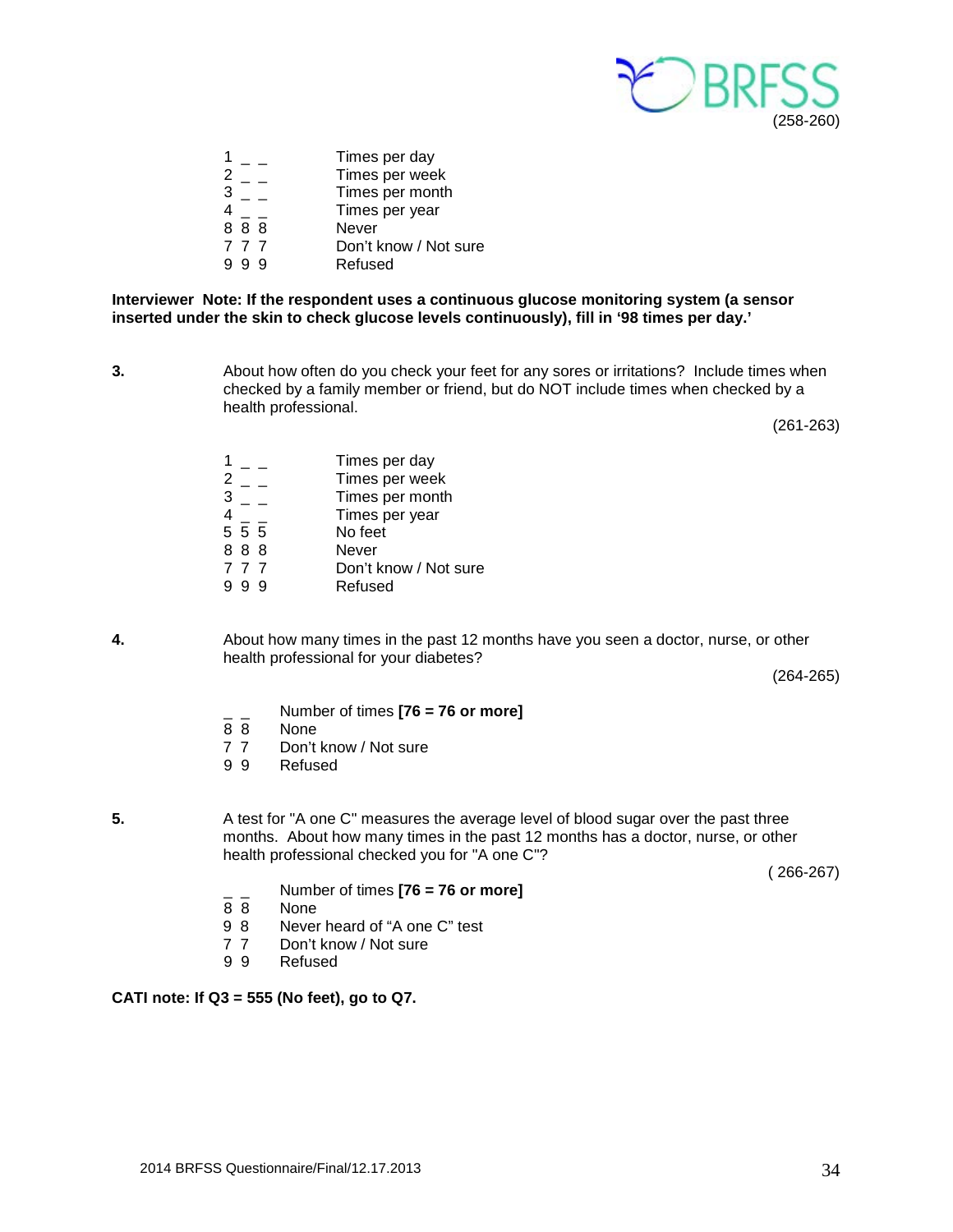

**6.** About how many times in the past 12 months has a health professional checked your feet for any sores or irritations?

(268-269)

(270)

- \_ \_ Number of times **[76 = 76 or more]**
- None
- 7 7 Don't know / Not sure
- 9 9 Refused

**7.** When was the last time you had an eye exam in which the pupils were dilated? This would have made you temporarily sensitive to bright light.

**Read only if necessary:**

- 1 Within the past month (anytime less than 1 month ago)
- 2 Within the past year (1 month but less than 12 months ago)<br>3 Within the past 2 years (1 year but less than 2 years ago)
- 3 Within the past 2 years (1 year but less than 2 years ago)<br>4 2 or more years ago
- 2 or more years ago

### **Do not read:**

- 7 Don't know / Not sure
- 8 Never<br>9 Refuse
- **Refused**

**8.** Has a doctor ever told you that diabetes has affected your eyes or that you had retinopathy?

(271)

(272)

- 1 Yes<br>2 No
- 2 No<br>7 Dor
- Don't know / Not sure
- 9 Refused

**9.** Have you ever taken a course or class in how to manage your diabetes yourself?

- 1 Yes<br>2 No 2 No
- 7 Don't know / Not sure<br>9 Refused
- **Refused**

# <span id="page-34-0"></span>Module 4: Health Care Access

**1.** Do you have Medicare?

 $(281)$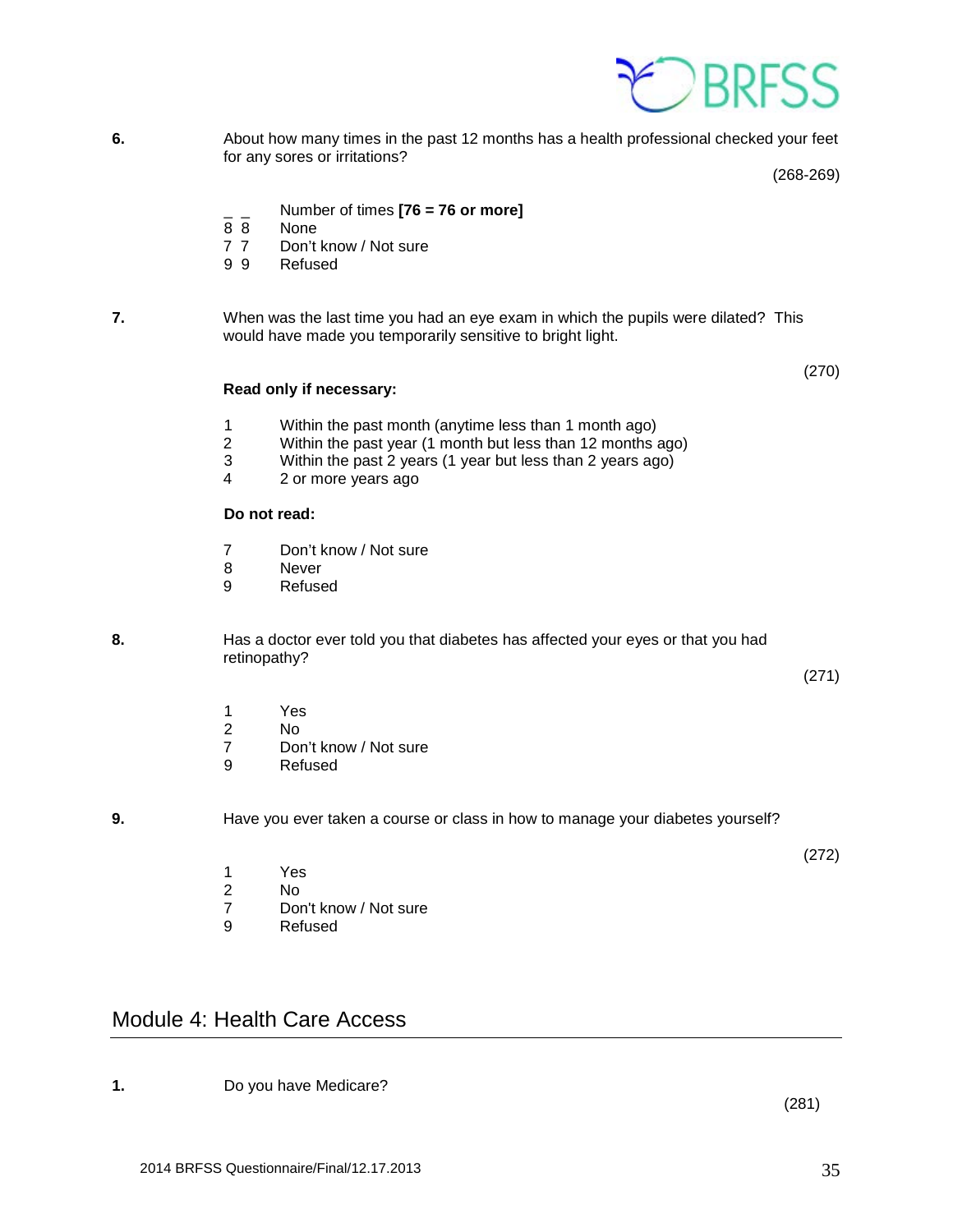

- 1 Yes
- 2 No
- 7 Don't know/Not sure<br>9 Refused
- **Refused**

#### **Note: Medicare is a coverage plan for people age 65 or over and for certain disabled people.**

**2.** What is the primary source of your health care coverage? Is it… (282-283)

#### **Please Read**

- 01 A plan purchased through an employer or union **(includes plans purchased through another person's employer)**
- 02 A plan that you or another family member buys on your own<br>03 Medicare
- Medicare
- 04 Medicaid or other state program
- 05 TRICARE (formerly CHAMPUS), VA, or Military
- 06 Alaska Native, Indian Health Service, Tribal Health Services Or
- 07 Some other source<br>08 None (no coverage)
- None (no coverage)

#### **Do not read:**

- 77 Don't know/Not sure
- 99 Refused

**INTERVIEWER NOTE: If the respondent indicates that they purchased health insurance through the Health Insurance Marketplace (name of state Marketplace), ask if it was a private health insurance plan purchased on their own or by a family member (private) or if they received Medicaid (state plan)? If purchased on their own (or by a family member), select 02, if Medicaid select 04.**

#### **CATI NOTE: If PPHF State, go to Core Q3.2.**

**3.** Other than cost, there are many other reasons people delay getting needed medical care.

Have you delayed getting needed medical care for any of the following reasons in the past 12 months? Select the most important reason. (284)

#### **Please read**

- 1 You couldn't get through on the telephone.<br>2 You couldn't get an appointment soon enou
- 2 You couldn't get an appointment soon enough.<br>3 Once you got there, you had to wait too long to
- 3 Once you got there, you had to wait too long to see the doctor.<br>4 The (clinic/doctor's) office wasn't open when you got there.
- The (clinic/doctor's) office wasn't open when you got there.
- 5 You didn't have transportation.

#### **Do not read:**

6 Other \_\_\_\_\_\_\_\_\_\_\_\_ (specify) (285-309)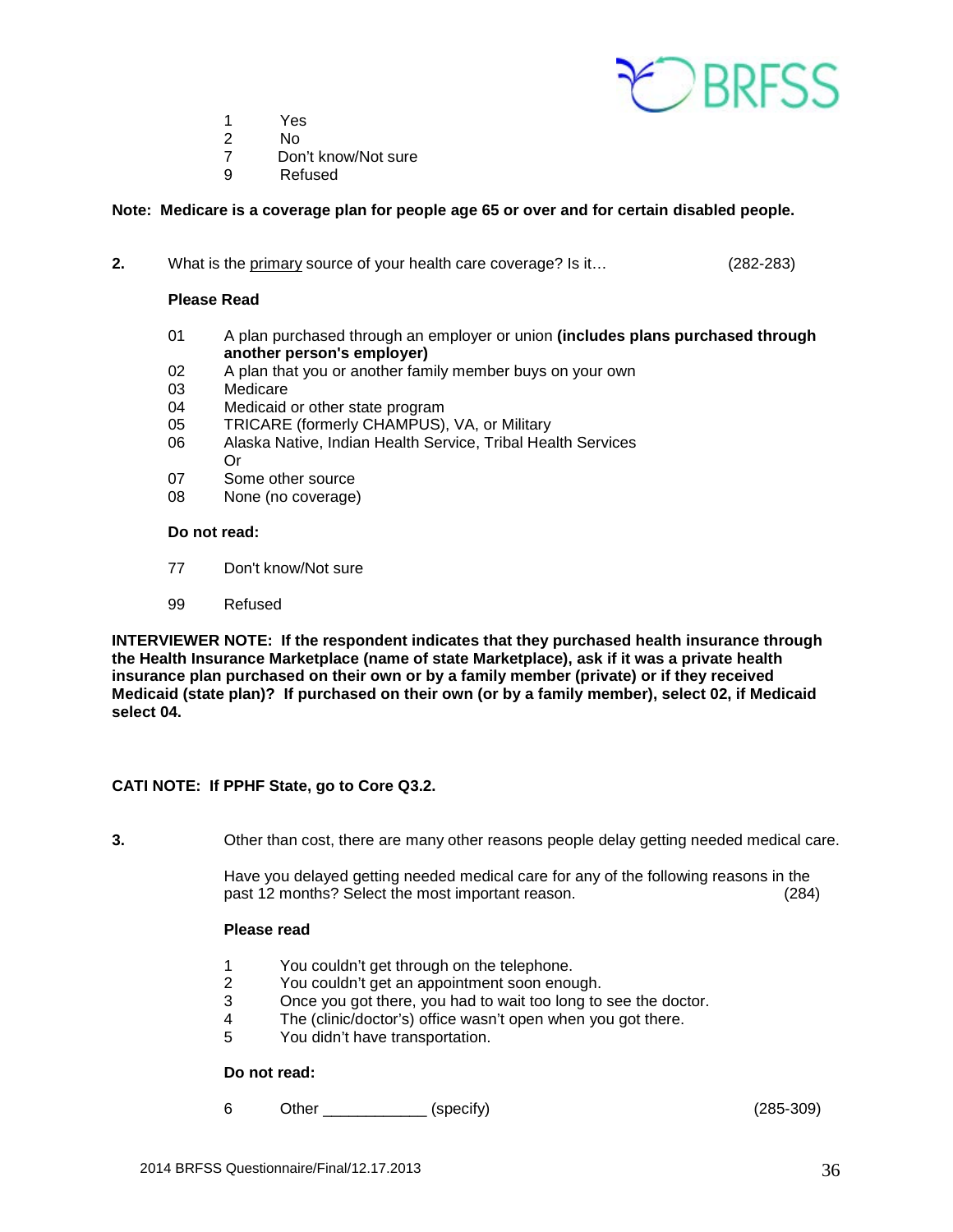

- 8 No, I did not delay getting medical care/did not need medical care
- 7 Don't know/Not sure<br>9 Refused
- **Refused**

#### **CATI NOTE: If PPHF State, go to Core Q3.4.**

### **CATI NOTE: If Q3.1 = 1 (Yes) continue, else go to Q4b.**

**4a.** In the PAST 12 MONTHS was there any time when you did NOT have ANY health insurance or coverage?

|   |                     |                        | (310) |
|---|---------------------|------------------------|-------|
|   | Yes                 | [Go to Q5]             |       |
|   | N٥                  | [Go to Q5]             |       |
|   | Don't know/Not sure | [Go to Q5]             |       |
| a | Refused             | [G <sub>o</sub> to Q5] |       |

#### **CATI Note: If Q3.1 = 2, 7, or 9 continue, else go to next question (Q5).**

**4b.** About how long has it been since you last had health care coverage?

 $(311)$ 

- 1 6 months or less<br>2 More than 6 mon
- 2 More than 6 months, but not more than 1 year ago<br>3 More than 1 year, but not more than 3 years ago
- 3 More than 1 year, but not more than 3 years ago
- 4 More than 3 years<br>5 Never
- 5 Never<br>7 Don't k
- Don't know/Not sure
- 9 Refused
- **5.** How many times have you been to a doctor, nurse, or other health professional in the past 12 months?

(312-313)

- $\frac{1}{2}$  Number of times<br>88 None
- **None**
- 77 Don't know/Not sure<br>99 Refused
- **Refused**

**6.** Was there a time in the past 12 months when you did not take your medication as prescribed because of cost? Do not include over-the-counter (OTC) medication. (314)

- 1 Yes<br>2 No
- No.

**Do not read:**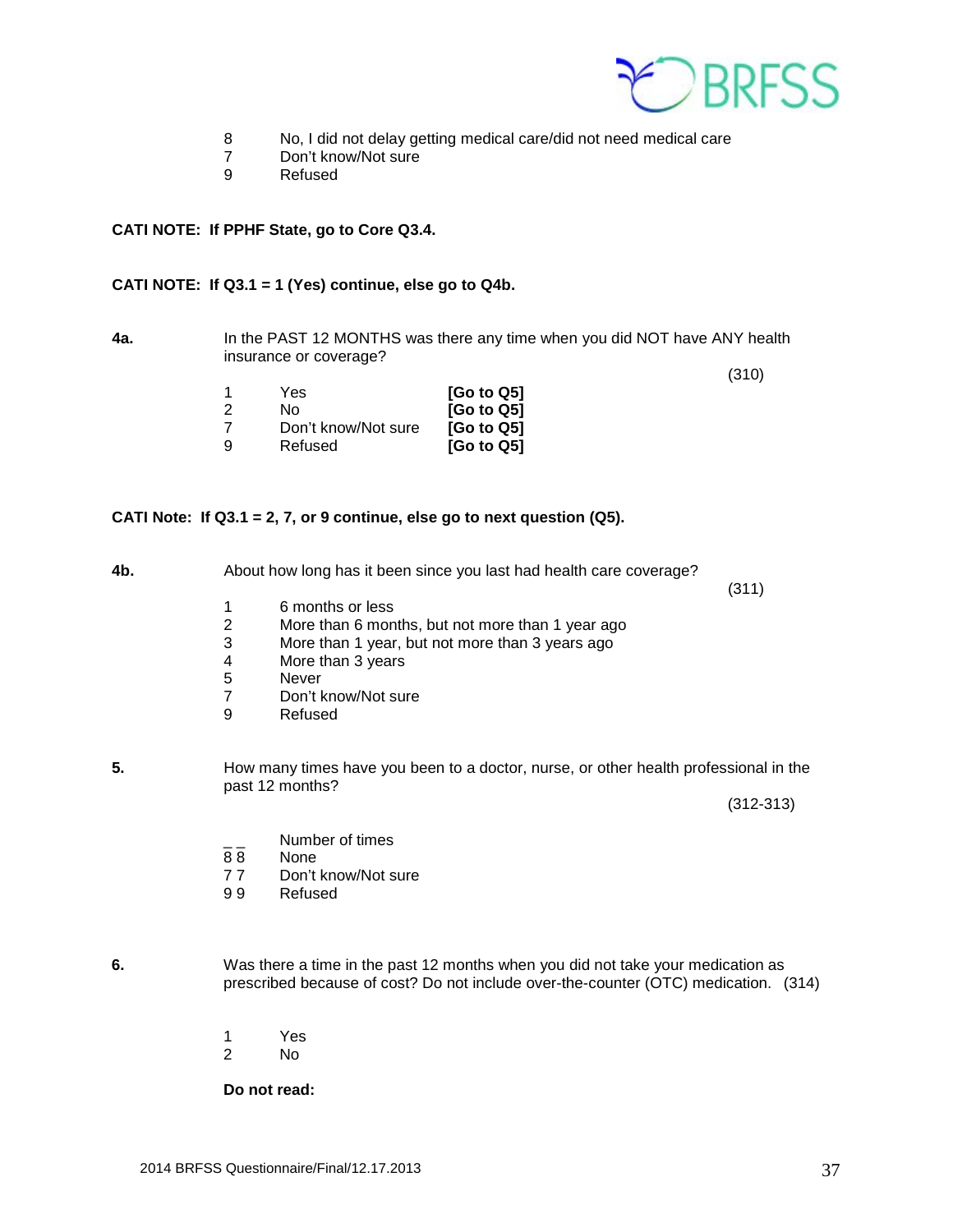

- 3 No medication was prescribed.<br>7 Don't know/Not sure
- Don't know/Not sure
- 9 Refused

**7.** In general, how satisfied are you with the health care you received? Would you say—

Please read: (315)

- 1 Very satisfied
- 2 Somewhat satisfied<br>3 Not at all satisfied
- Not at all satisfied

#### **Do not read:**

- 8 Not applicable
- 7 Don't know/Not sure<br>9 Refused
- **Refused**

#### **8.** Do you currently have any health care bills that are being paid off over time?

#### $(316)$ **INTERVIEWER NOTE:**

**This could include medical bills being paid off with a credit card, through personal loans, or bill paying arrangements with hospitals or other providers. The bills can be from earlier years as well as this year.**

**INTERVIEWER NOTE: Health care bills can include medical, dental, physical therapy and/or chiropractic cost.** 

- 1 Yes<br>2 No
- N<sub>o</sub>
- 7 Don't know/Not sure<br>9 Refused
- **Refused**

#### **CATI NOTE: If PPHF state, Go to Core Section 4.**

## <span id="page-37-0"></span>Module 6: Sodium or Salt-Related Behavior

Now I would like to ask you some questions about sodium or salt intake.

Most of the sodium or salt we eat comes from processed foods and foods prepared in restaurants. Salt also can be added in cooking or at the table.

- **1**. Are you currently watching or reducing your sodium or salt intake? (322)
	- 1 Yes 2 No **[Go to Q3]** Don't know/not sure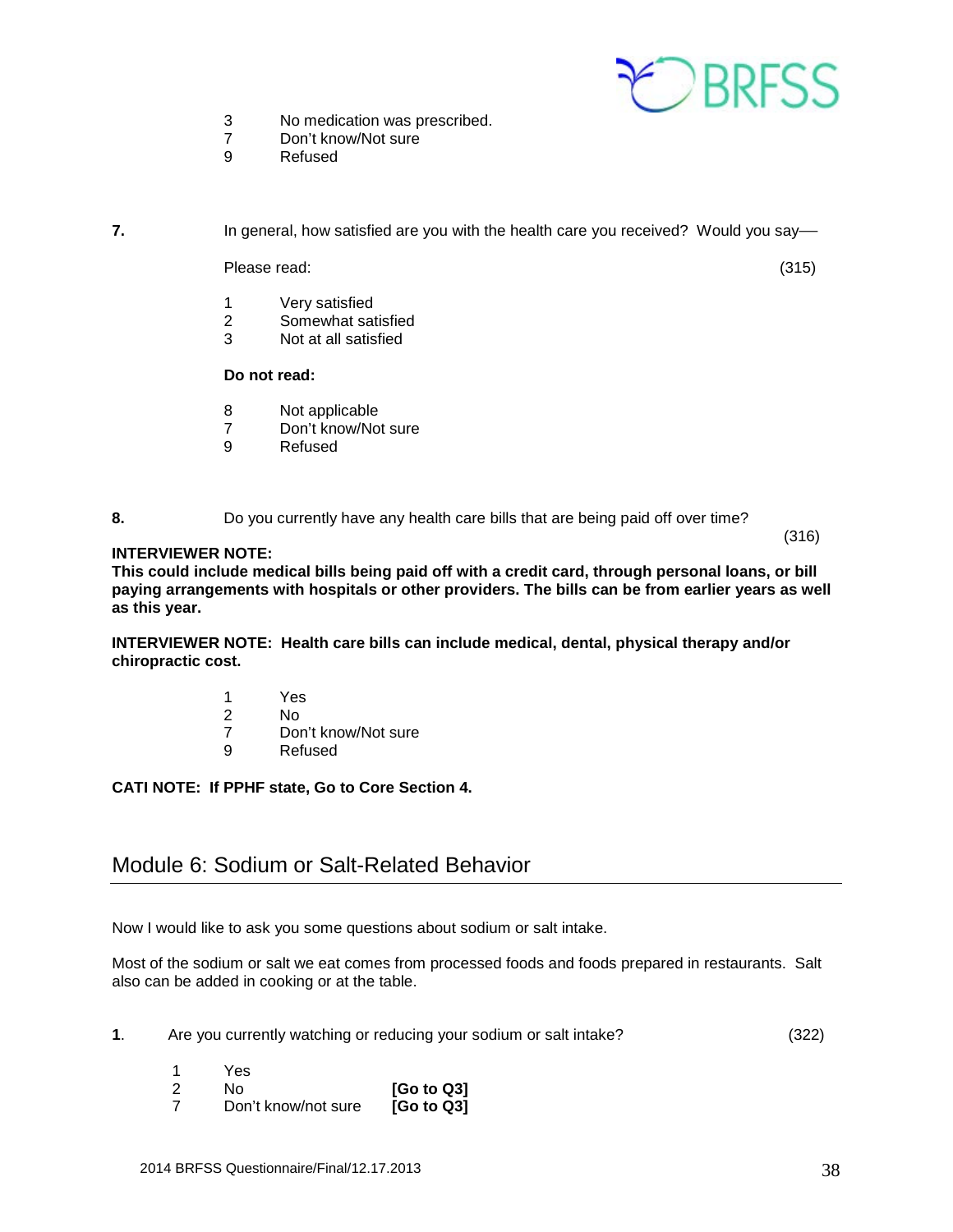- F RRESS
- 9 Refused **[Go to Q3]**

 $2<sub>1</sub>$ **2**. How many days, weeks, months, or years have you been watching or reducing your sodium or salt intake?"

(323-325)

- $1_{--}$  Day(s)
- $2_{-}$  Week(s)
- $3_{-}$  Month(s)
- 4\_ \_ Year(s)
- 5 5 5 All my life
- 7 7 7 Don't know/not sure
- 9 9 9 Refused
- **3**. Has a doctor or other health professional ever advised you to reduce sodium or salt intake? (326)
	- 1 Yes<br>2 No
	- 2 No<br>7 Dor
	- 7 Don't know/not sure<br>9 Refused
	- **Refused**

# <span id="page-38-0"></span>Module 12: Cancer Survivorship

CATI note: If Core Q6.6 or Q6.7 = 1 (Yes) or Q16.6 = 4 (Because you were told you had prostate cancer) continue, else go to next module.

You've told us that you have had cancer. I would like to ask you a few more questions about your cancer.

**1.** How many different types of cancer have you had?

(351)

- 1 Only one<br>2 Two
- 2 Two<br>3 Three
- 3 Three or more<br>7 Don't know / No
- 7 Don't know / Not sure **[Go to next module]**
	- **[Go to next module]**

**2.** At what age were you told that you had cancer? (352-353)

- \_ \_ Code age in years **[97 = 97 and older]**
- 9 8 Don't know / Not sure<br>9 9 Refused
- **Refused**

**CATI note: If Q1= 2 (Two) or 3 (Three or more), ask:** "At what age were you first diagnosed with cancer?"

#### **INTERVIEWER NOTE: This question refers to the first time they were told about their first cancer.**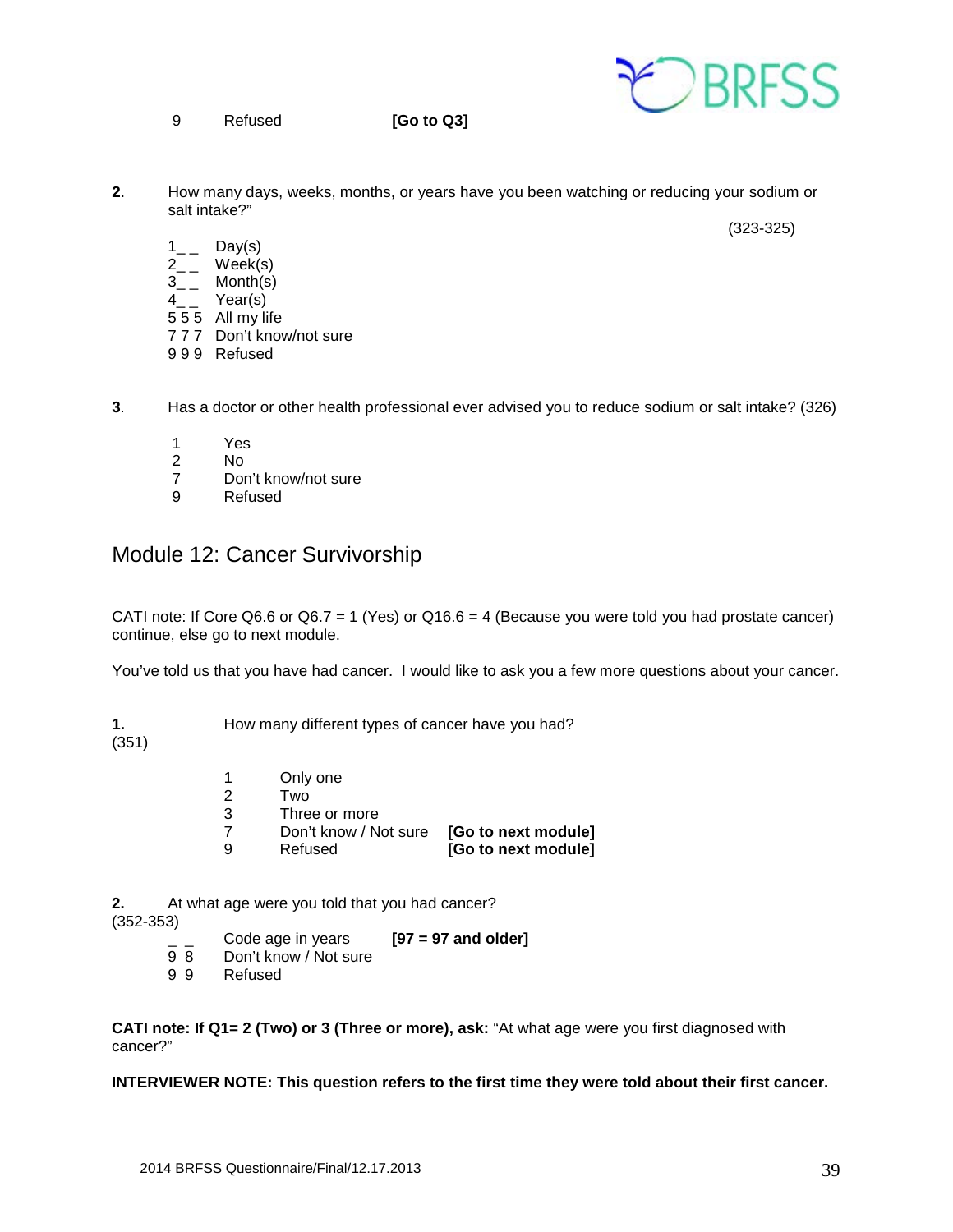

**CATI note: If Core Q6.6 = 1 (Yes) and Q1 = 1 (Only one): ask "**Was it "Melanoma" or "other skin cancer"? **then code 21 if "Melanoma" or 22 if "other skin cancer"**

**CATI note: If Core Q16.6 = 4 (Because you were told you had Prostate Cancer) and Q1 = 1 (Only one) then code 19.**

**3.** What type of cancer was it? (354-355)

**If Q1 = 2 (Two) or 3 (Three or more), ask:** "With your most recent diagnoses of cancer, what type of cancer was it?"

**INTERVIEWER NOTE: Please read list only if respondent needs prompting for cancer type (i.e., name of cancer) [1-30]:**

# **Breast**

**Breast cancer** 

#### **Female reproductive (Gynecologic)**

- 0 2 Cervical cancer (cancer of the cervix)<br>0 3 Endometrial cancer (cancer of the ute
- 0 3 Endometrial cancer (cancer of the uterus)<br>0 4 Ovarian cancer (cancer of the ovary)
- Ovarian cancer (cancer of the ovary)

#### **Head/Neck**

- 0 5 Head and neck cancer
- 0 6 Oral cancer
- 0 7 Pharyngeal (throat) cancer<br>0 8 Thyroid
- 0 8 Thyroid<br>0 9 Larvnx
- Larynx

#### **Gastrointestinal**

- 10 Colon (intestine) cancer<br>11 Esophageal (esophagus)
- Esophageal (esophagus)
- 12 Liver cancer
- 1 3 Pancreatic (pancreas) cancer
- 14 Rectal (rectum) cancer<br>15 Stomach
- Stomach

#### **Leukemia/Lymphoma (lymph nodes and bone marrow)**

- 1 6 Hodgkin's Lymphoma (Hodgkin's disease)
- 17 Leukemia (blood) cancer<br>18 Non-Hodgkin's Lymphom
- Non-Hodgkin's Lymphoma

#### **Male reproductive**

- 1 9 Prostate cancer
- 2 0 Testicular cancer

# **Skin**<br>2 1

- Melanoma
- 2 2 Other skin cancer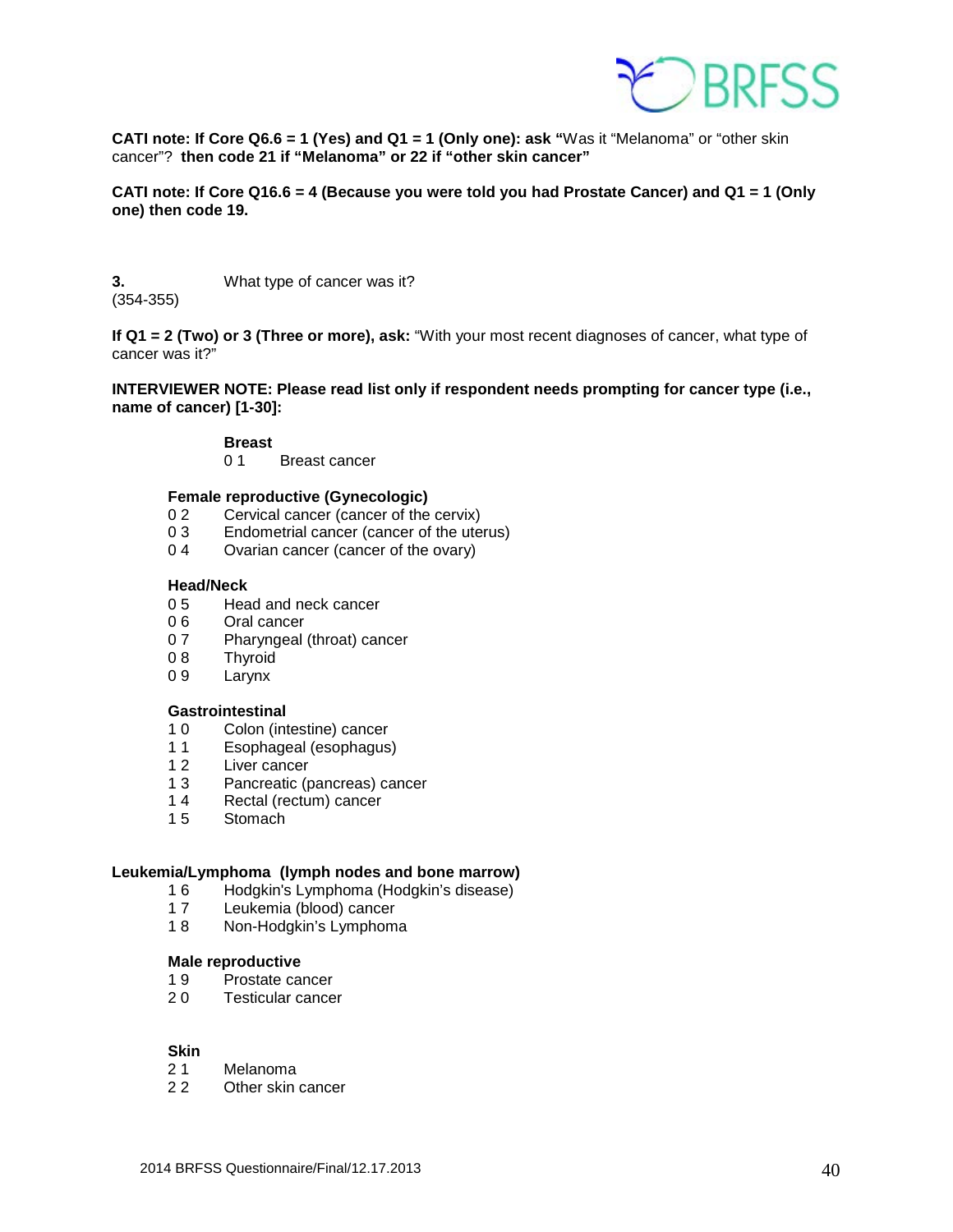

# **Thoracic**<br>23 H

23 Heart<br>24 Lung

**Lung** 

#### **Urinary cancer:**

- 2 5 Bladder cancer<br>2 6 Renal (kidney) c
- Renal (kidney) cancer

#### **Others**

- 2 7 Bone
- 28 Brain<br>29 Neuro
- Neuroblastoma<br>3 0 Other
	- Other

## **Do not read:**

- 77 Don't know / Not sure<br>99 Refused **Refused**
- 

#### **4.** Are you currently receiving treatment for cancer? By treatment, we mean surgery, radiation therapy, chemotherapy, or chemotherapy pills.

(356)

| 2           | Yes<br>No, I've completed treatment                                                               | [Go to next module]                                                                      |
|-------------|---------------------------------------------------------------------------------------------------|------------------------------------------------------------------------------------------|
| 3<br>4<br>9 | No, I've refused treatment<br>No, I haven't started treatment<br>Don't know / Not sure<br>Refused | [Go to next module]<br>[Go to next module]<br>[Go to next module]<br>[Go to next module] |

**5.** What type of doctor provides the majority of your health care? (357-358)

**INTERVIEWER NOTE: If the respondent requests clarification of this question, say:** "We want to know which type of doctor you see most often for illness or regular health care (Examples: annual exams and/or physicals, treatment of colds, etc.)."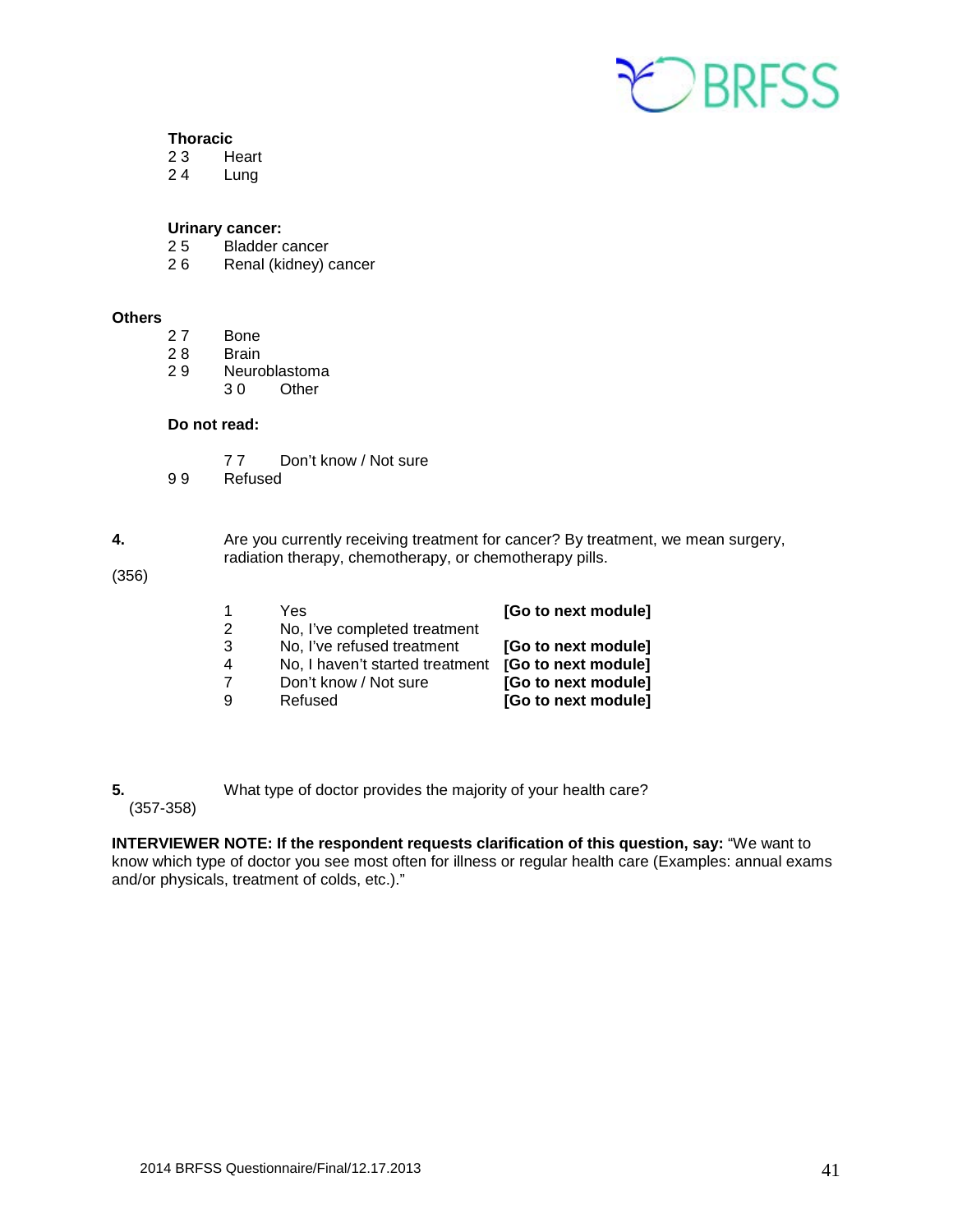

#### **Please read [1-10]:**

- 0 1 Cancer Surgeon<br>0 2 Family Practition
	- **Family Practitioner** 
		- 0 3 General Surgeon<br>0 4 Gynecologic Once
		- Gynecologic Oncologist
		- 0 5 General Practitioner, Internist
		- 0 6 Plastic Surgeon, Reconstructive Surgeon<br>0 7 Medical Oncologist
		- Medical Oncologist
		- 0 8 Radiation Oncologist<br>0 9 Urologist
		- 0 9 Urologist<br>1 0 Other
		- Other

#### **Do not read:**

- 7 7 Don't know / Not sure
- 9 9 Refused
- **6.** Did any doctor, nurse, or other health professional EVER give you a written summary of all the cancer treatments that you received?

(359)

 **Read only if necessary: "By 'other healthcare professional', we mean a nurse practitioner, a physician's assistant, social worker, or some other licensed professional."**

- 1 Yes
- 2 No
	- 7 Don't know / Not sure<br>9 Refused
	- **Refused**
- 

**7.** Have you EVER received instructions from a doctor, nurse, or other health professional about *where* you should return or *who* you should see for routine cancer check-ups after completing your treatment for cancer?

#### (360)

|   | Yes                                          |                        |
|---|----------------------------------------------|------------------------|
|   | N٥                                           | [G <sub>0</sub> to 09] |
|   | Don't know / Not sure $[G_0 \text{ to } Q9]$ |                        |
| Q | <b>[Go to O9]</b><br>Refused                 |                        |

**8. Were these instructions written down or printed on paper for you?** (361)

- 1 Yes
- 2 No
	- 7 Don't know / Not sure
	- 9 Refused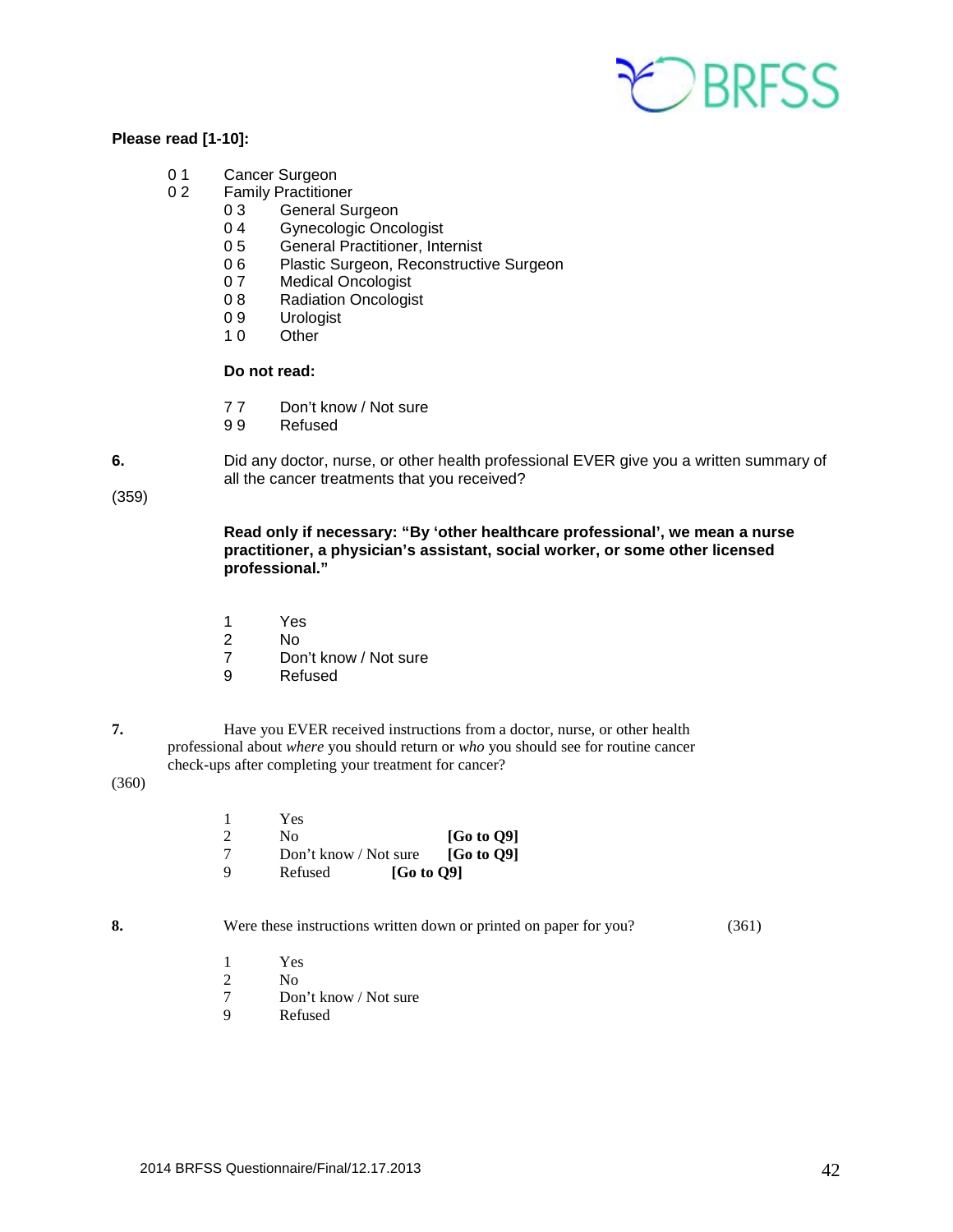

**9.** With your most recent diagnosis of cancer, did you have health insurance that paid for all or part of your cancer treatment?

(362)

- 1 Yes
- 2 No
	- 7 Don't know / Not sure
	- 9 Refused

### **INTERVIEWER NOTE: "Health insurance" also includes Medicare, Medicaid, or other types of state health programs.**

**10.** Were you EVER denied health insurance or life insurance coverage because of your cancer?

(363)

- 1 Yes<br>2 No
- 2 No
	- 7 Don't know / Not sure<br>9 Refused
	- **Refused**

### **11.** Did you participate in a clinical trial as part of your cancer treatment?

(364)

- 1 Yes
- 2 No
	- 7 Don't know / Not sure<br>9 Refused
	- **Refused**

**12.** Do you currently have physical pain caused by your cancer or cancer treatment?

- (365)
- 1 Yes 2 No **[Go to next module]**
- 7 Don't know / Not sure **[Go to next module]**
- [Go to next module]
- **13.** Is your pain currently under control? (366)

## **Please read:**

Yes, with medication (or treatment) Yes, without medication (or treatment) No, with medication (or treatment) No, without medication (or treatment)

#### **Do not read:**

- 7 Don't know / Not sure
- 9 Refused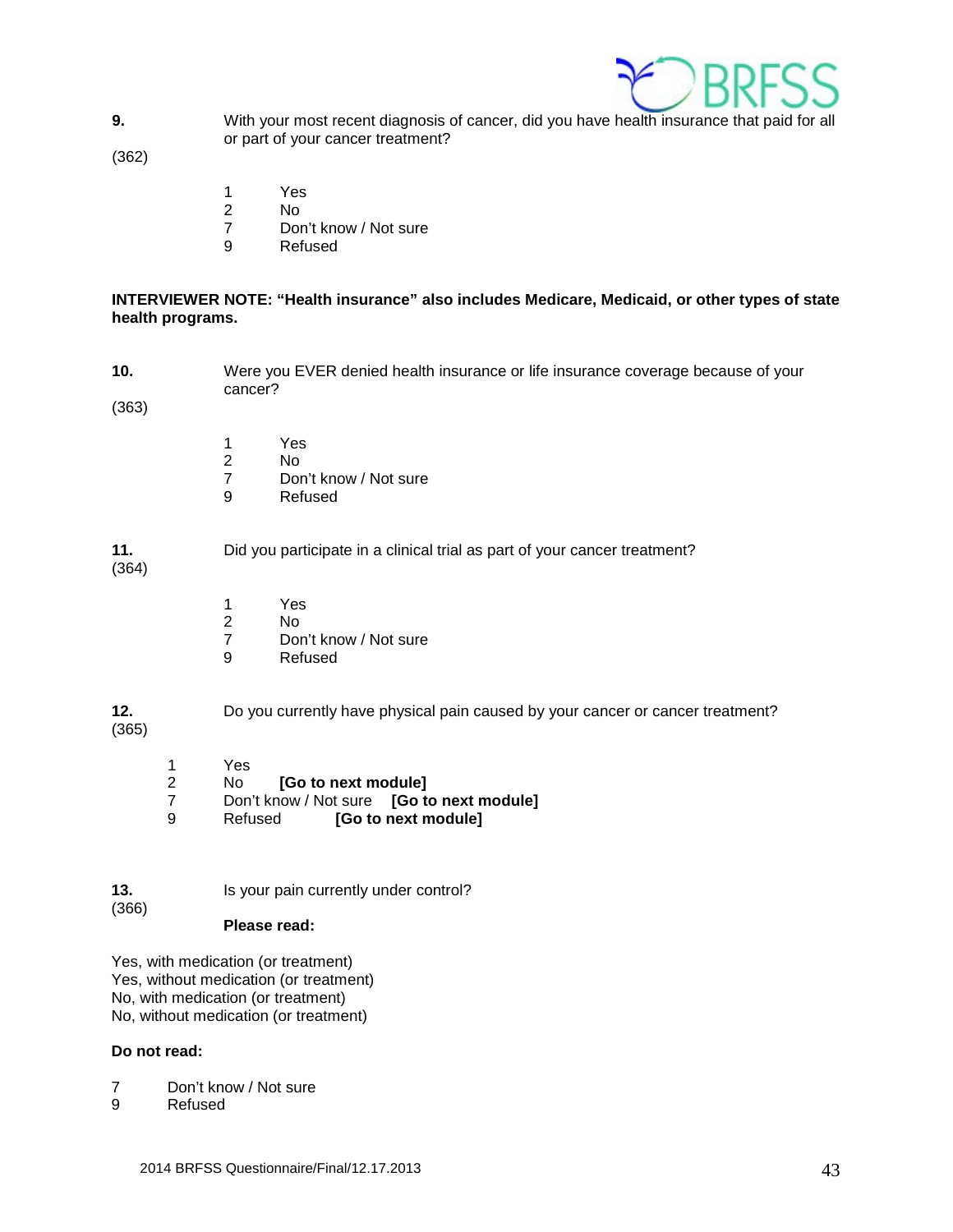

# <span id="page-43-0"></span>State-added questions:

## <span id="page-43-1"></span>**Tobacco**

## **AK1.1**

Asked if  $CDCQ9.5 = 1.2$ 

Which smokeless tobacco products do you currently use? Chewing tobacco, snuff, Snus, or Iq'mik\* (also known as Blackbull)? [ Probe for which.]

- 1. Yes, chewing tobacco
- 2. Yes, snuff
- 3. Yes. Iq'mik or blackbull
- 4. Yes, snus
- 5. Yes other (specify) (20 characters)
- 7. DK/NS
- 9. Refused

Answers mark all that apply NOTE: Place Question AK1.1 right after CDCQ9.5 in CATI coding

## **AK1.2**

CATI note: If CDCQ9.2 = 3 (Not at all) and CDCQ9.4<05 continue. Otherwise, go to next section.

Earlier we asked about when you last smoked a cigarette, EVEN one or two PUFFS. Now we are asking…

About how long has it been since you last smoked cigarettes regularly? Was that…:

- 09. At least 5 years ago
- 08. More than a year ago (but less than 5 years ago)
- 07. About a year ago (if needed that is roughly 12 months)
- 06. At least 6 months ago but less than one year ago
- 05. At least 3 months ago but less than 6 months ago
- 04. At least 30 days ago but less than 3 months ago
- 03. At least 7 days ago but less than 30 days ago
- 02. At least 24 hours ago but less than 7 days ago
- 01. Within the past 25 hours
- 77. DK/NS
- 99. Refused

INTERVIEWER NOTE: Pause between each response category to allow respondent to answer "Yes" or "No" to each category; INTERVIEWER NOTE: If respondent refuses at any level, code 99

# <span id="page-43-2"></span>High Blood Pressure

## **AK2.1**

Have you ever been told by a doctor, nurse, or other health professional that you have high blood pressure?

 $1 = "Yes"$ 

- 2="Yes, but female told only during pregnancy"
- 3="No"
- 4="Told borderline high or pre-hypertensive"
- 7="Don't know/Not sure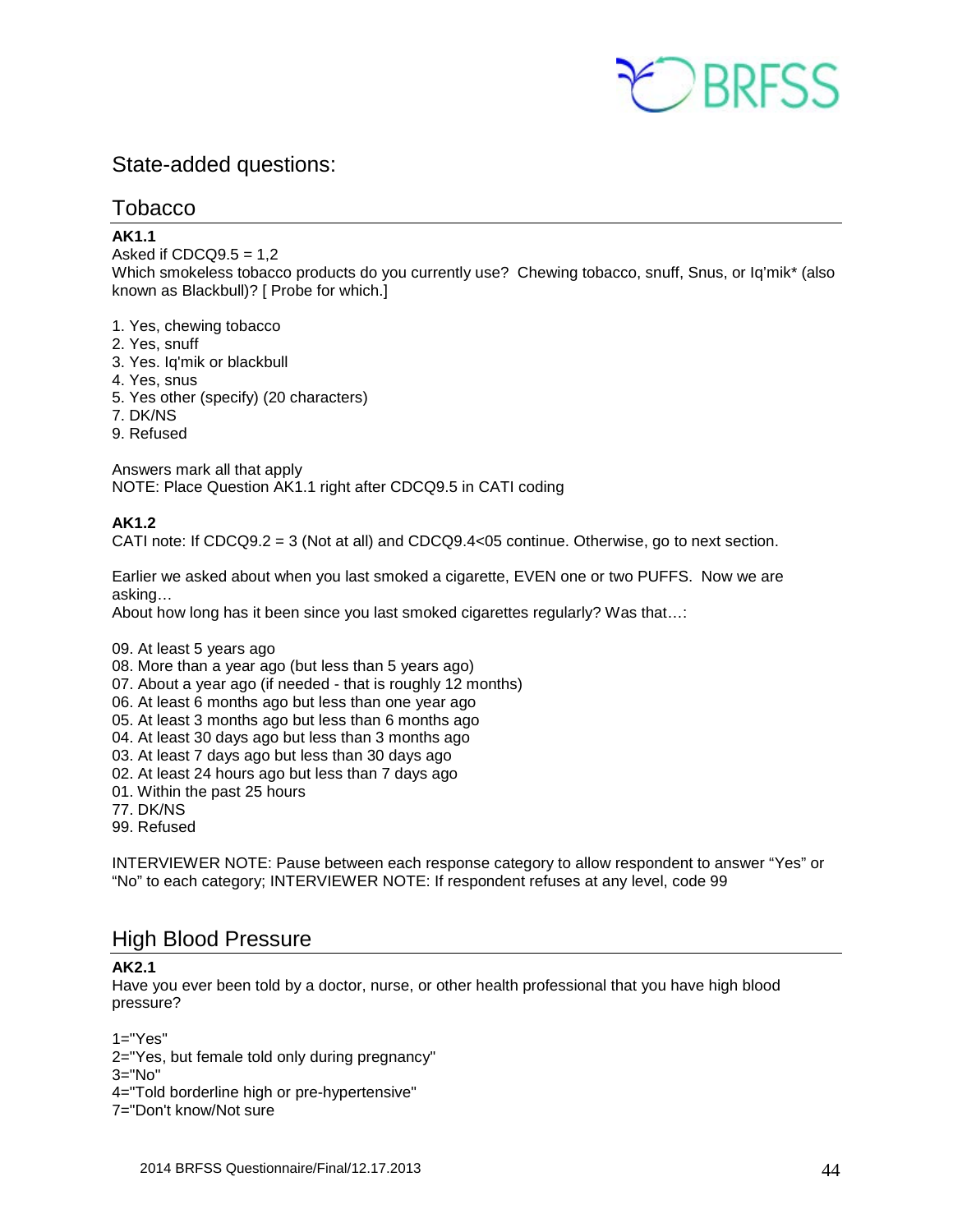9="Refused"



## **AK2.2**

About how long has it been since you last had your blood pressure taken by a doctor, nurse, or other health professional?

1="Within the past 6 months" 2="Within the past year" 3="Within the past 2 years" 4=Within the past 5 years" 5="5 or more years ago" 7="Don't know/Not sure" 8="Never" - Go to next section 9="Refused"

## **AK2.3**

Ask if  $q1 = 1$ , if  $q3 = 1$  then go to next section Are you currently taking medicine for your high blood pressure?

- 1. Yes
- 2. No
- 7. DK/NS
- 9. Refused

## **AK2.4**

Ask if  $q1 = 1$  and  $q3$  ne 1 Has a doctor or other health professional EVER advised you to take medication to help lower or control your high blood pressure?

- 1. Yes
- 2. No
- 7. DK/NS
- <span id="page-44-0"></span>9. Refused

# Preventive Counseling

**The next two questions are about counseling services related to prevention that you might have received from a doctor, nurse, or other health professional.**

## **AK3.1**

Has a doctor or other health professional ever talked with you about your diet or eating habits?

1 ="Yes, within the past 12 months" 2="Yes, within the past 3 years" 3="Yes, 3 or more years ago" 4="No" 7="Don't know/not sure" 9="Refused"

## **AK3.2**

Has a doctor or other health professional ever talked with you about physical activity or exercise?

1 ="Yes, within the past 12 months" 2="Yes, within the past 3 years" 3="Yes, 3 or more years ago"  $4=$ "No"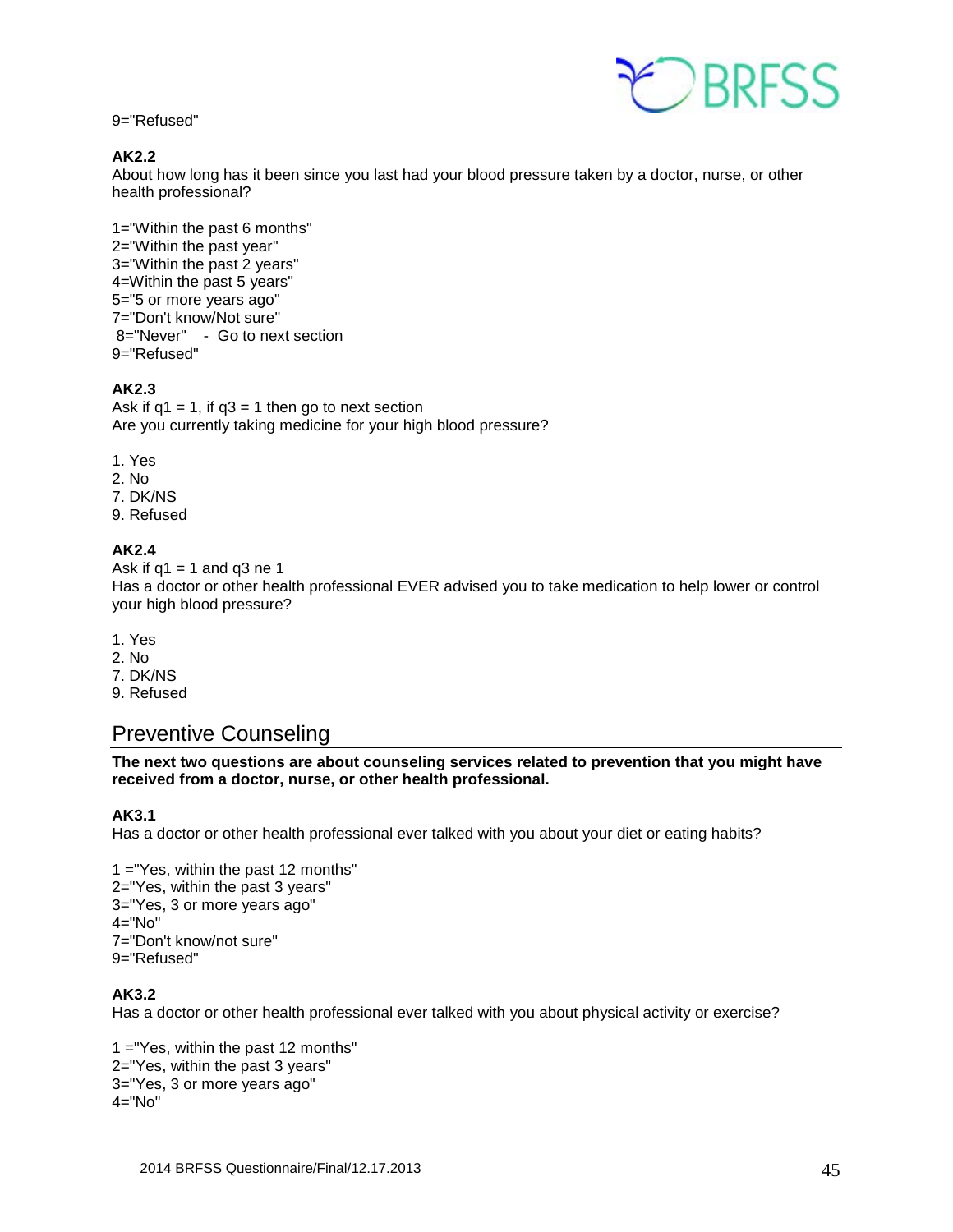

# <span id="page-45-0"></span>Sexual Orientation

## **AK4.1**

Now I'm going to ask you a question about sexual orientation. Do you think of yourself as: A. Gay or lesbian, B. Straight, that is, not lesbian or gay, C. Bisexual, or D. something else?

- 2. Gay or Lesbian
- 1. Straight, that is, not lesbian or gay
- 3. Bisexual
- 4. Something else (specify)
- 7. DK/NS
- <span id="page-45-1"></span>9. Refused

# Adverse Childhood Experiences:

## **AK5.1**

I'd like to ask you some questions about events that happened during your childhood. This information will allow us to better understand problems that may occur early in life, and may help others in the future. This is a sensitive topic and some people may feel uncomfortable with these questions. At the end of this section, I will give you a phone number for an organization that can provide information and referral for these issues. Please keep in mind that you can ask me to skip any question you do not want to answer. All questions refer to the time period before you were 18 years of age. Now, looking back before you were 18 years of age—

Did you live with anyone who was depressed, mentally ill, or suicidal?

- 1. Yes
- 2. No
- 7. DK/NS
- 9. Refused

## **AK5.2**

Did you live with anyone who was a problem drinker or alcoholic?

- 1. Yes
- 2. No
- 7. DK/NS
- 9. Refused

## **AK5.3**

Did you live with anyone who used illegal street drugs or who abused prescription medications?

- 1. Yes
- 2. No
- 7. DK/NS
- 9. Refused

#### **AK5.4**

Did you live with anyone who served time or was sentenced to serve time in a prison, jail, or other correctional facility?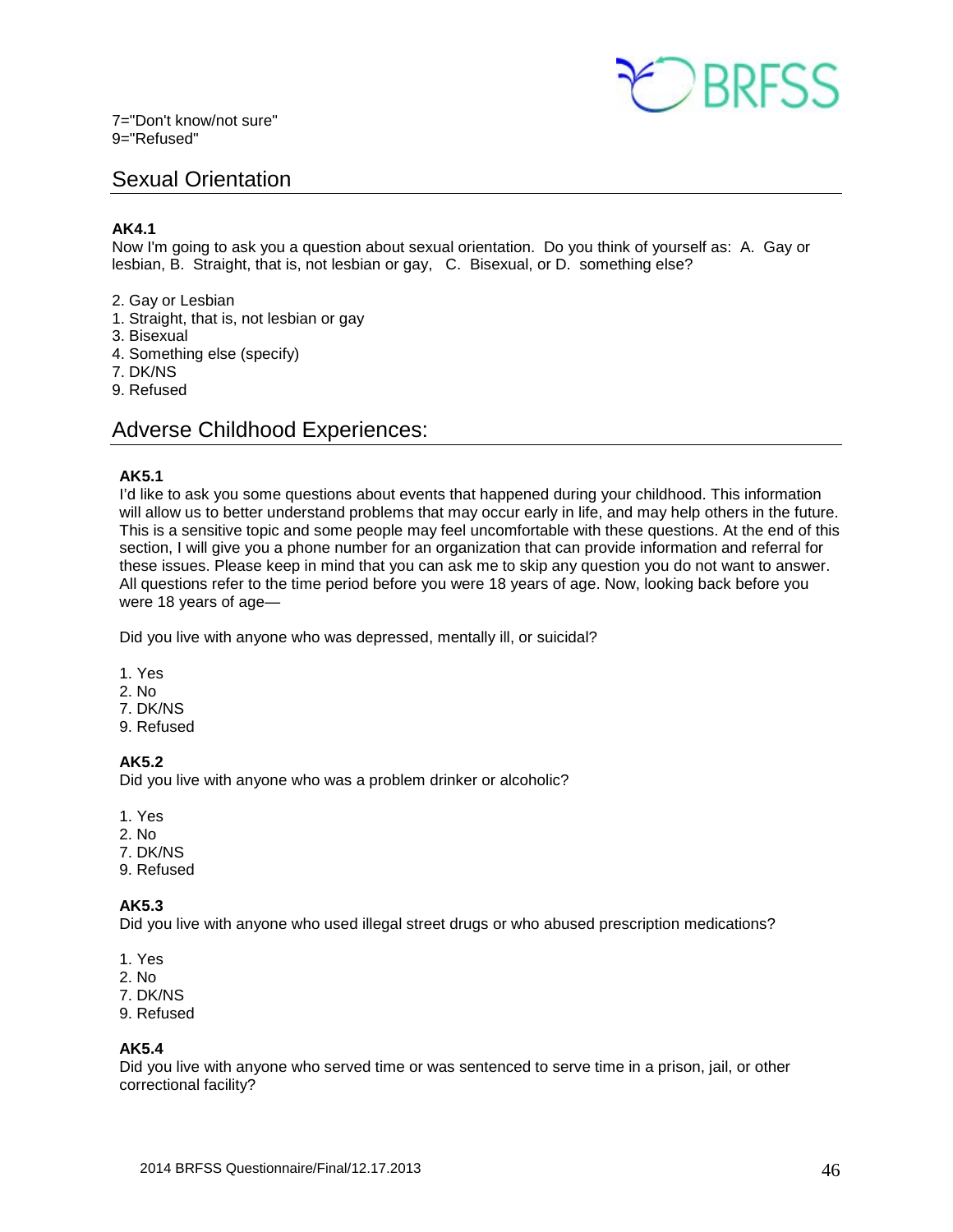

- 1. Yes
- 2. No
- 7. DK/NS
- 9. Refused

## **AK5.5**

Were your parents separated or divorced?

- 1. Yes
- 2. No
- 7. DK/NS
- 9. Refused

## **AK5.6**

How often did your parents or adults in your home ever slap, hit, kick, punch, or beat each other up?

- 1. Never
- 2. Once
- 3. More than once
- 7. DK/NS
- 9. Refused

### **AK5.7**

Before age 18, how often did a parent or adult in your home ever hit, beat, kick, or physically hurt you in any way? Do not include spanking. Would you say---

- 1. Never
- 2. Once
- 3. More than once
- 7. DK/NS
- 9. Refused

#### **AK5.8**

How often did a parent or adult in your home ever swear at you, insult you, or put you down?

- 1. Never
- 2. Once
- 3. More than once
- 7. DK/NS
- 9. Refused

#### **AK5.9**

How often did anyone at least 5 years older than you or an adult, ever touch you sexually?

- 1. Never
- 2. Once
- 3. More than once
- 7. DK/NS
- 9. Refused

## **AK5.10**

How often did anyone at least 5 years older than you or an adult try to make you touch them sexually?

- 1. Never
- 2. Once
- 3. More than once
- 7. DK/NS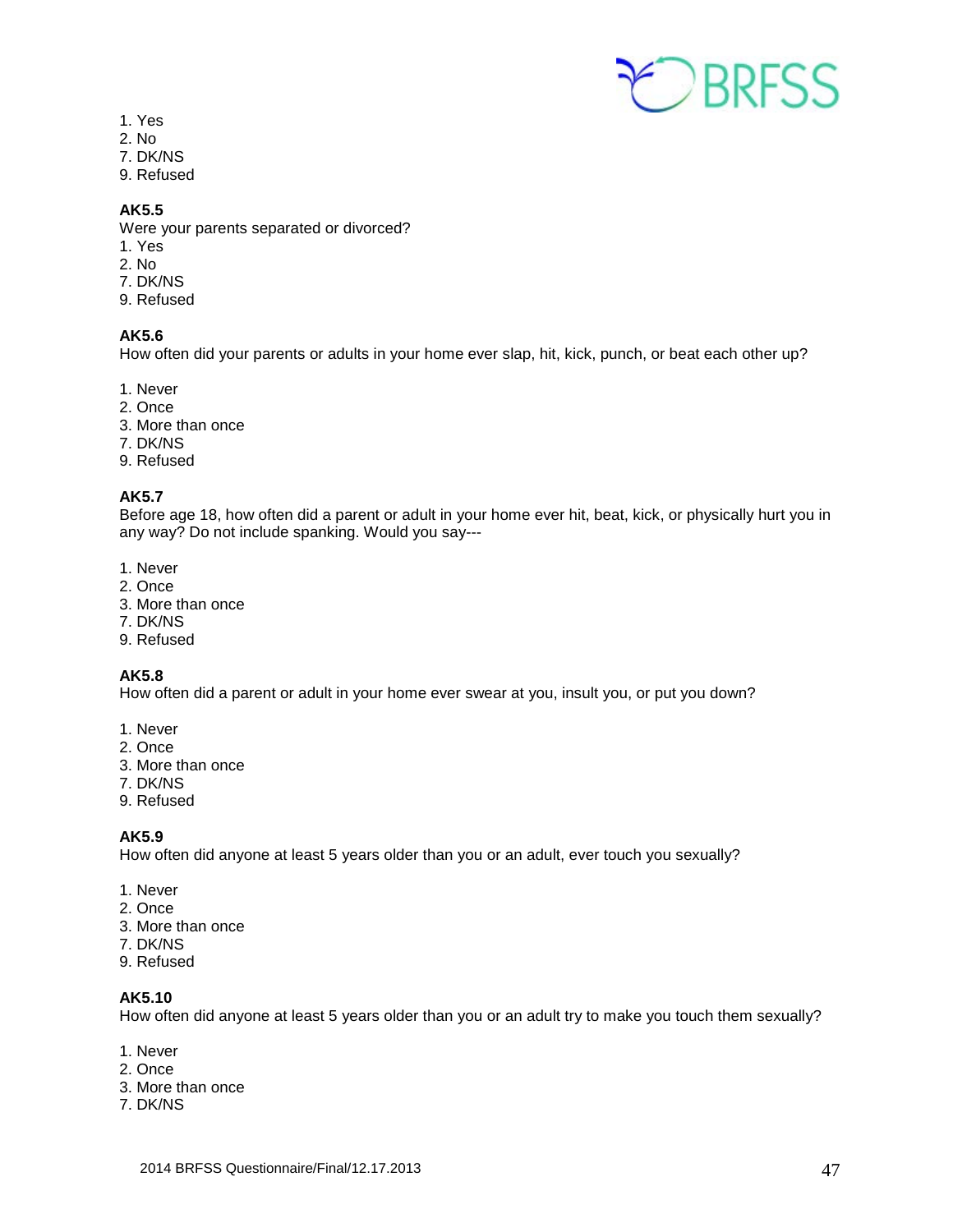9. Refused

## **AK5.11**

How often did anyone at least 5 years older than you or an adult force you to have sex?

- 1. Never
- 2. Once
- 3. More than once
- 7. DK/NS
- 9. Refused

### **AK5.12**

How often did ANY of the following events apply to you: You didn't have enough to eat, you had to wear dirty clothes or you had no one to protect you?

- 1. Never
- 2. Once
- 3. More than once
- 7. DK/NS
- 9. Refused

#### **AK5.13**

How often did you feel that your parents or adults in your home did not love you or appreciate you?

- 1. Never
- 2. Once
- 3. More than once
- 7. DK/NS
- 9. Refused

#### **Cell Phone version only :**

**CPInadlt** How many members of your household, including yourself, are 18 years of age or older and are supported by that income?

- $\frac{1}{1-z}$  Number of adults
- Don't
- know/Not
- <mark>77 sure</mark>
- 99 Refused

Check screen if CPInadlt > num adult from HH roster: "Let me check that there are \_\_ household members that are supported by that income? "

#### Skip CPINCHLD when 8.7 = 88,99 (no children in HH)

CPinchld How many members of your household under the age of 18 years are supported by that income?

## Number of children 77 Don't